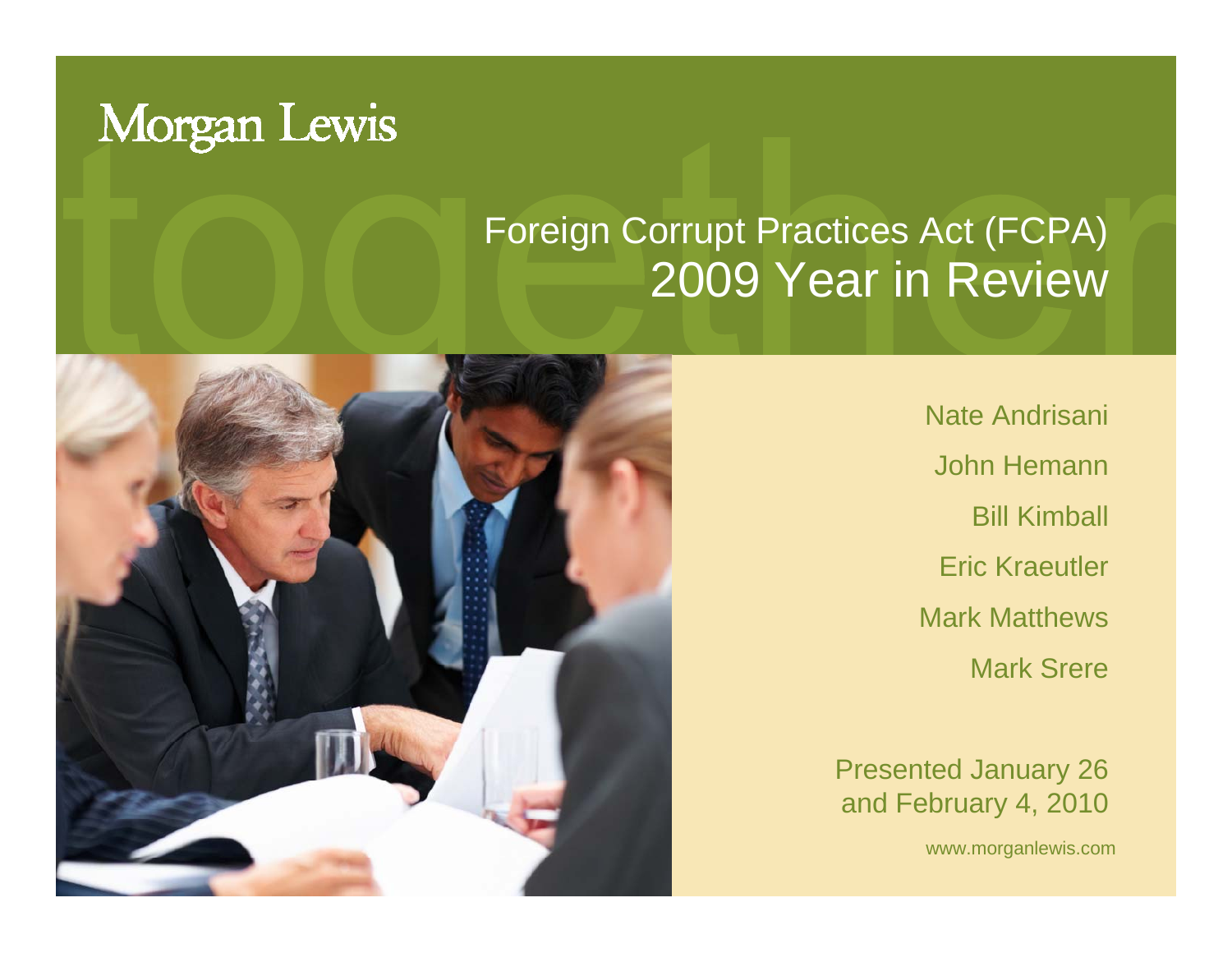#### Presenters



Nate AndrisaniPhiladelphia



Eric Kraeutler Philadelphia



John HemannSan Francisco



Mark MatthewsWashington, D.C.



Bill KimballSan Francisco



Mark Srere Washington, D.C.



© Morgan, Lewis & Bockius LLP 2 **LLP LLP**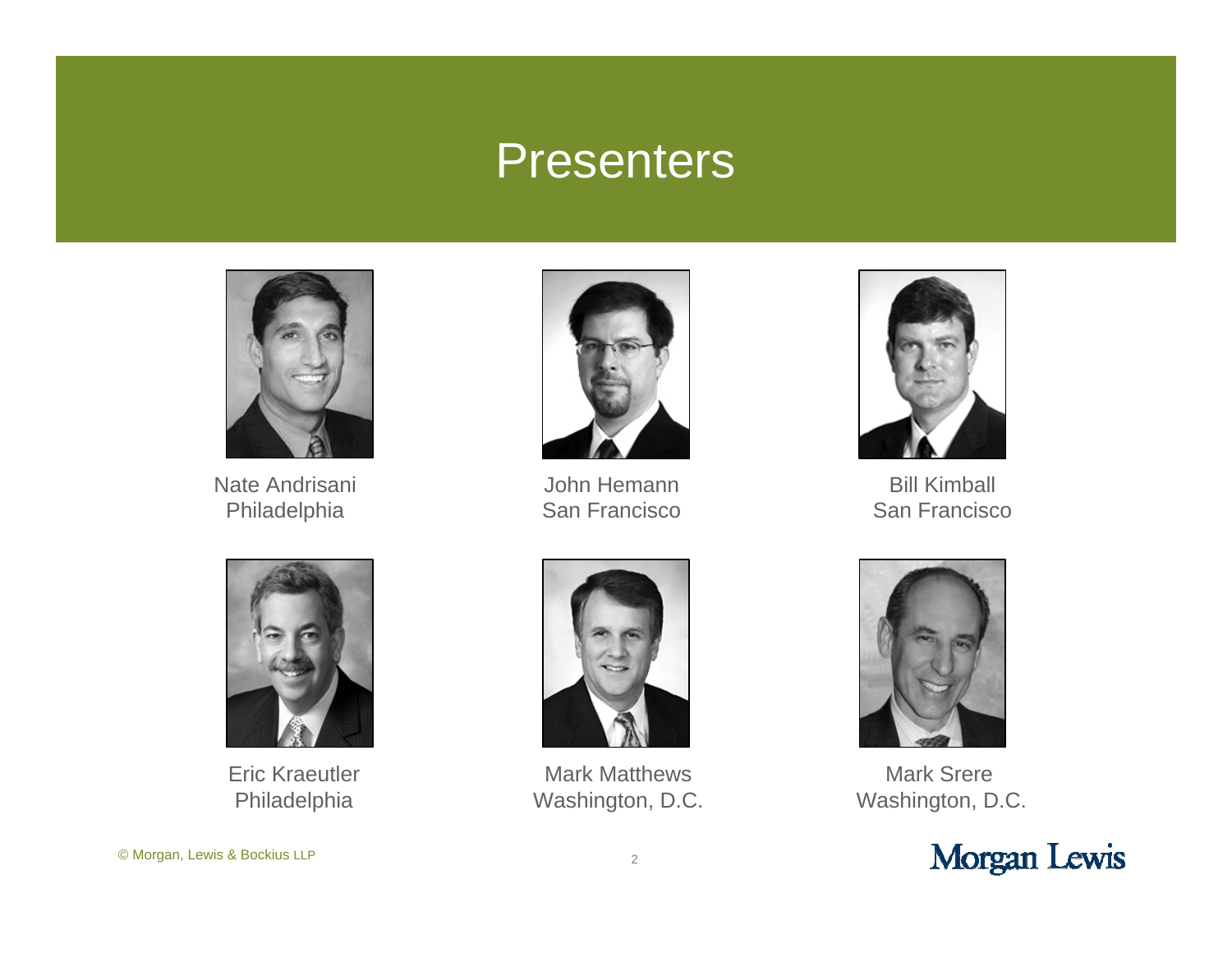### Topics of Discussion

- Overview of the FCPA and 2009 Enforcement Statistics
- $\bullet$ The Rise of SEC Enforcement
- $\bullet$ Individual Prosecutions
- $\bullet$ The Travel Act and Other Statutes
- $\bullet$ Due Diligence Procedures
- $\bullet$ Q&A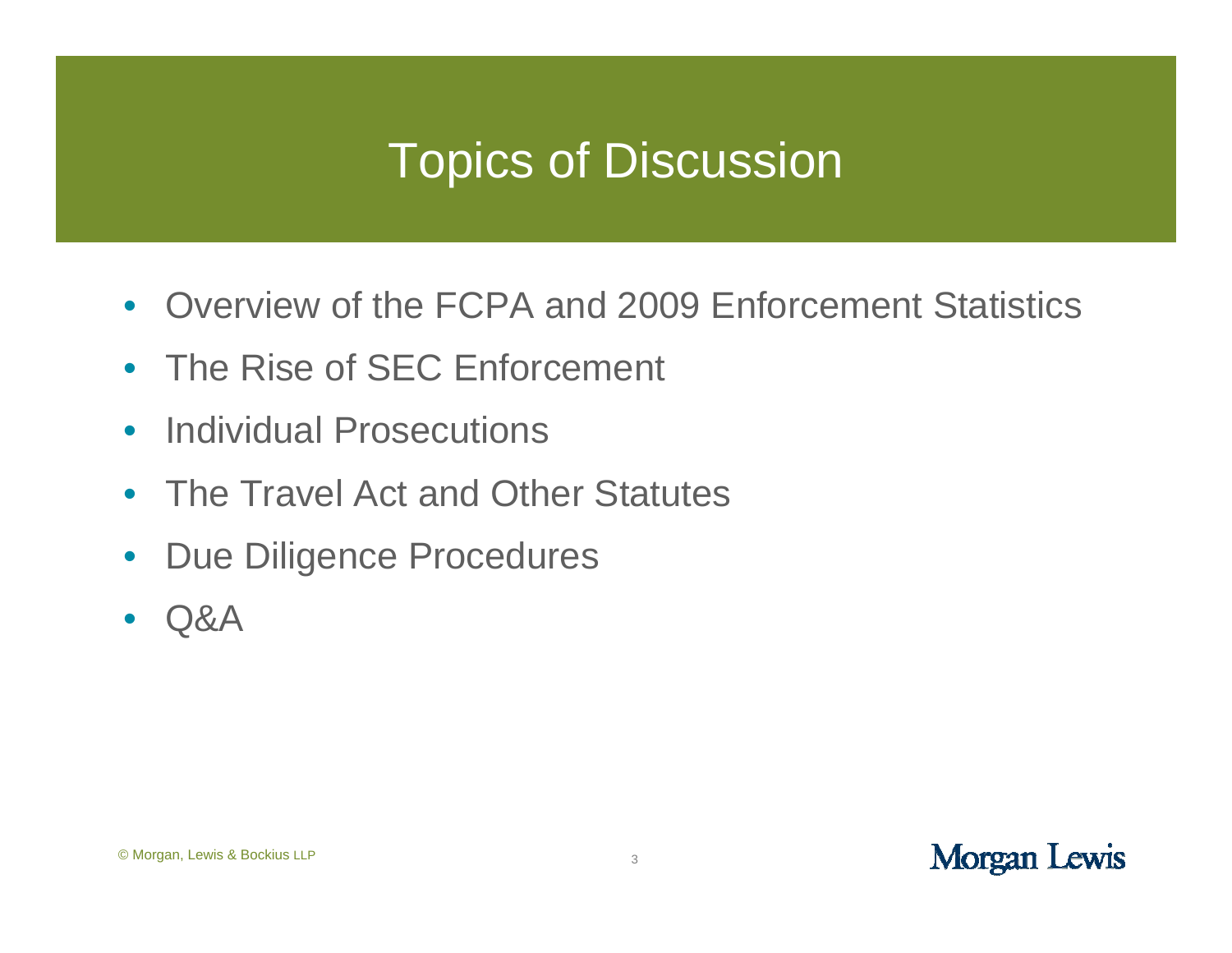# Overview of the FCPA and 2009 Enforcement Statistics

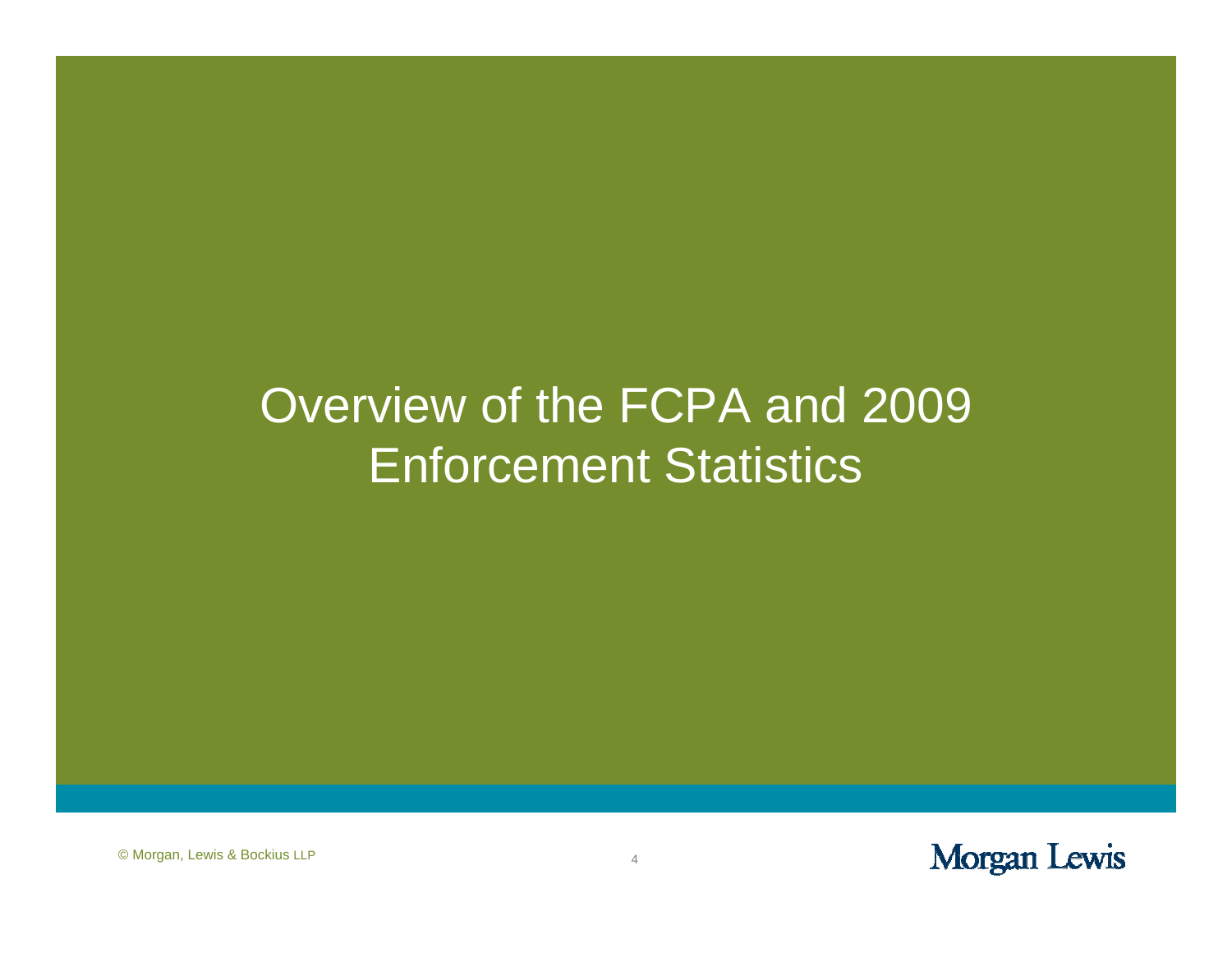#### FCPA's Two Prongs

#### **ANTIBRIBERY PROVISIONS:**

**Prohibits bribery of foreign government or political officials for the purpose of obtaining or retaining business or securing any improper business advantage**

#### **BOOKS & RECORDS PROVISIONS:**

**Requires SECregistered or reporting issuers to make and maintain accurate books and records andto implement adequate internal accounting controls**

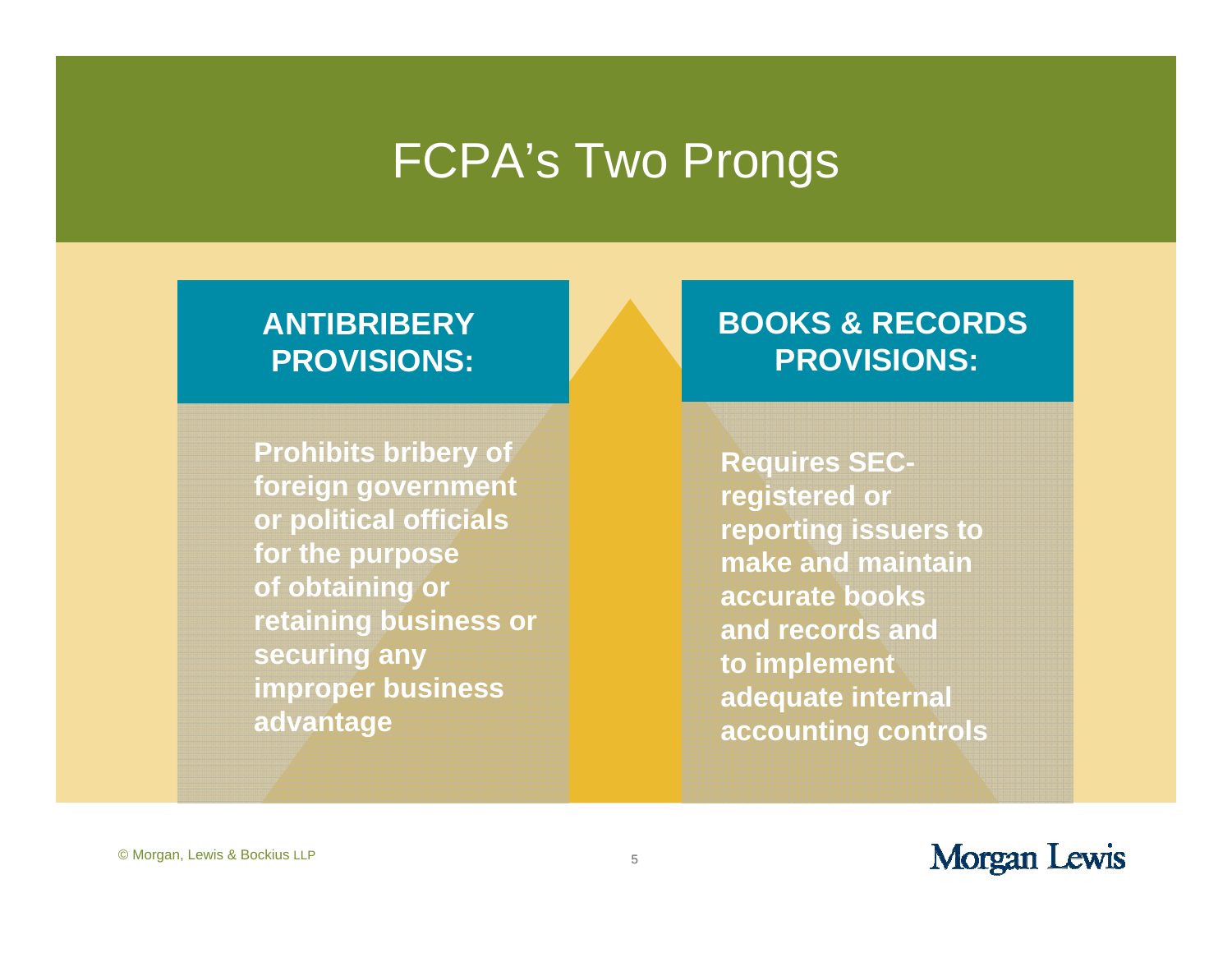#### Antibribery Prohibited Acts

#### • It is unlawful for

- an issuer, domestic concern, or anyone acting within the jurisdiction of the United States
- with "corrupt intent"
- directly or indirectly
- $-$  to offer, pay, promise to pay, or authorize payment
- of "anything of value"
- to a "foreign official"
- for the purpose of obtaining or retaining business or securing any improper business advantage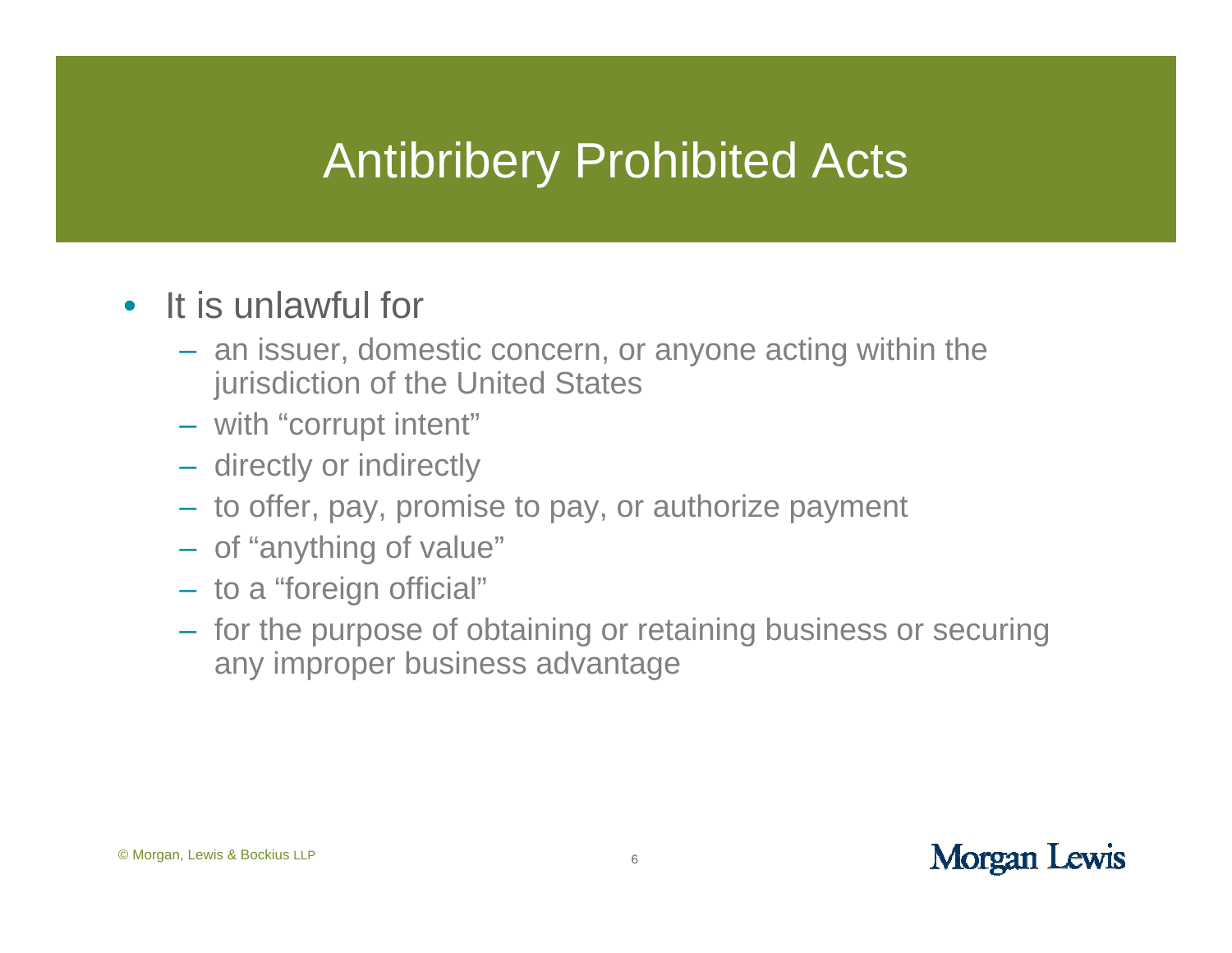# To Whom Do theAntibribery Provisions Apply?

- $\bullet$  Any "**issuer**" that files reports to the SEC or trades equity or debt on a U.S. exchange
	- Includes any foreign company that trades, for example, American Depository Receipts (ADRs), on a U.S. exchange.
	- Examples: Statoil, Novo Nordisk
- $\bullet$  Any "**domestic concern**"
	- Includes U.S. citizens, nationals, and residents as well as any entity (corporation, partnership, etc.) that is organized under the laws of the United States or a U.S. territory or that has its principal place of business in the United States.
	- Examples: Bourke, Omega Advisors
- $\bullet$  Any "**person**," including an organization, wherever located, that, while in the territory of the United States, does any act in furtherance of the prohibited conduct
	- Government argues minimum contacts include emails, telephone calls, transfers through correspondent bank accounts in U.S. intermediary banks
	- Examples: Seimens, KBR, Sapsizian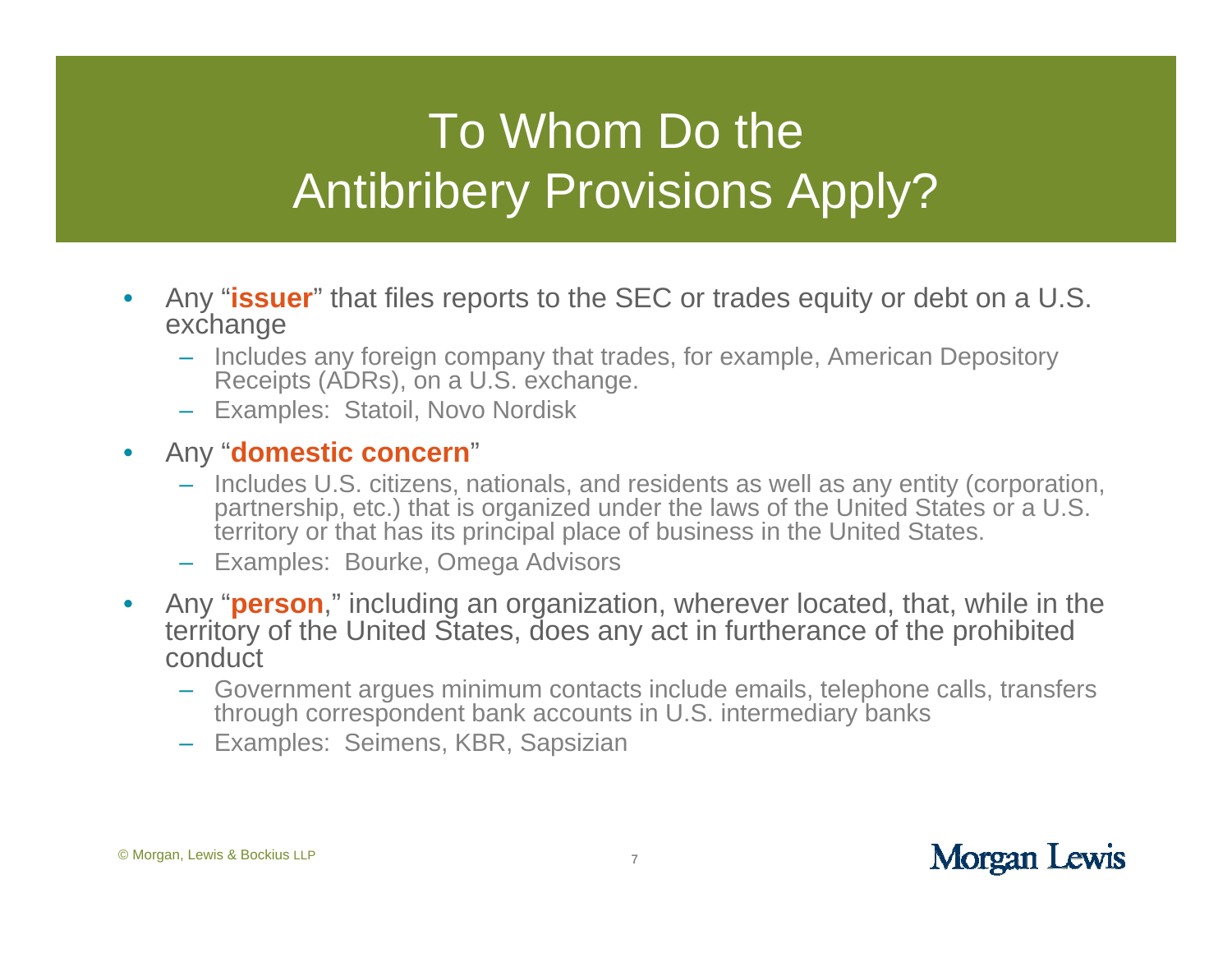# "Knowledge" and "Corrupt Intent"

| "Knew or should have<br>known"                            | <b>Refusal to know</b> |
|-----------------------------------------------------------|------------------------|
| <b>Corporate</b><br><b>Collective</b><br><b>Knowledge</b> | <b>Quid Pro Quo</b>    |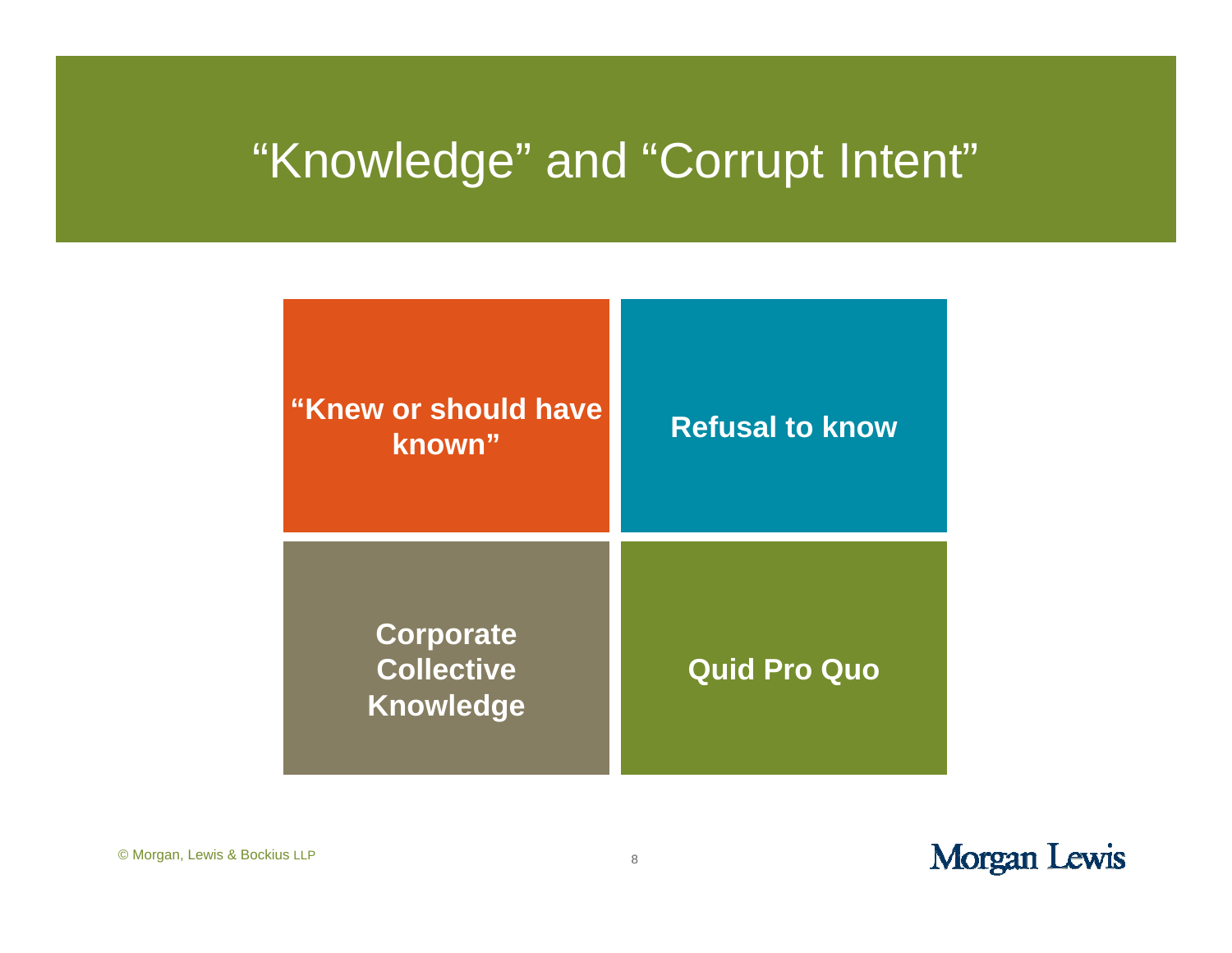#### "Limits" of Knowledge and Intent

#### • United States v. Bourke

- Co-investors in Azeri investment deal prosecuted
- Bourke did not pay or authorize the payment of bribes
- The government argued that he knew or should have known his co-investor was paying bribes to foreign officials
- Willful blindness was sufficient to support a conviction
	- Juror: "We thought [Bourke] knew [about the bribery] and definitely could have known. He's an investor. It's his job to know."
- Discussion of issue in "Caveat Obsido"
	- http://www.morganlewis.com/pubs/LIT CaveatObsido WhitePaper July2009.pdf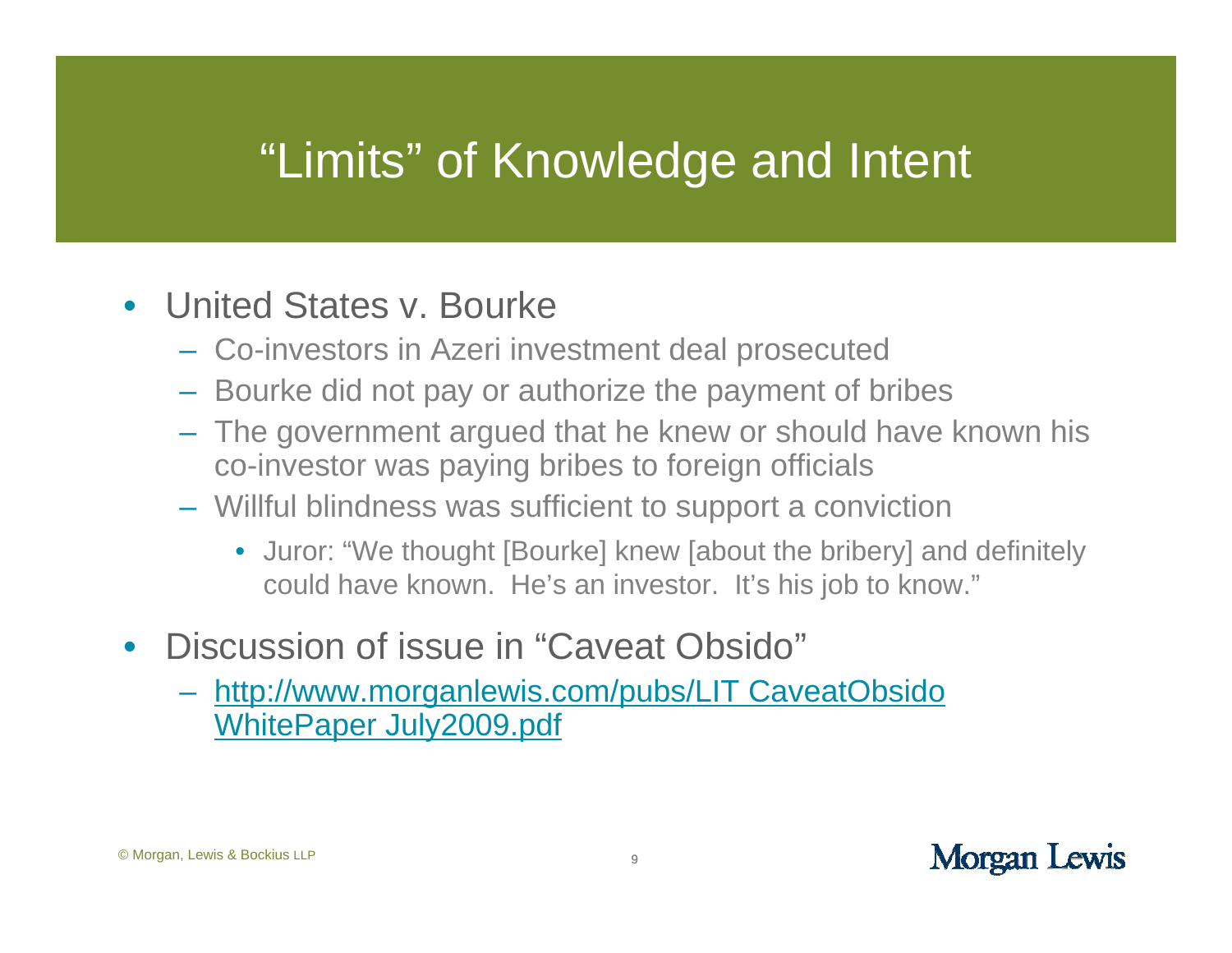#### Direct or Indirect Payments Covered by Law

- $\bullet$  Statute prohibits unlawful payments directly or indirectly through a third party
- $\bullet$ Many enforcement cases involve indirect payments
- Examples of third parties through whom illegal payments have been made:
	- Agents or consultants
	- Distributors
	- Joint venture partners
	- Lawyers/accountants
	- Service providers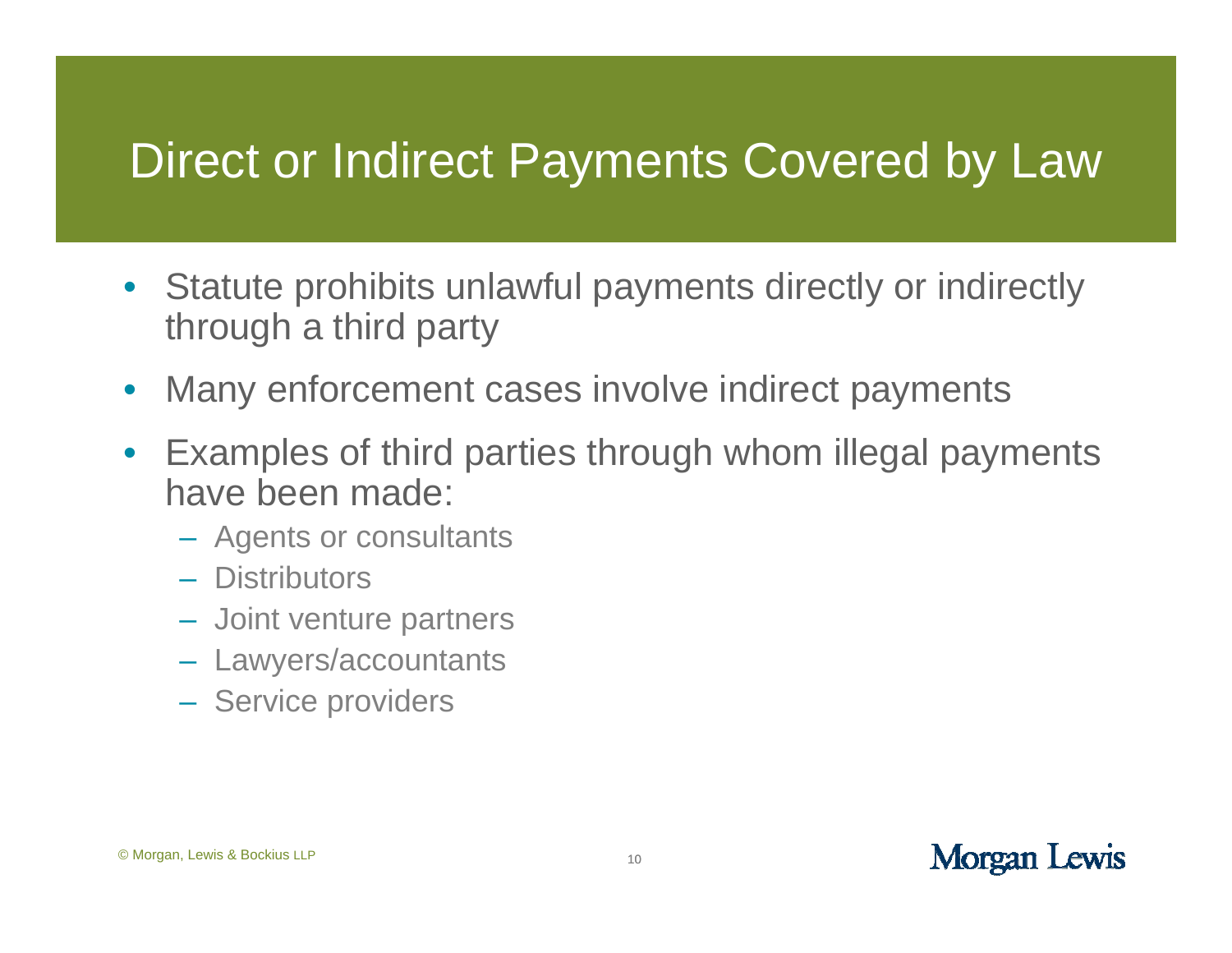#### Does a Payment Need to Be Made?

- No
- $\bullet$  Offers, promises, or authorizations to make prohibited payments are just as illegal as actually making a prohibited payment
- The simple offer of a payment is enough to confer **liability**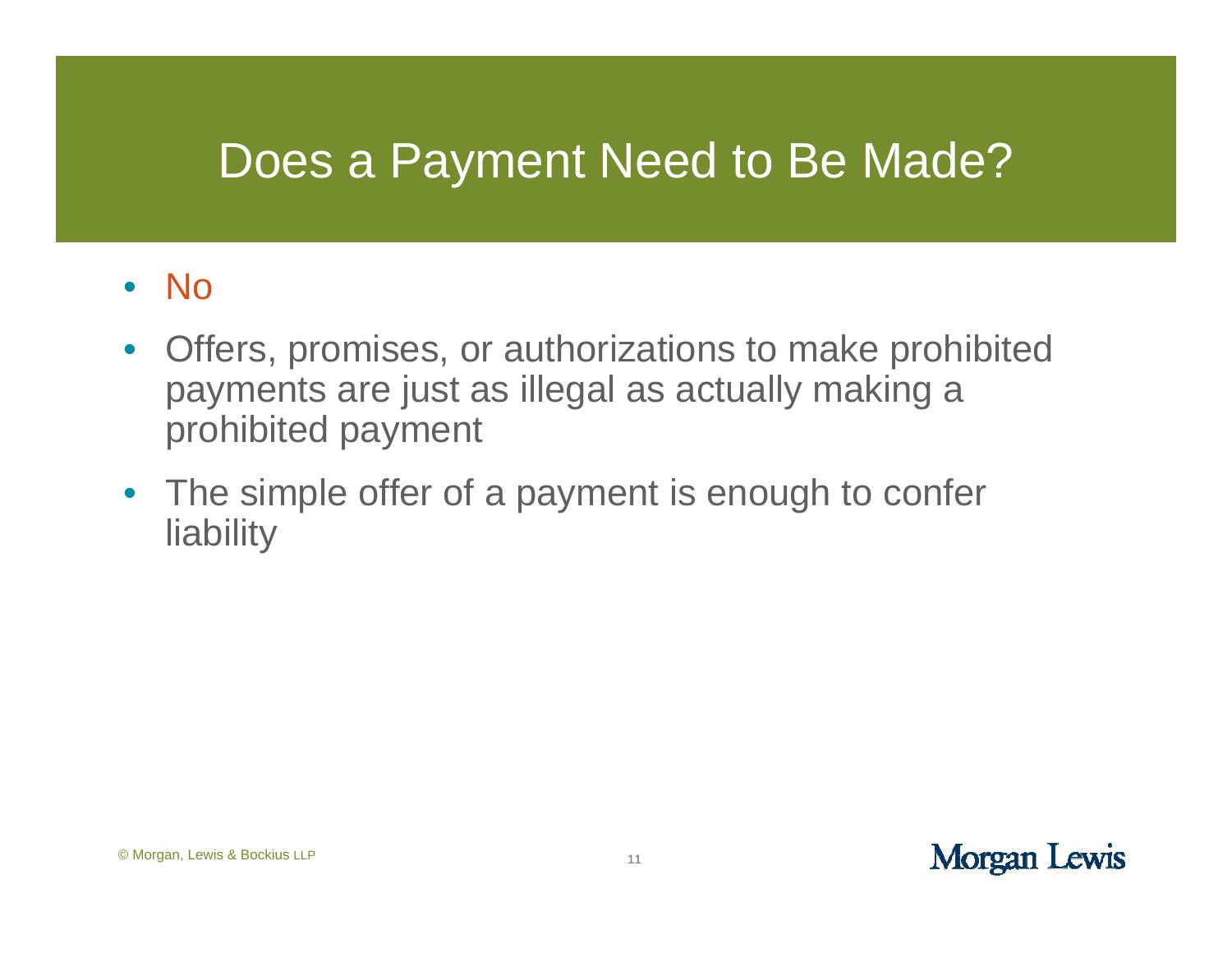## What Qualifies as "Anything of Value"

- $\bullet$ Anything of Value = Any Benefit
- $\bullet$ Must meet each of the other elements of a prohibited payment.
- $\bullet$  Examples include but are not limited to:
	- Cash or the equivalent of cash such as a gift card, voucher, coupon
	- Entertainment or travel
	- Gifts that are more than a mere token or modest in value
	- Educational opportunities
	- Contributions to political parties, causes, candidates, and officials
	- Charitable contributions
	- Investments or property
	- Loan of a vacation home, automobile, or yacht, etc.
	- Giving a job to a family member or someone with a close personal relationship with foreign official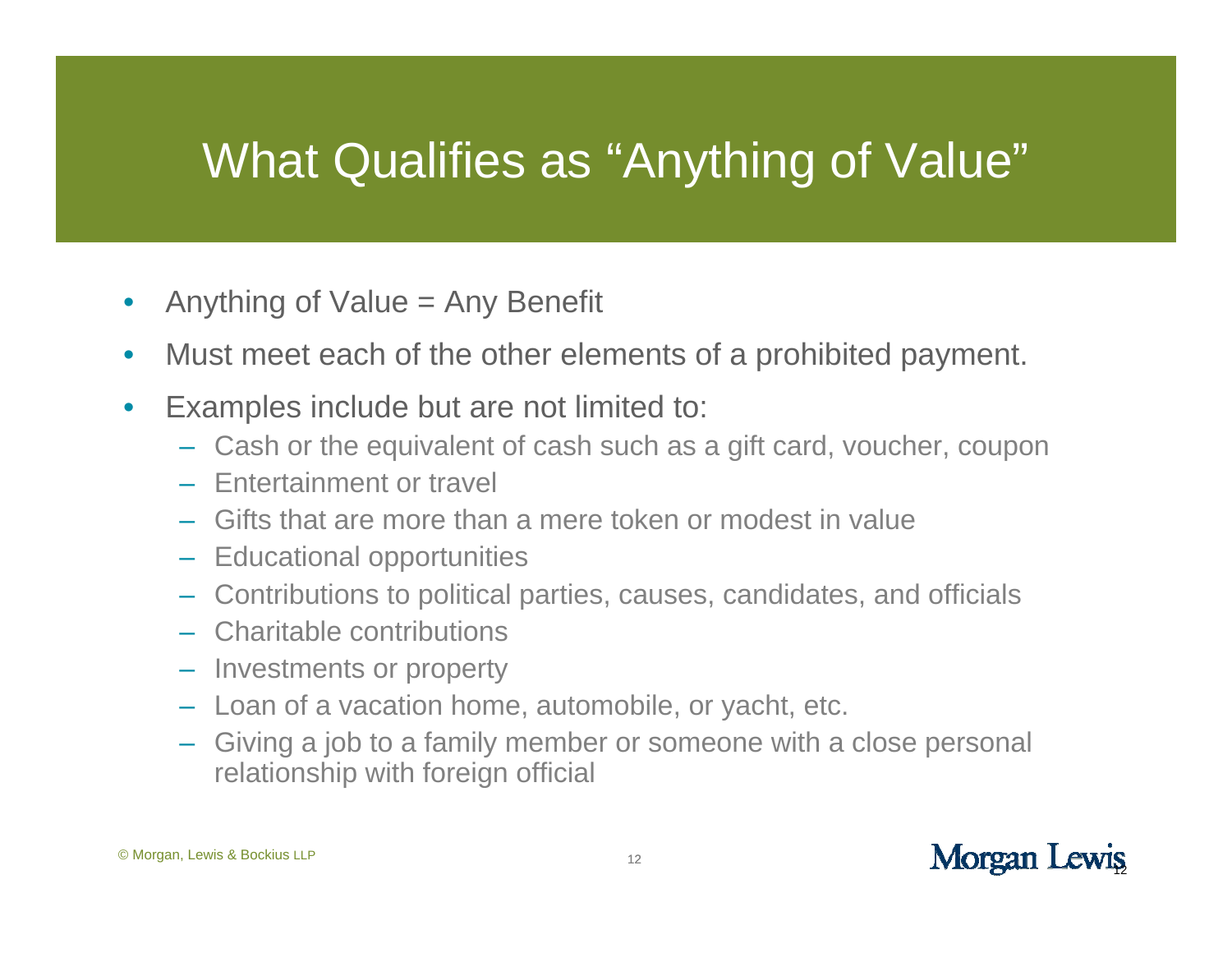## How Is "Foreign Official" Defined?

- •Very Broadly
- $\bullet$  Statutory definition includes:
	- Foreign government employees or officials
	- Political officials or members of their staffs
	- Employees of public international organizations
	- Candidates for political office
- $\bullet$  Has also been interpreted by DOJ to include:
	- Employees of government-owned or government-controlled businesses
	- Examples include:
		- Employees of state-owned or state-controlled hospitals (Syncor)
		- $\bullet$  Employees of state-owned or state-controlled media outlets, e.g. Chinese journalists (DOJ Opinion Letter 08-03)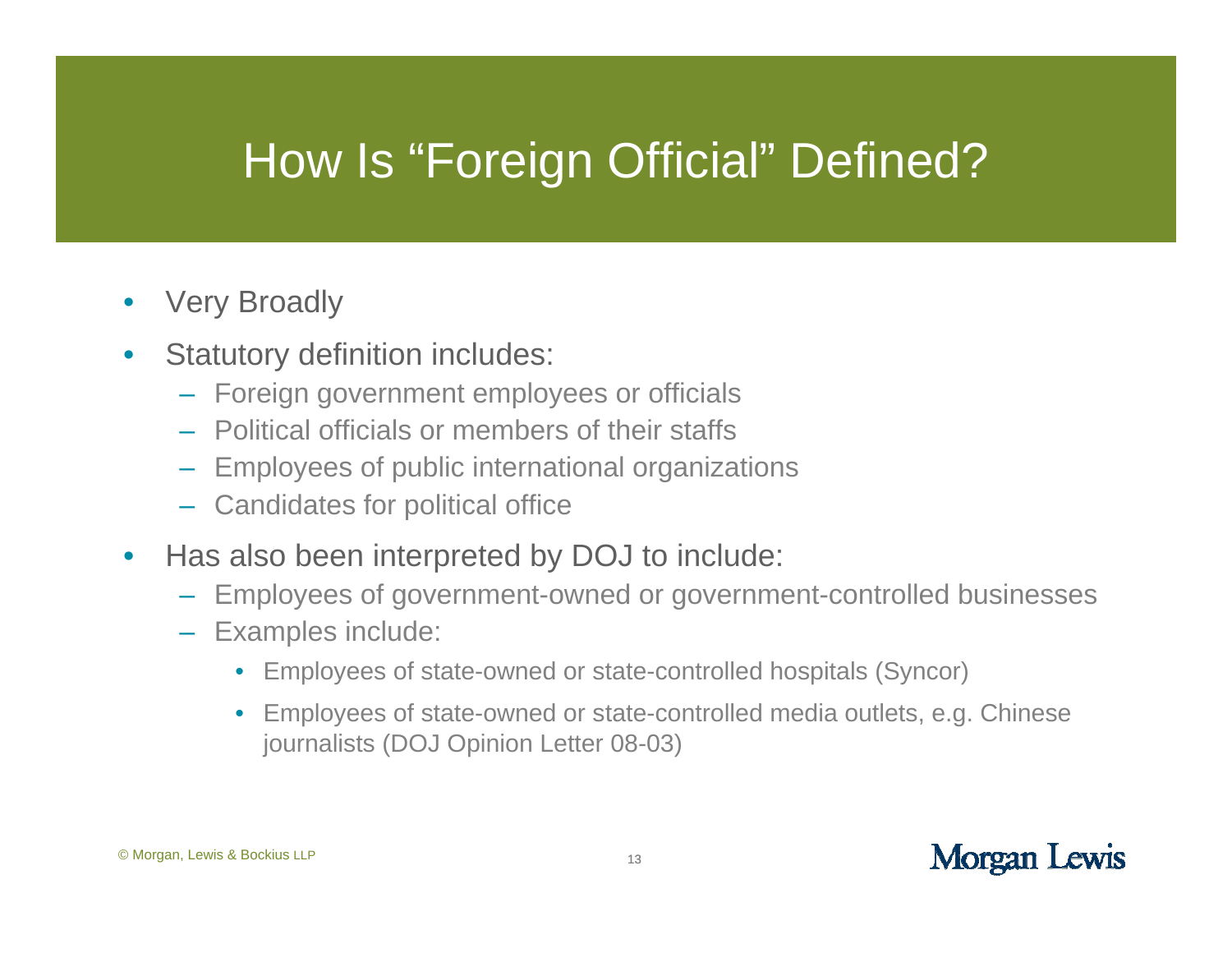## What Is an Unfair Business Advantage?

- Focus is on gaining a competitive advantage rather than directly securing a particular contract
	- Examples include:
		- Con-way: Slotting on planes and faster customs clearance
		- Kay: Lower customs and tax duties caused lowere expenses and gave a business advantage over competitors in market
		- Delta Pine: Government reports and certifications to sell seed
		- Vetco: Preferential treatment in customs clearance
		- Covino: Influence on technical specifications to influence bid
		- Monsanto: Influence over legislation
- The bribe does not need to achieve its intended effect
	- Example: Monsanto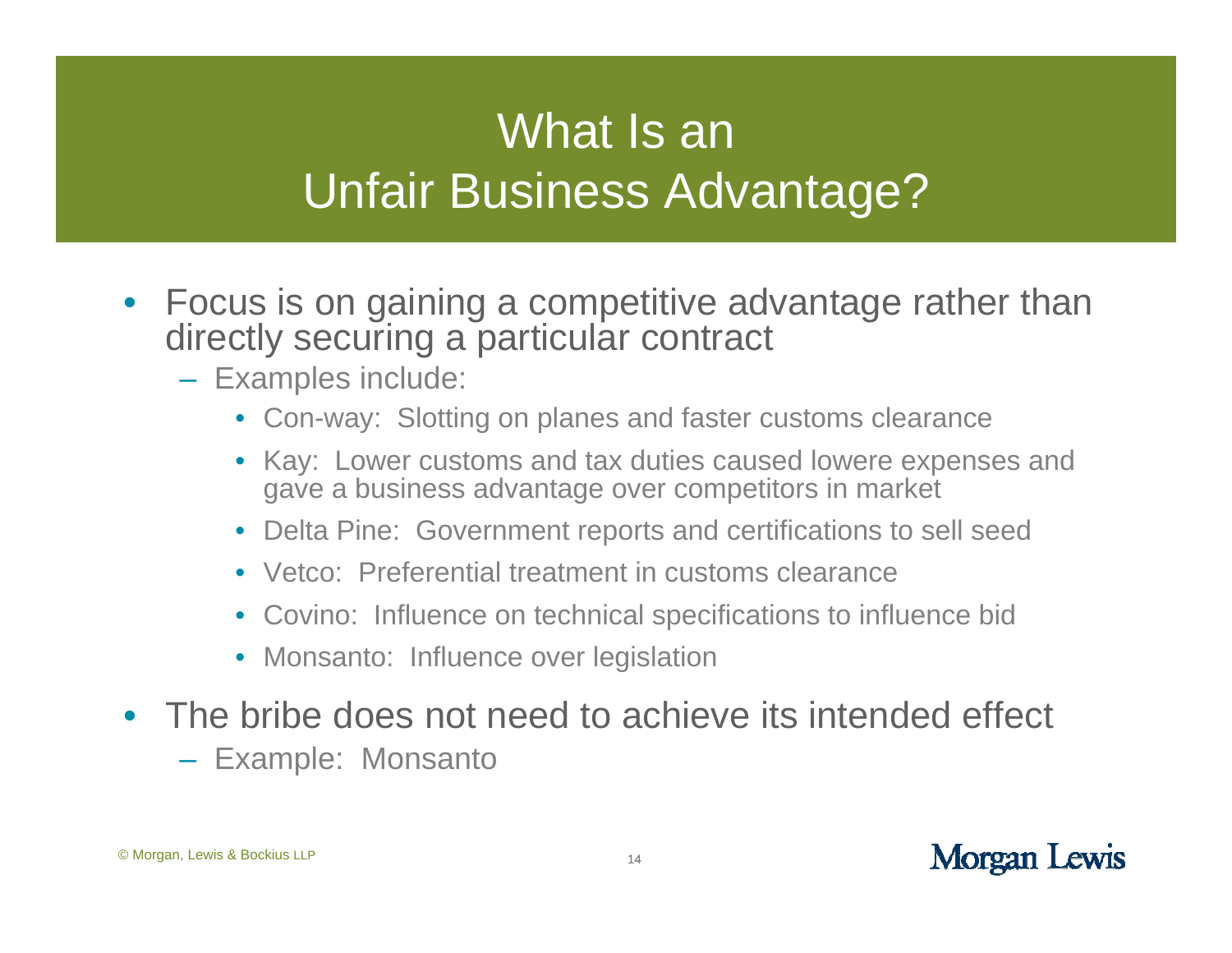### Are There Any Exceptions?

- The FCPA permits "facilitating payments"
	- Purpose of payment must be to expedite or secure performance of "routine governmental action" by a foreign official
		- Action must be "ordinarily and commonly performed" by the foreign *official (for example, stamping passports)*
		- *Does not include decision by foreign official whether, or on what terms, to award new business to or to continue business with a particular party*
- • **BUT** some companies no longer allow these types of payments
- **AND** facilitating payments are not always permitted under local foreign law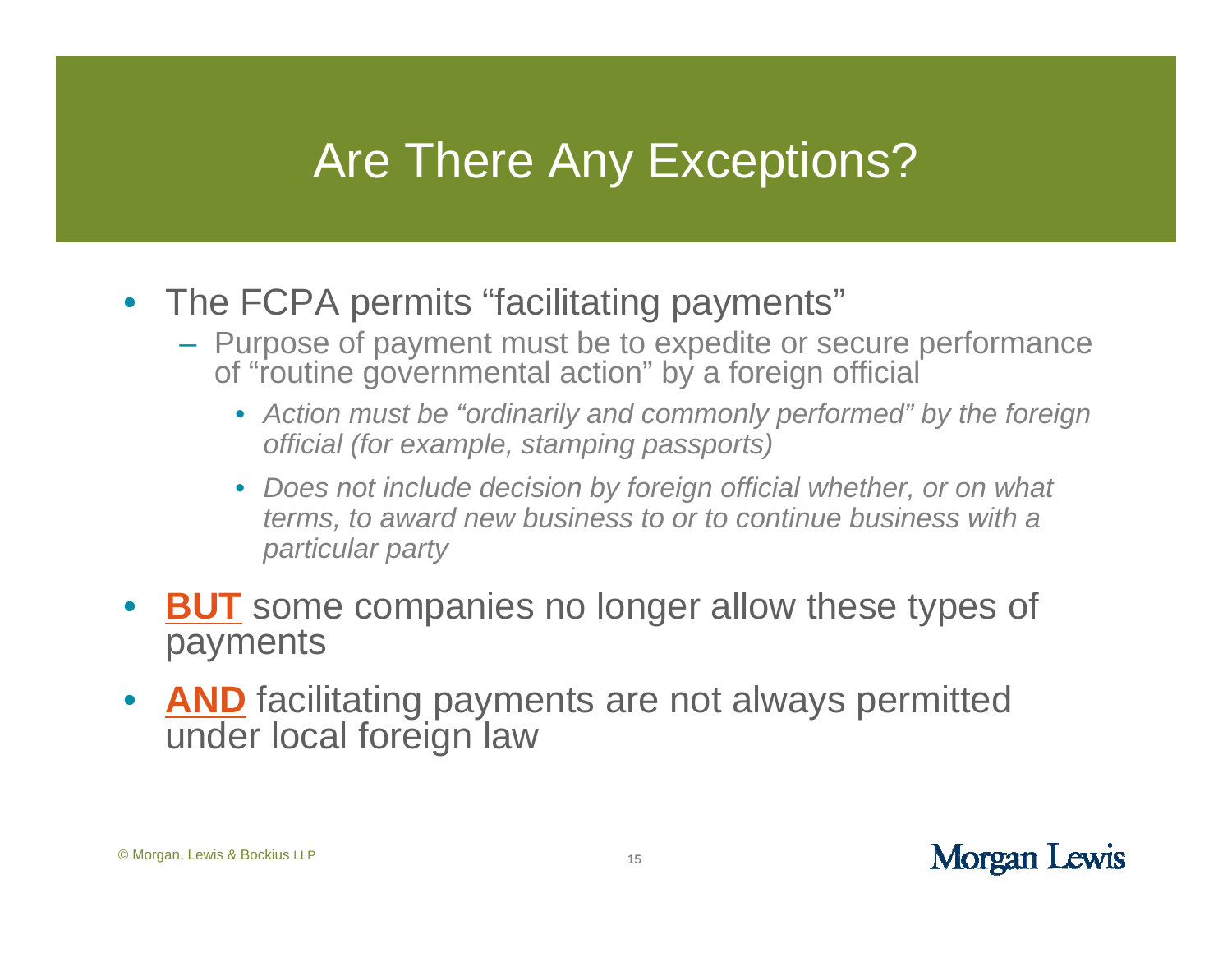#### "Affirmative Defenses" Under the FCPA

#### • Promotional Payments

- "Reasonable and bona fide" expenses
	- promotion, demonstration, explanation of products
	- execution or performance of contract
- Proper documentation of expenditures
- "Lawful" under local law statutes
	- Has never been recognized as a defense to a payment prohibited by the FCPA
	- Recently argued and rejected in *Bourke*
	- Law must be a written statute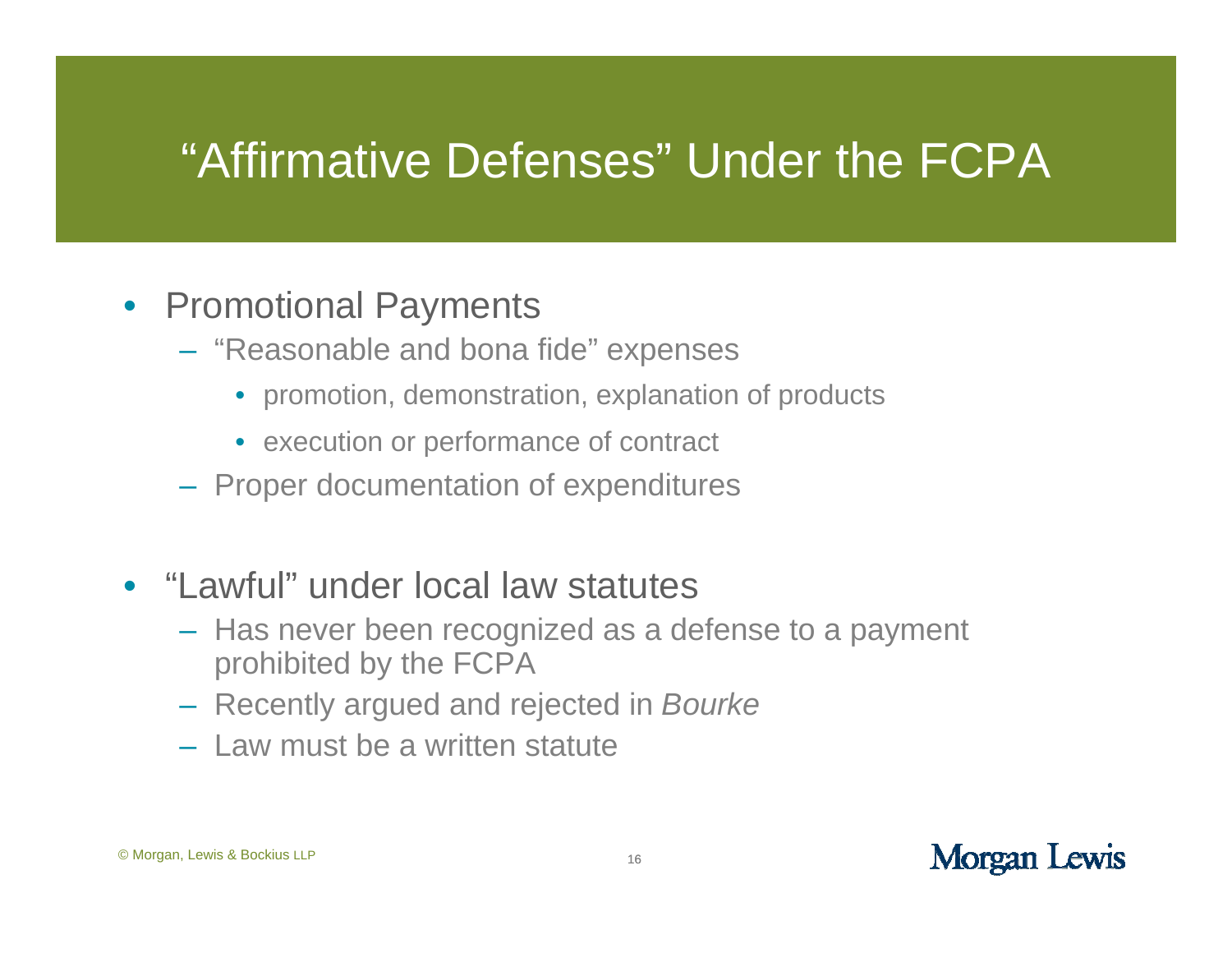#### Books and Records

- $\bullet$  Books and Records
	- Books, records, and accounts must be kept in reasonable detail to accurately and fairly reflect transactions and dispositions of assets
	- Applies to issuers
		- Parent companies may be liable for false or fraudulent entries on any book or record that is ultimately consolidated with an issuer's books and records for financial reporting purposes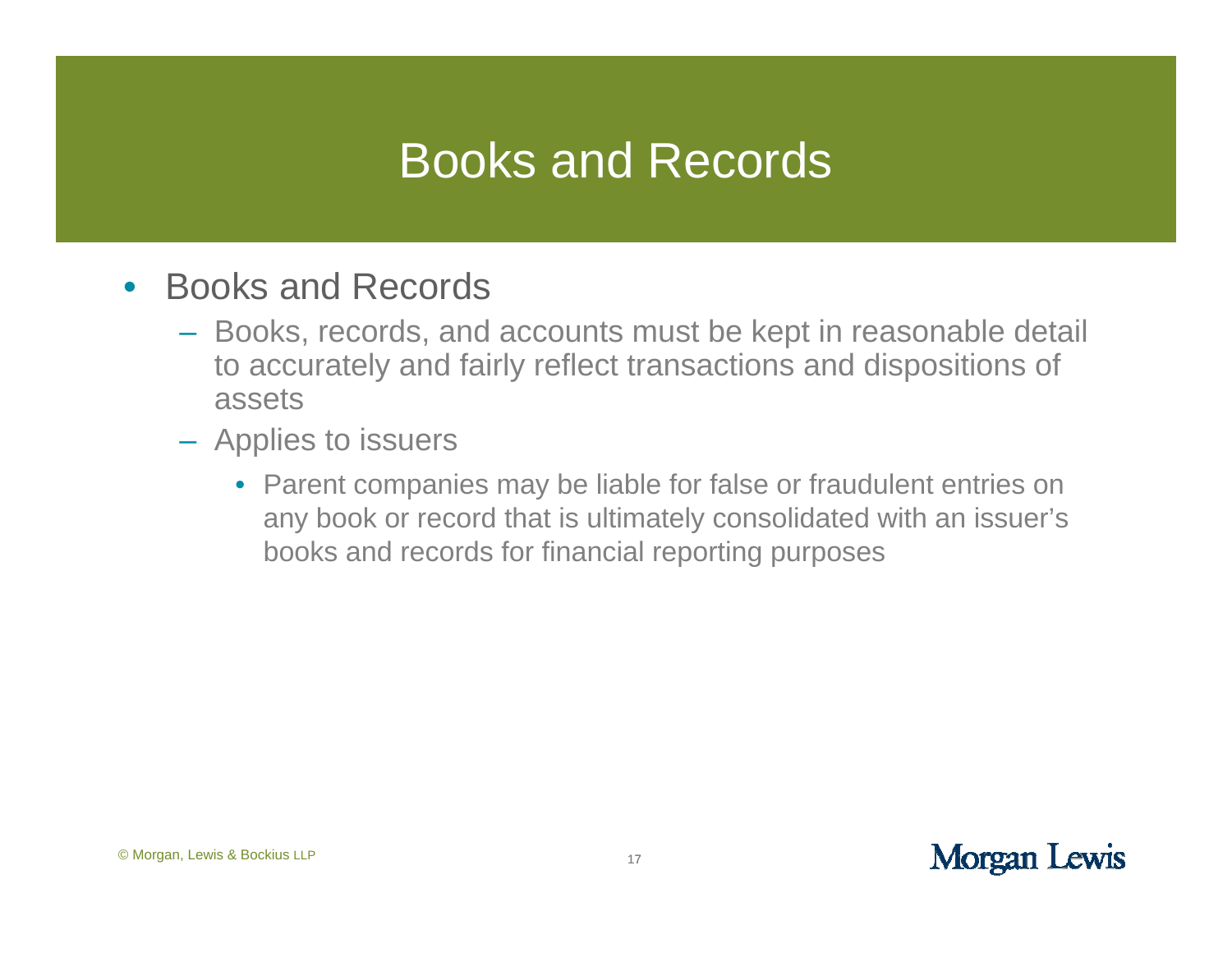### Penalties for Violation of FCPA Provisions

#### •Significant Monetary and Criminal Penalties

- Antibribery Violations
	- Fines up to \$2 million per violation
	- $\bullet$  Culpable individuals may face fines of up to \$250,000 per violation and/or imprisonment for up to five years
- Books and Records and Internal Control Violations (Willful)
	- Corporate fines in excess of \$25 million for a company
	- $\bullet$  Fine up to \$5 million and/or imprisonment for up to 20 years for culpable individuals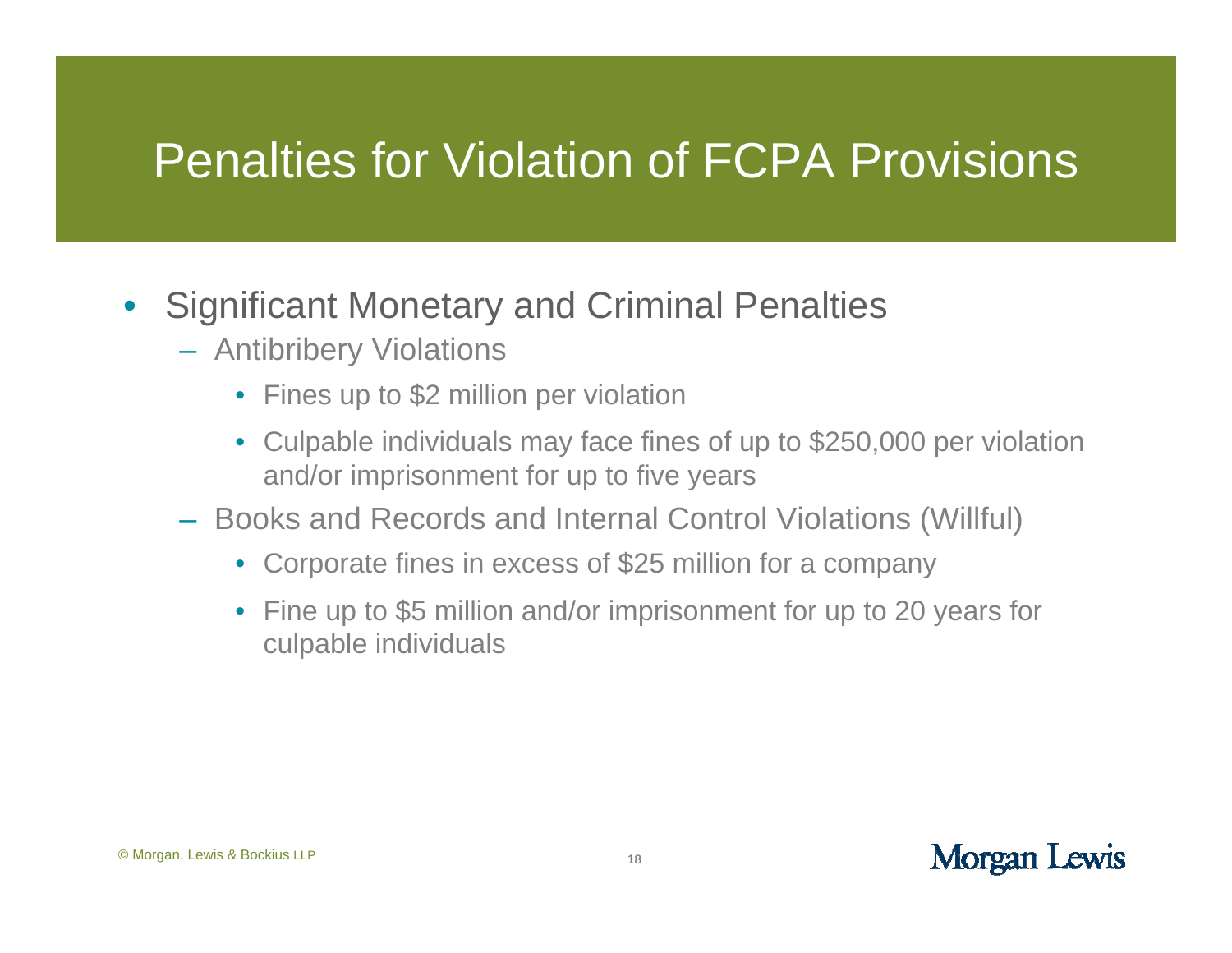# Possible Collateral Consequences of FCPA Violations

- Termination of government licenses
- $\bullet$ Debarment from government contracting programs
- • Disgorgement of a company's profits on contracts secured with improper payments
- $\bullet$ Tax implications
- $\bullet$ Shareholder litigation
- $\bullet$ Foreign enforcement actions
- $\bullet$ Appointment of independent compliance monitors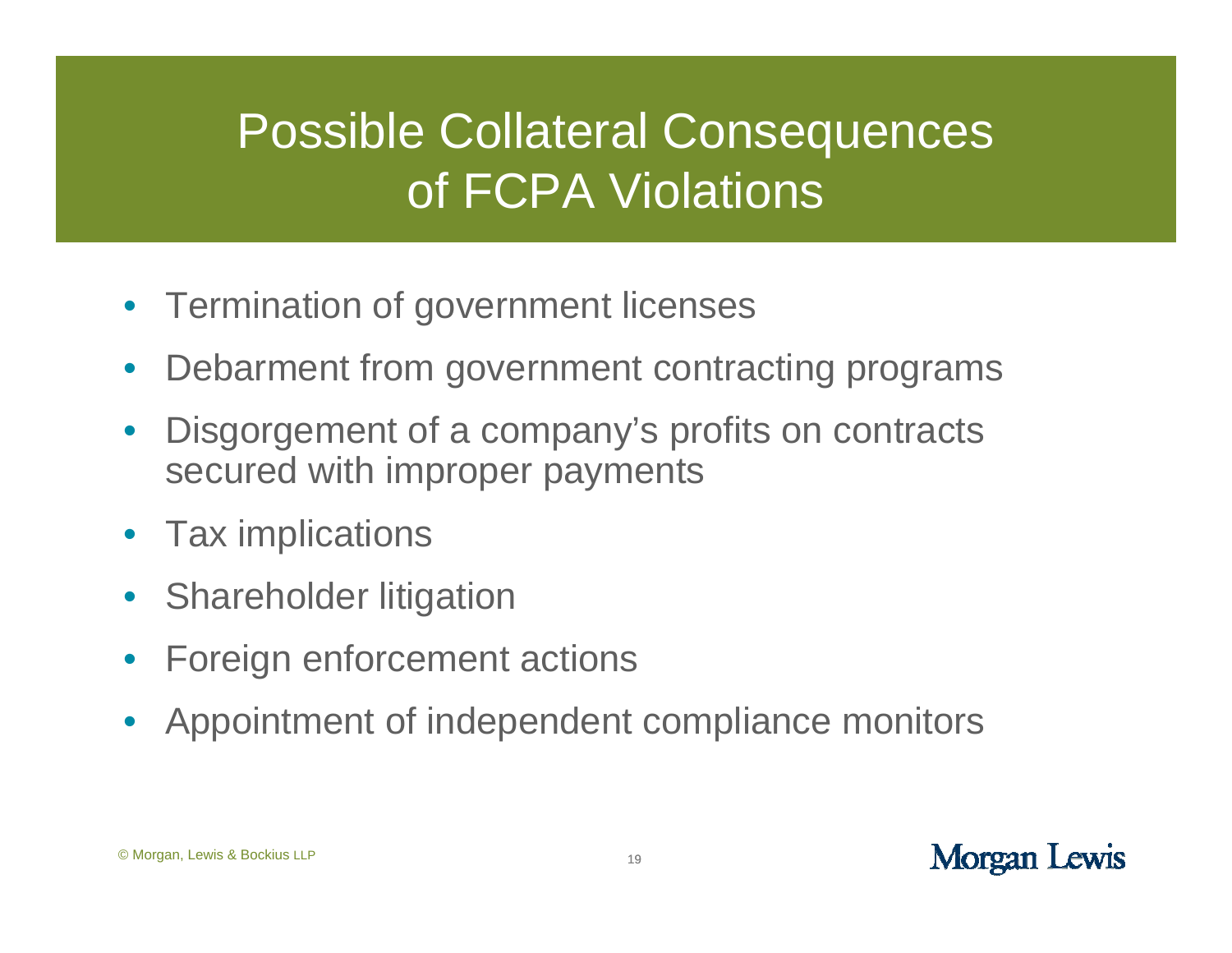## The Rise of SEC Enforcement

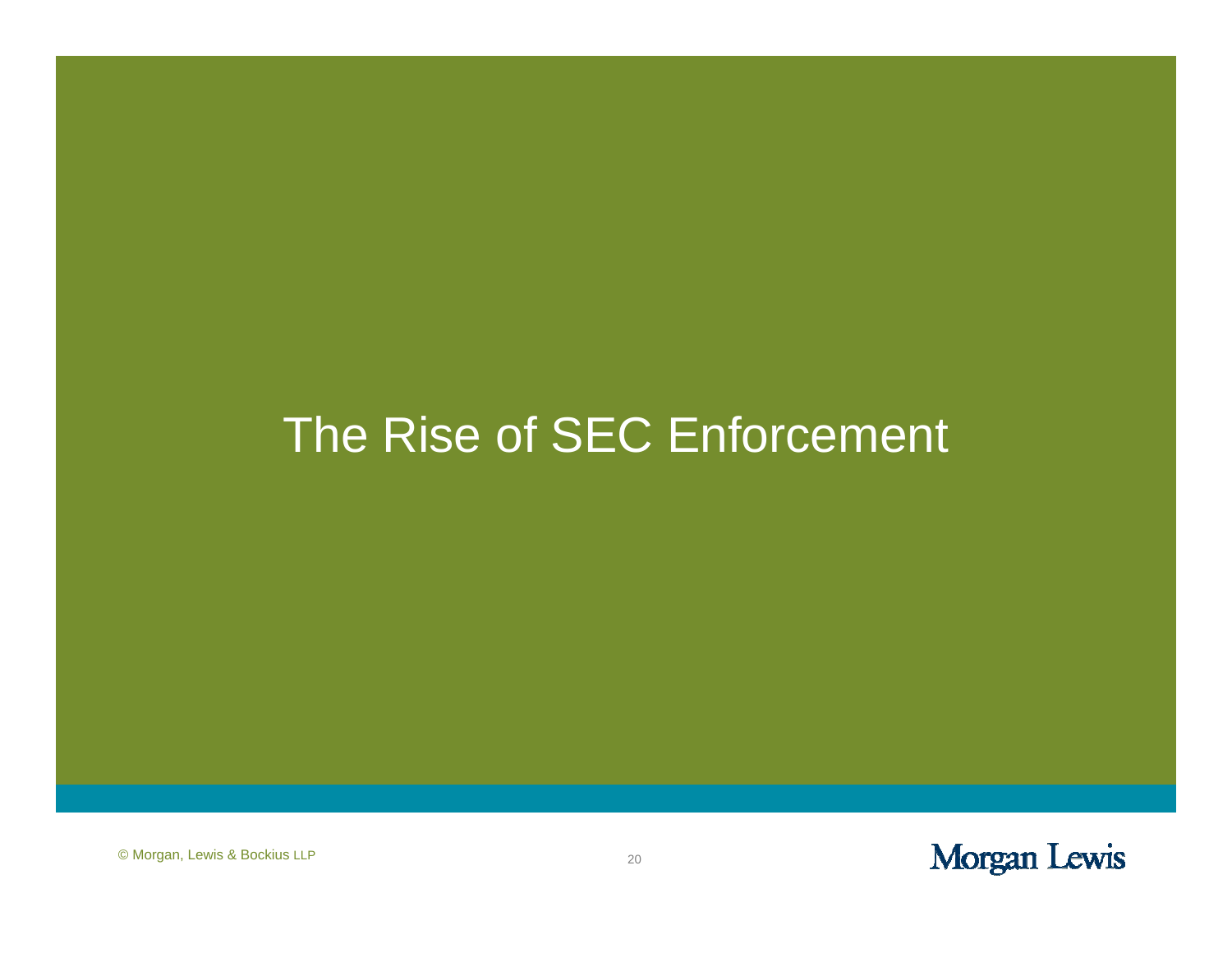### Potential "Game Changers"

- A fundamental reorganization of the SEC enforcement division
- A national specialized FCPA unit
- An increased focus on individual liability
- $\bullet$ New cooperation tools
- $\bullet$ A streamlined process for seeking immunity
- $\bullet$ Office of Market Intelligence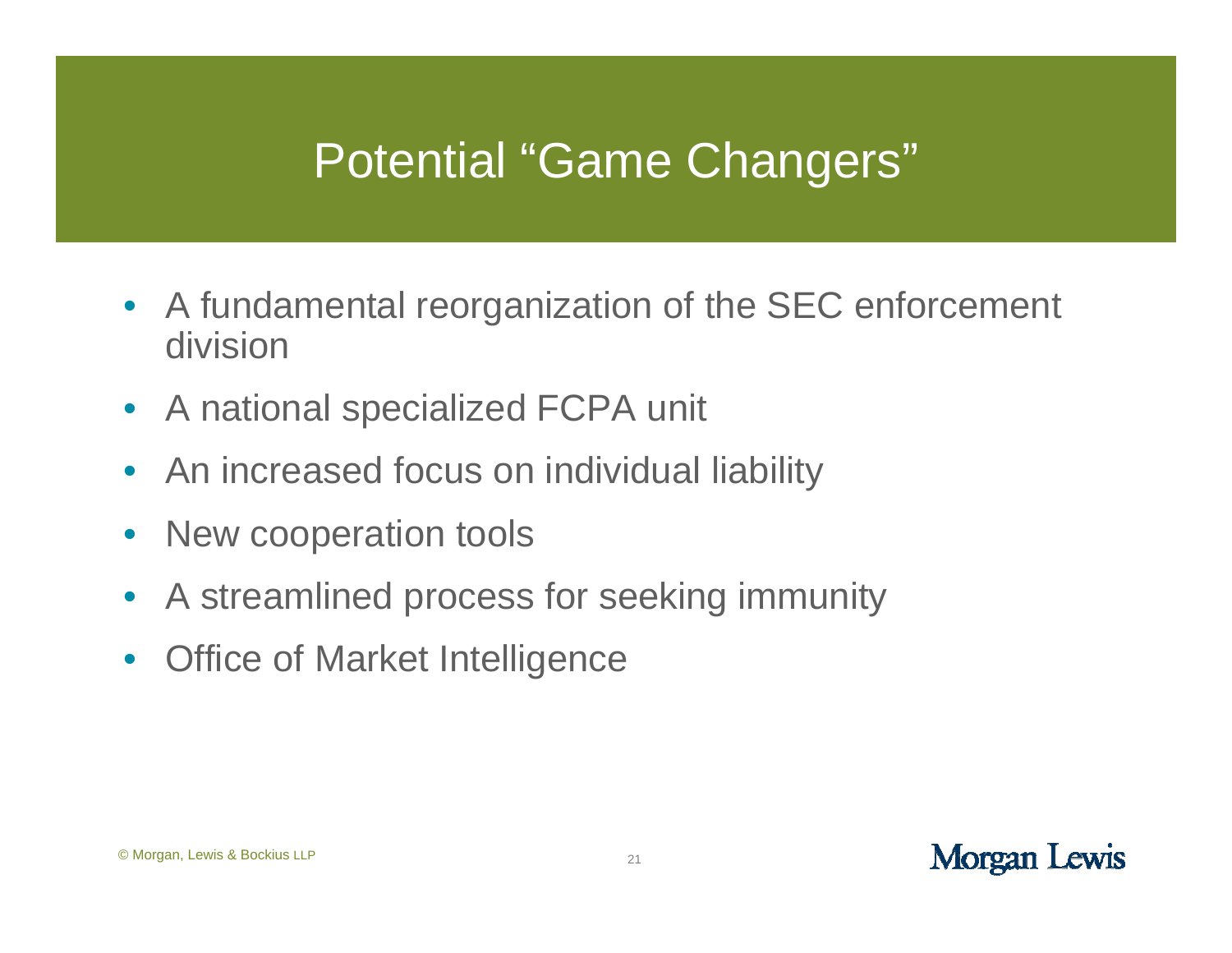#### Specialized SEC FCPA Enforcement Unit

- $\bullet$  August 2009:
	- SEC announces five national specialized units
- $\bullet$  January 13, 2010:
	- SEC announces that Cheryl J. Scarboro will lead the FCPA unit
- • Better capability to detect emerging fraud and misconduct
- • Greater capability to file cases with "strike-force speed"
- $\bullet$  Increase in enforcement division expertise

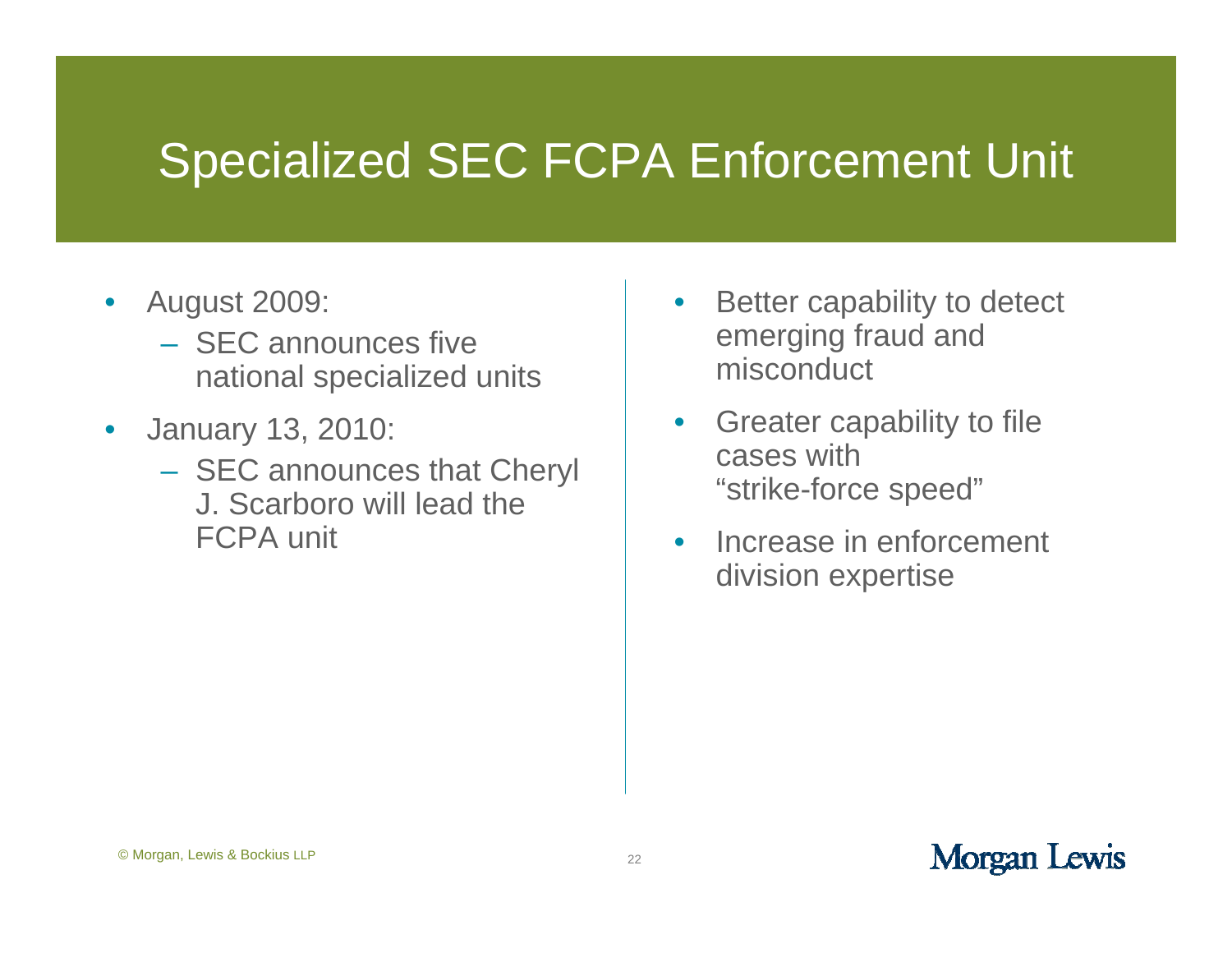#### Specialized SEC FCPA Enforcement Unit

**f** f The [FCPA] unit will focus on new and proactive taking a more global approach to these violations.  $\overline{\phantom{a}}$  , approaches to identifying violations. […] While we have been active in this area, more needs to be done, including being more proactive in investigations, working more closely with our foreign counterparts, and

 – **Robert Khuzami**, Director, Division of Enforcement, U.S. Securities and Exchange Commission, New York, NY, August 5, 2009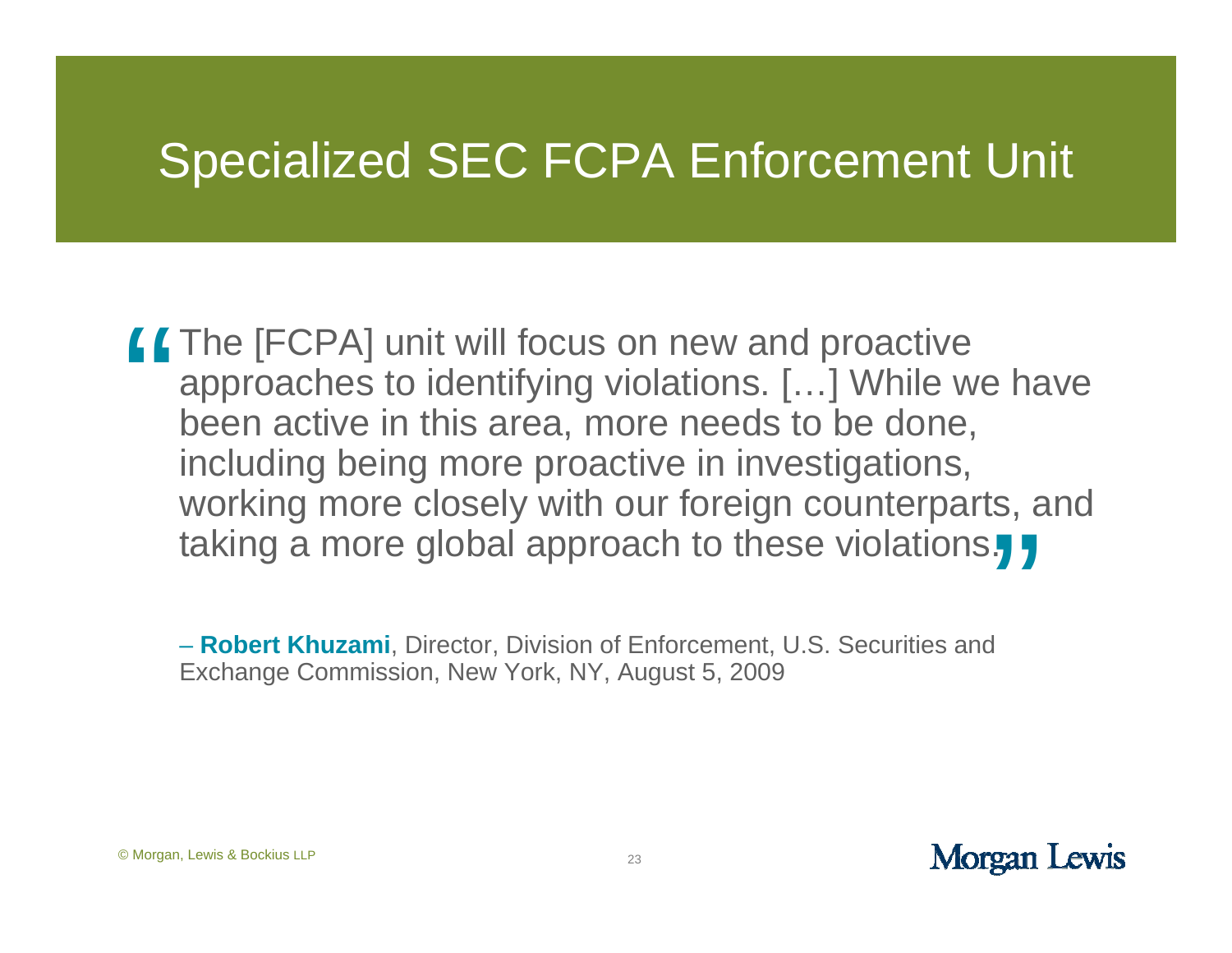#### Office of Market Intelligence

- A different sort of specialized unit
- $\bullet$  Responsible for the collection, analysis, risk-weighing, triage, referral, and monitoring of tips, complaints, and referrals
- Responsible for harvesting that intelligence to better inform the SEC's investigative focus and priorities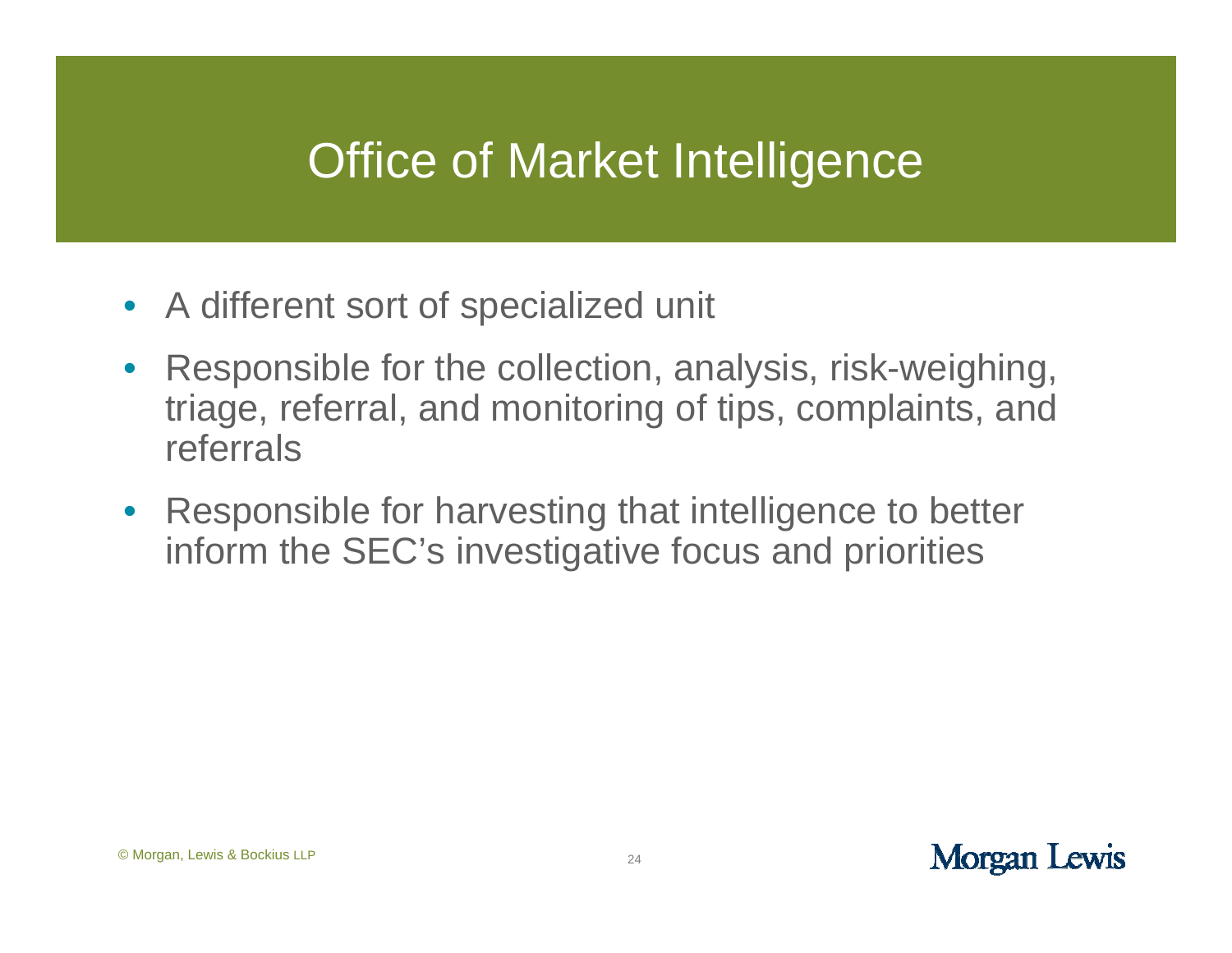## More Enforcement Actions Against Individuals

- Trend toward aggressive FCPA prosecution of individuals
	- 75% of the criminal defendants in 2009 were individuals
	- 22 individuals indicted on January 19, 2010
	- 3 SEC enforcement actions against individuals during 2009
- $\bullet$  Bases for Liability
	- Direct liability
	- Aiding and abetting liability
	- Control person liability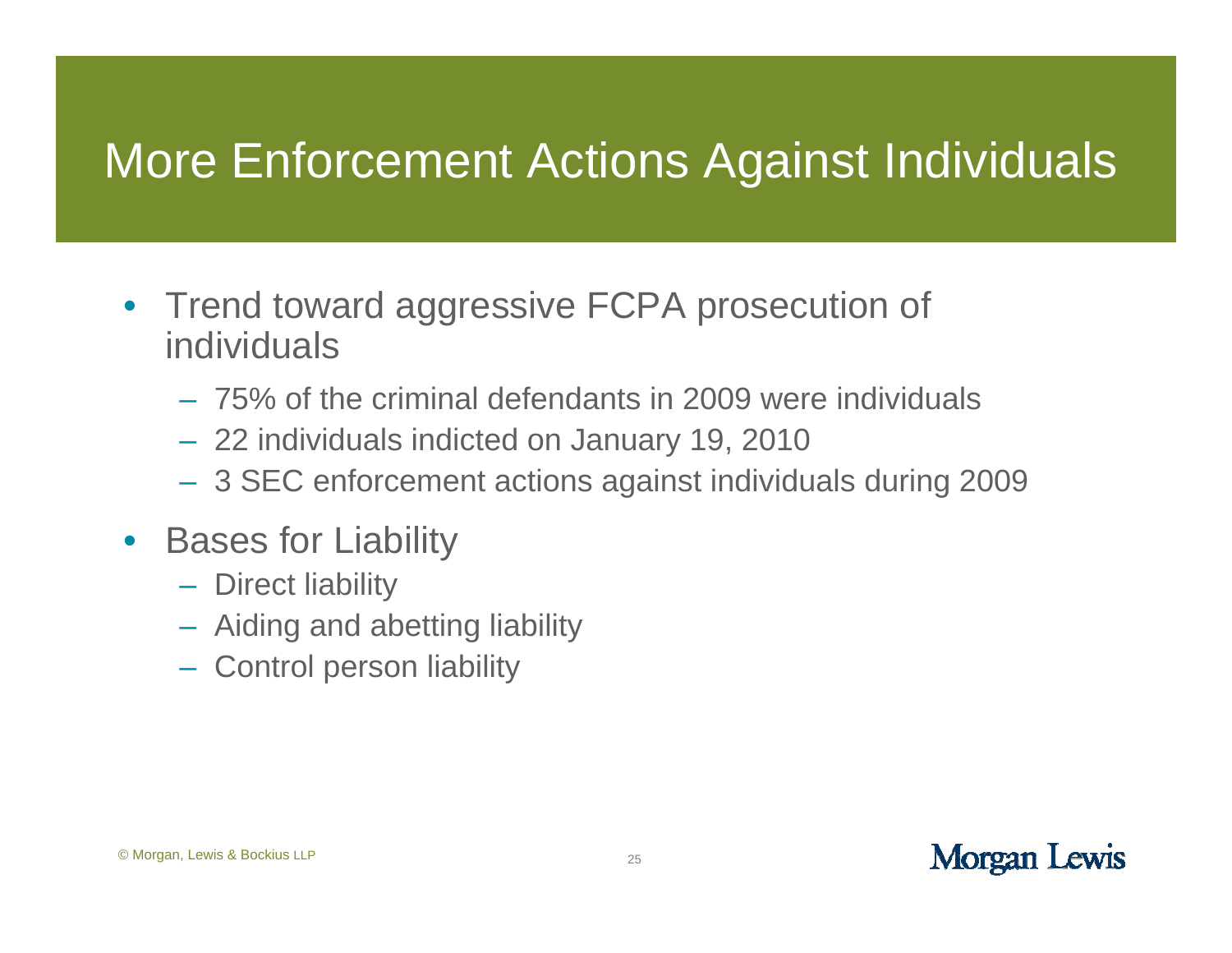#### Individual Liability



© Morgan, Lewis & Bockius 26LLP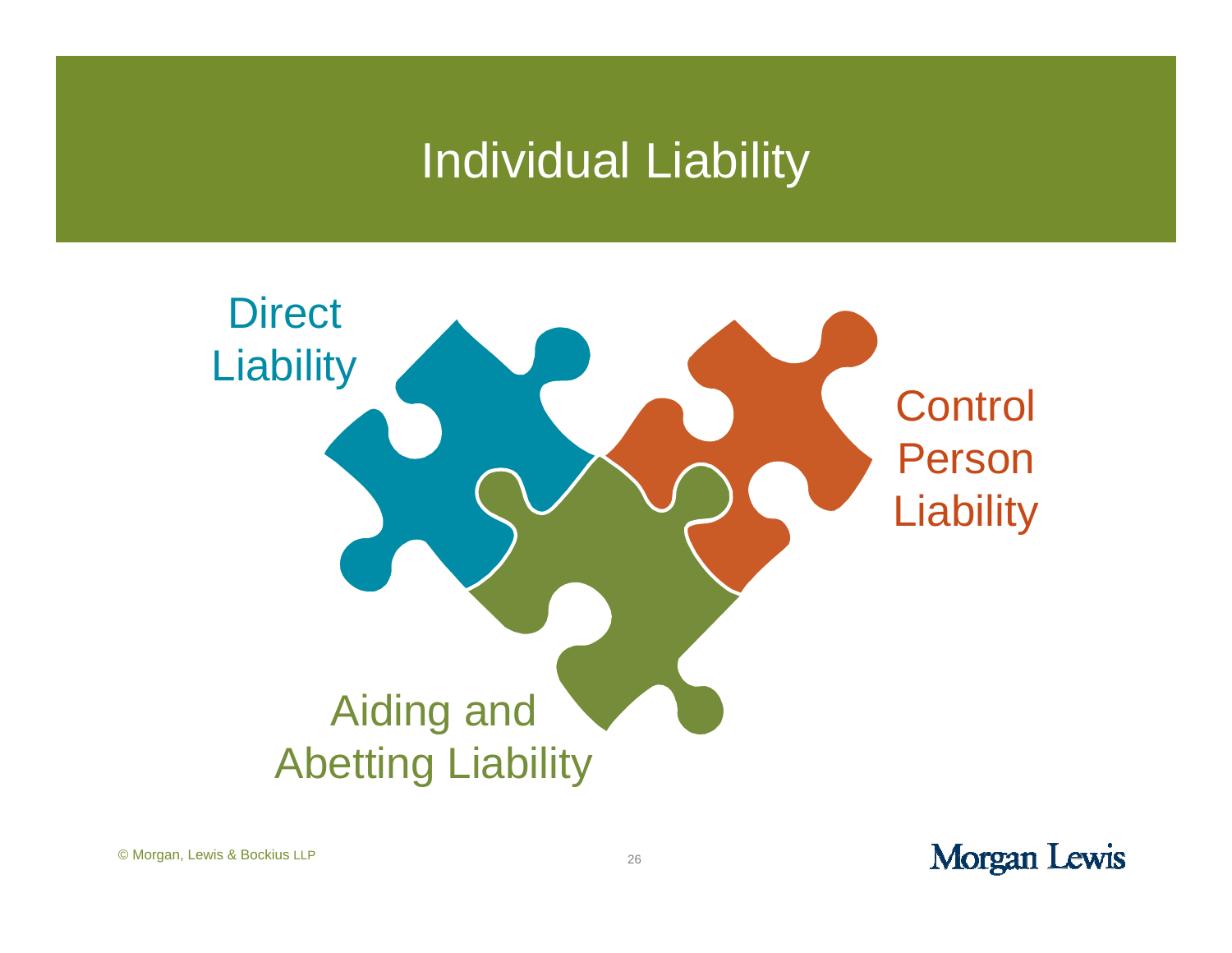#### Aiding and Abetting Liability

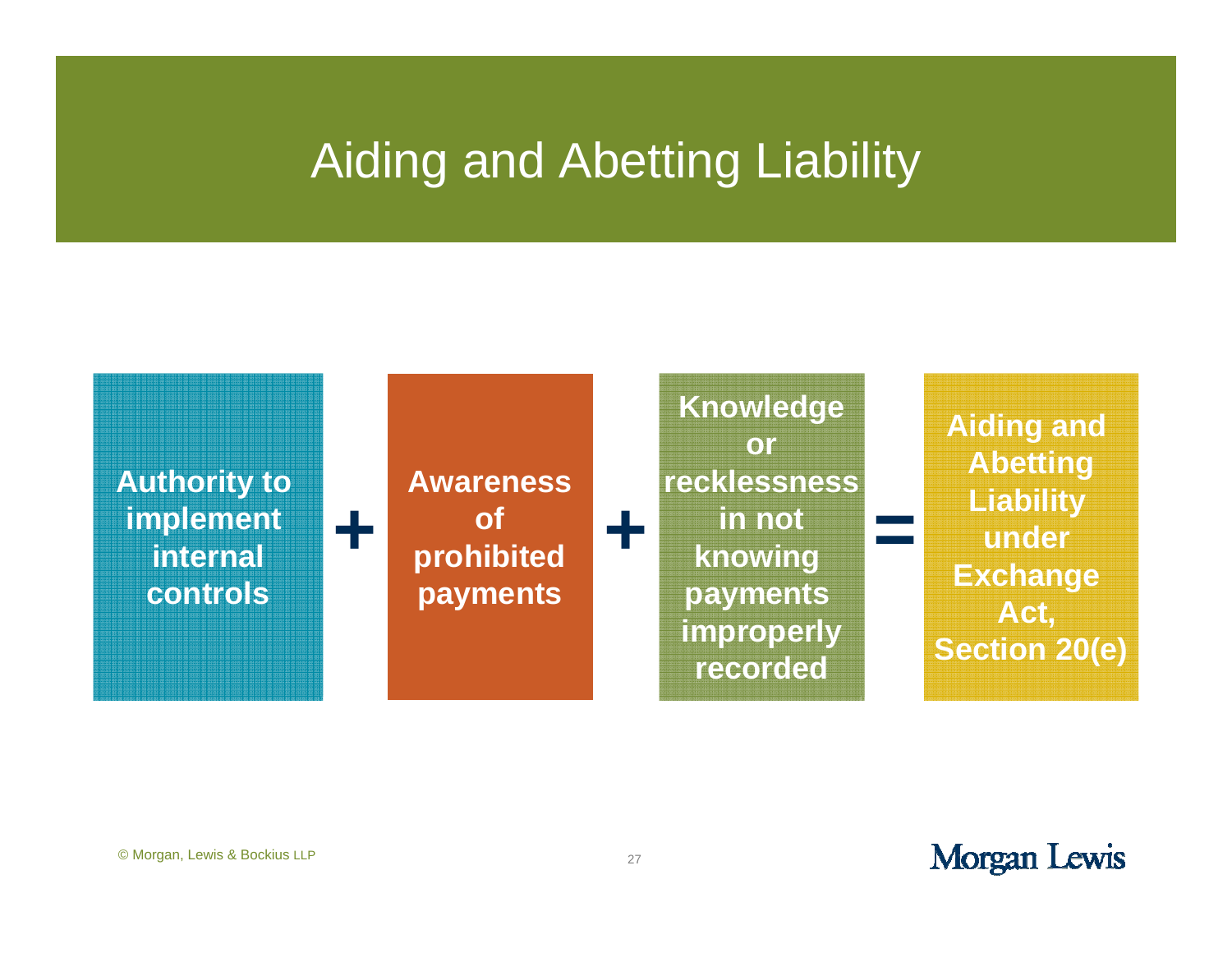#### Control Person Liability

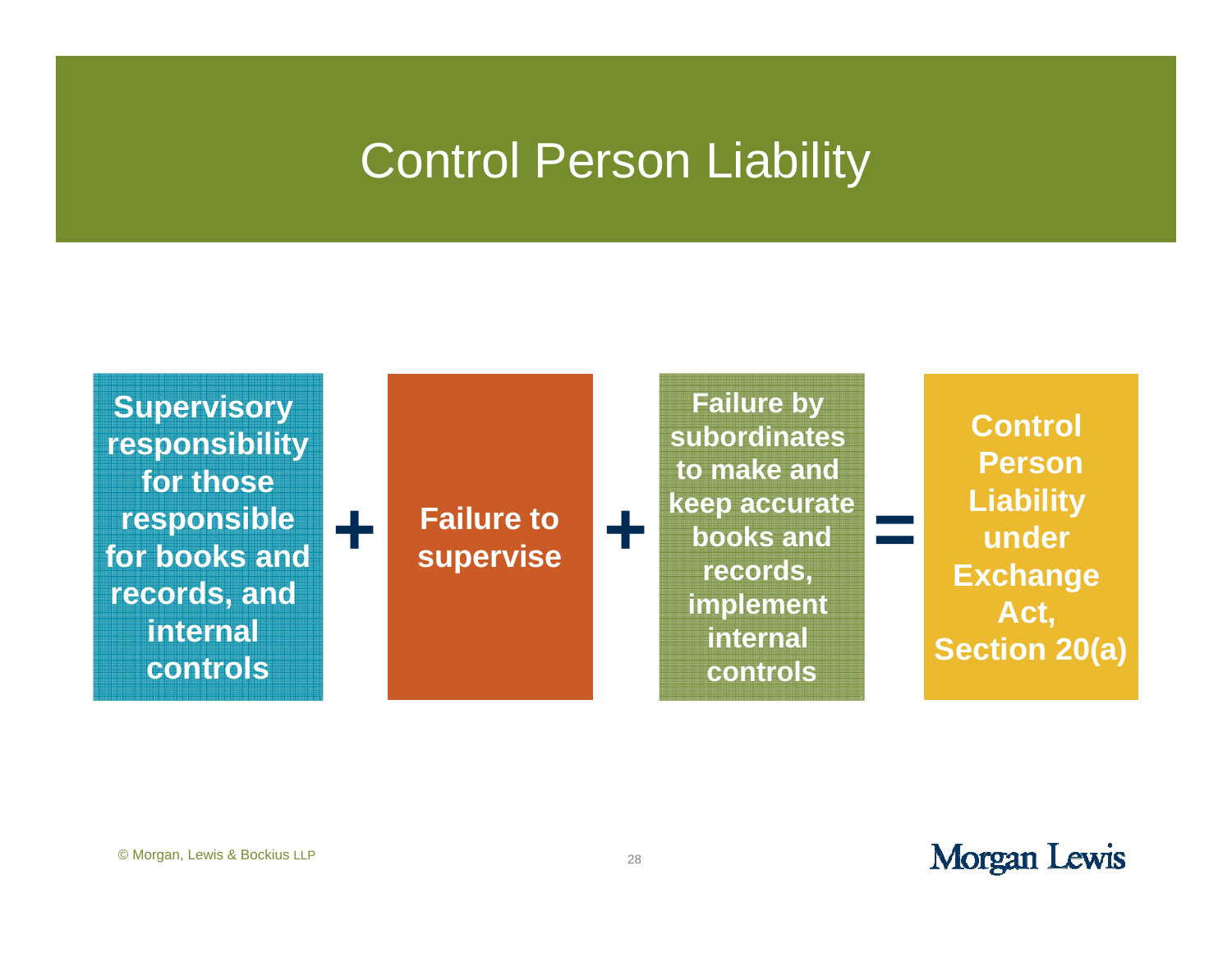### **SEC Cooperation Initiative**

- Announced January 13, 2010
- A "game changer" for the Enforcement Division
- $\bullet$  New cooperation tools
	- Cooperation agreements
	- Deferred prosecution agreements
	- Nonprosecution agreements
- SEC rules amended to allow the Director of Enforcement to seek immunity order from DOJ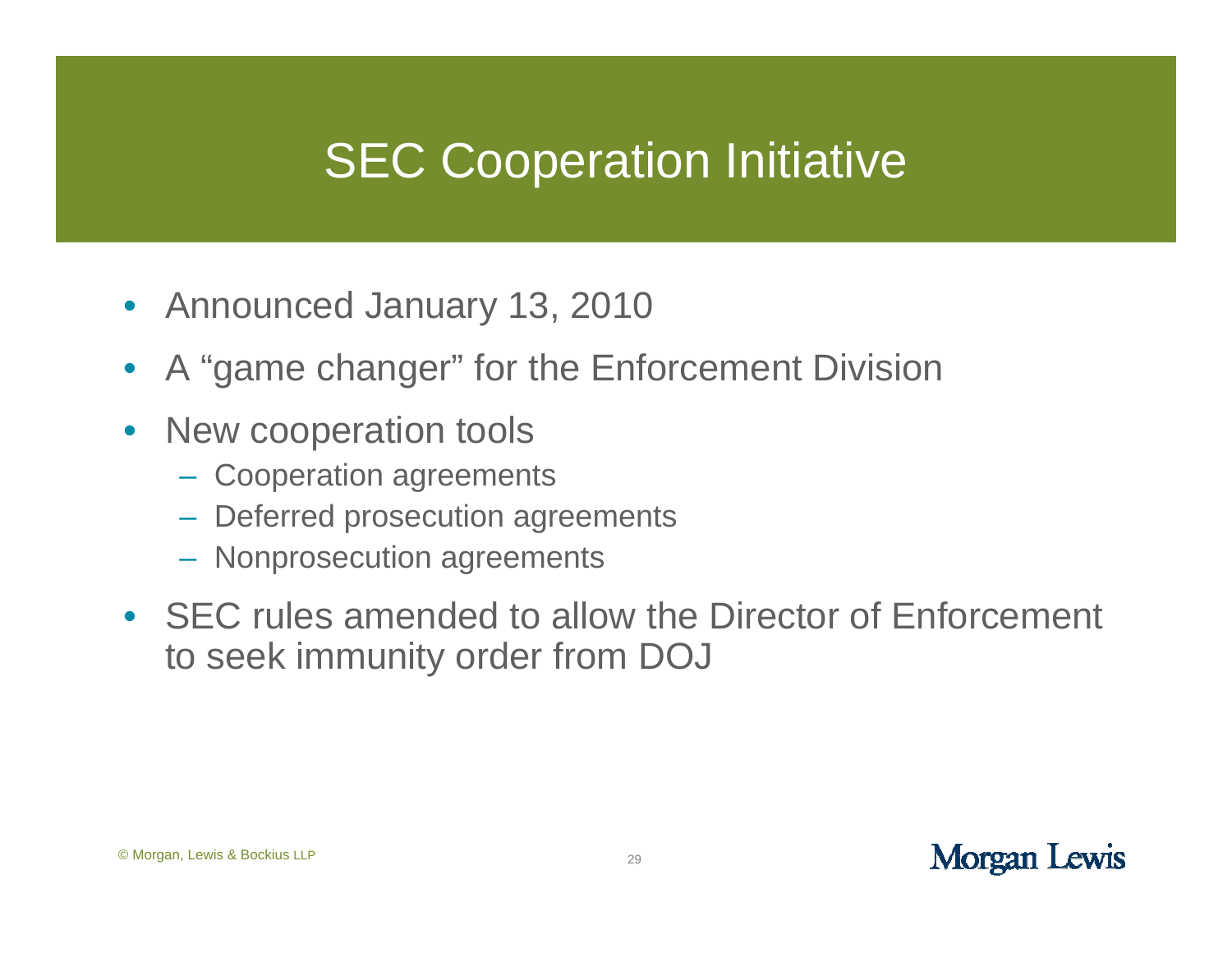#### Warning to Would-Be Wrongdoers

 $f$  The reality is that when you engage in misconduct, your schemes and deceptions. JJ you now have to think even harder about the possibility of others coming forward to report to the SEC your secret conversations, your hushed plans,

 – **Robert Khuzami**, Director, Division of Enforcement, U.S. Securities and Exchange Commission, New York, NY, January 13, 2010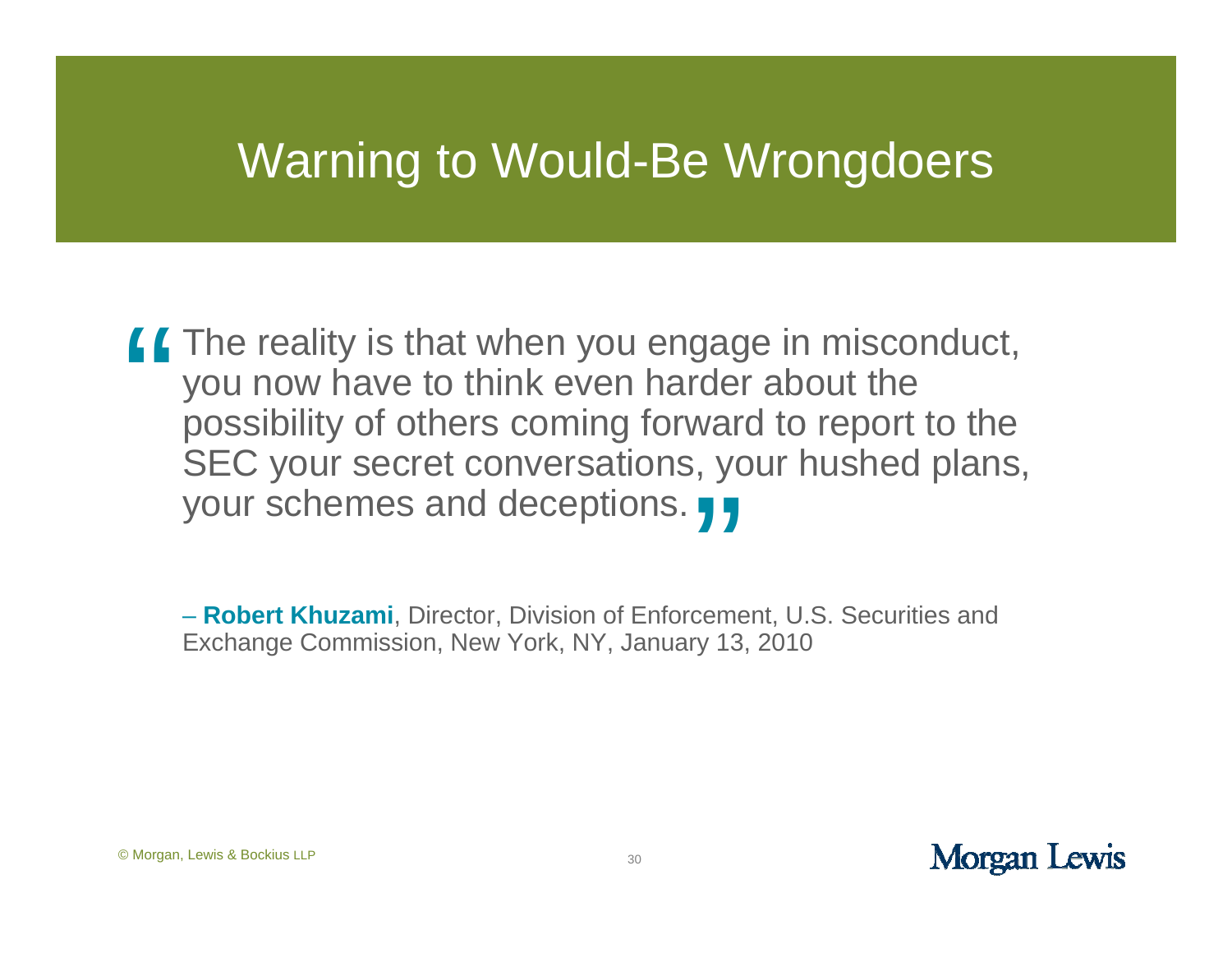#### More FCPA Investigations

**More resources focused on cases against individuals**

**Government attracts more cooperating witnesses**

**More FCPA investigations generated**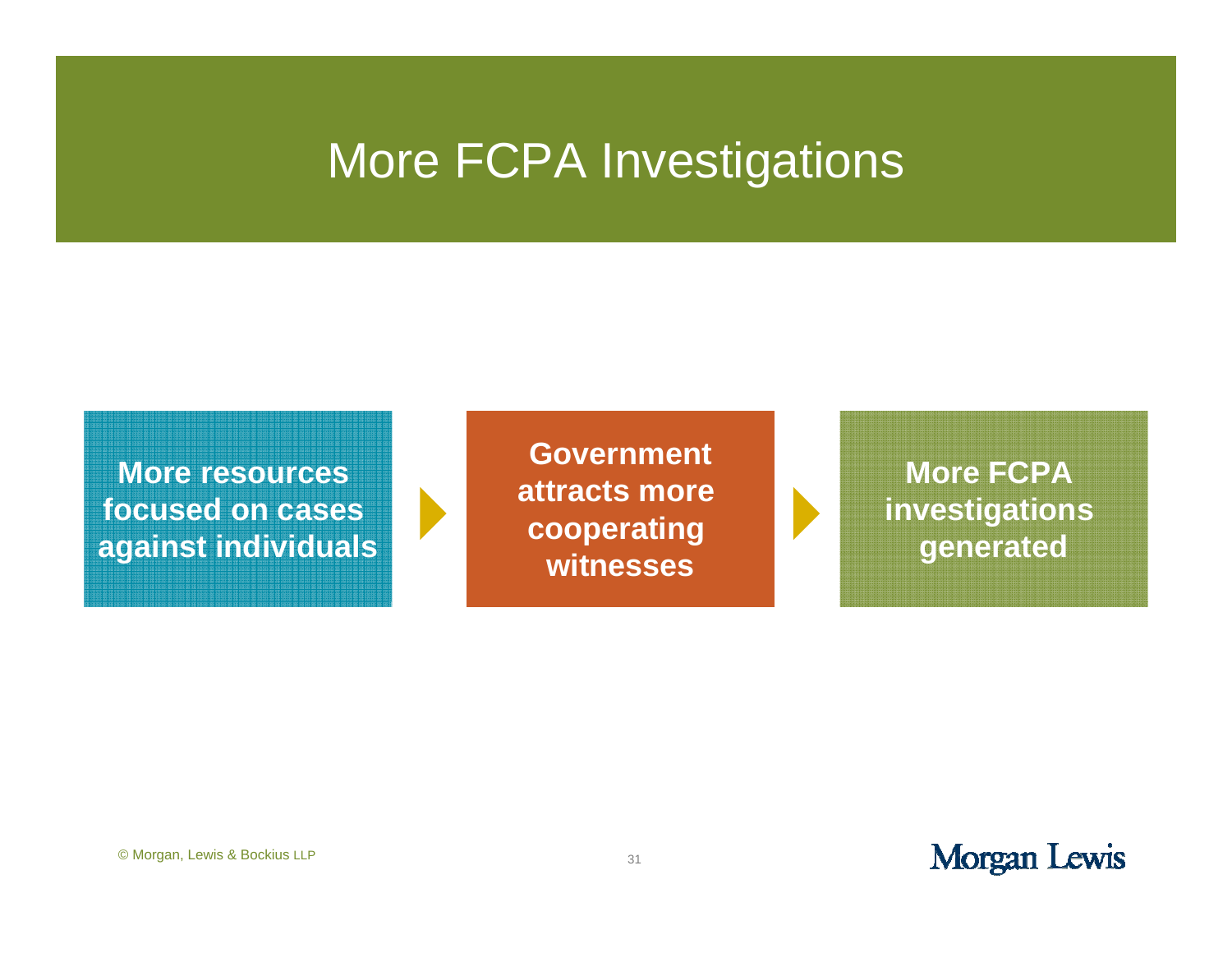## Individual Prosecutions

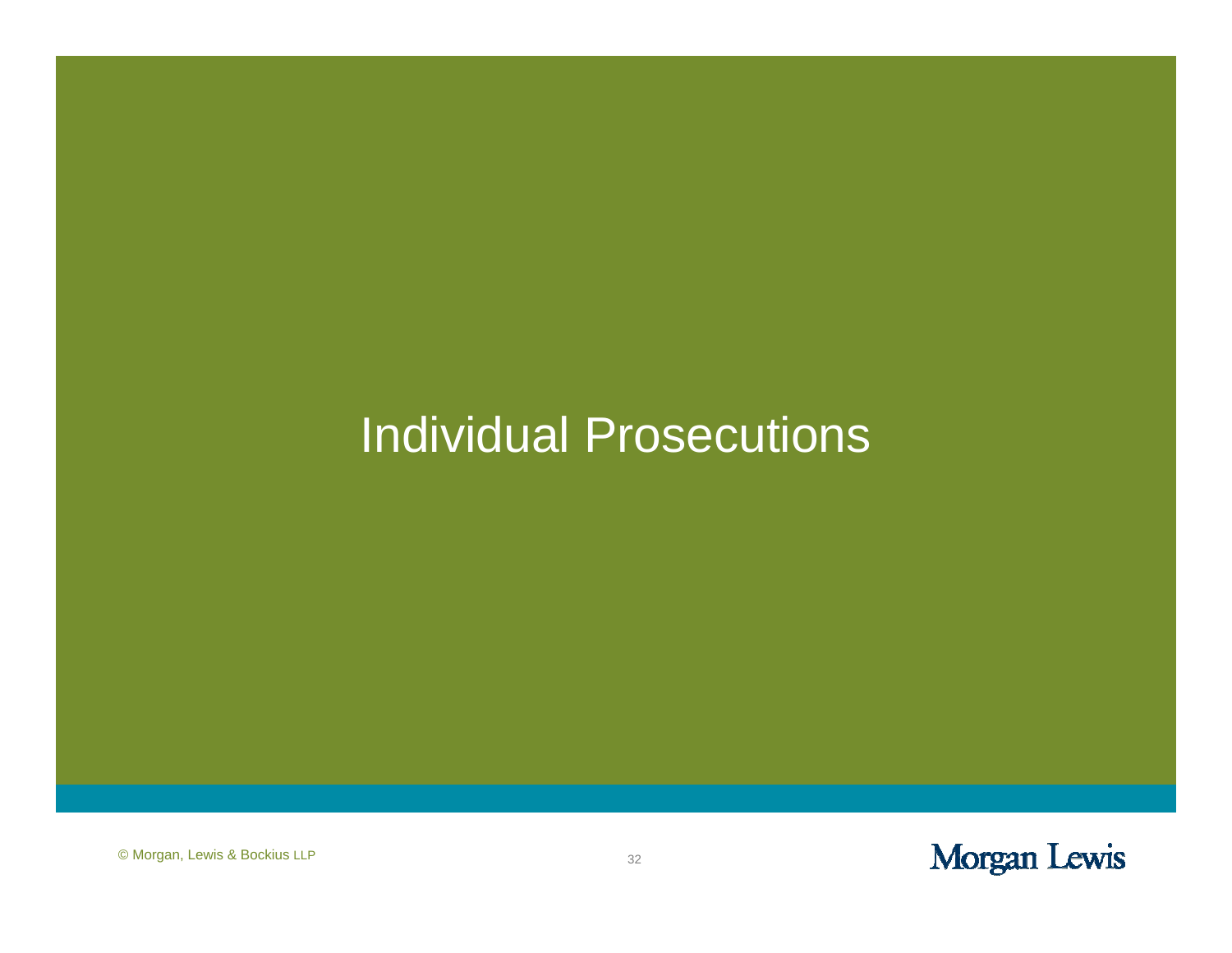#### Individual Prosecutions

"The number of individual prosecutions has risen –

and that's not an accident.

That is quite intentional on the part of the Department.

It is our view that to have a credible deterrent effect, people have to go to jail.

People have to be prosecuted where appropriate. This is a federal crime. This is not fun and games."

–**Mark Mendelson**, Deputy Chief, Fraud Section, United States Department of Justice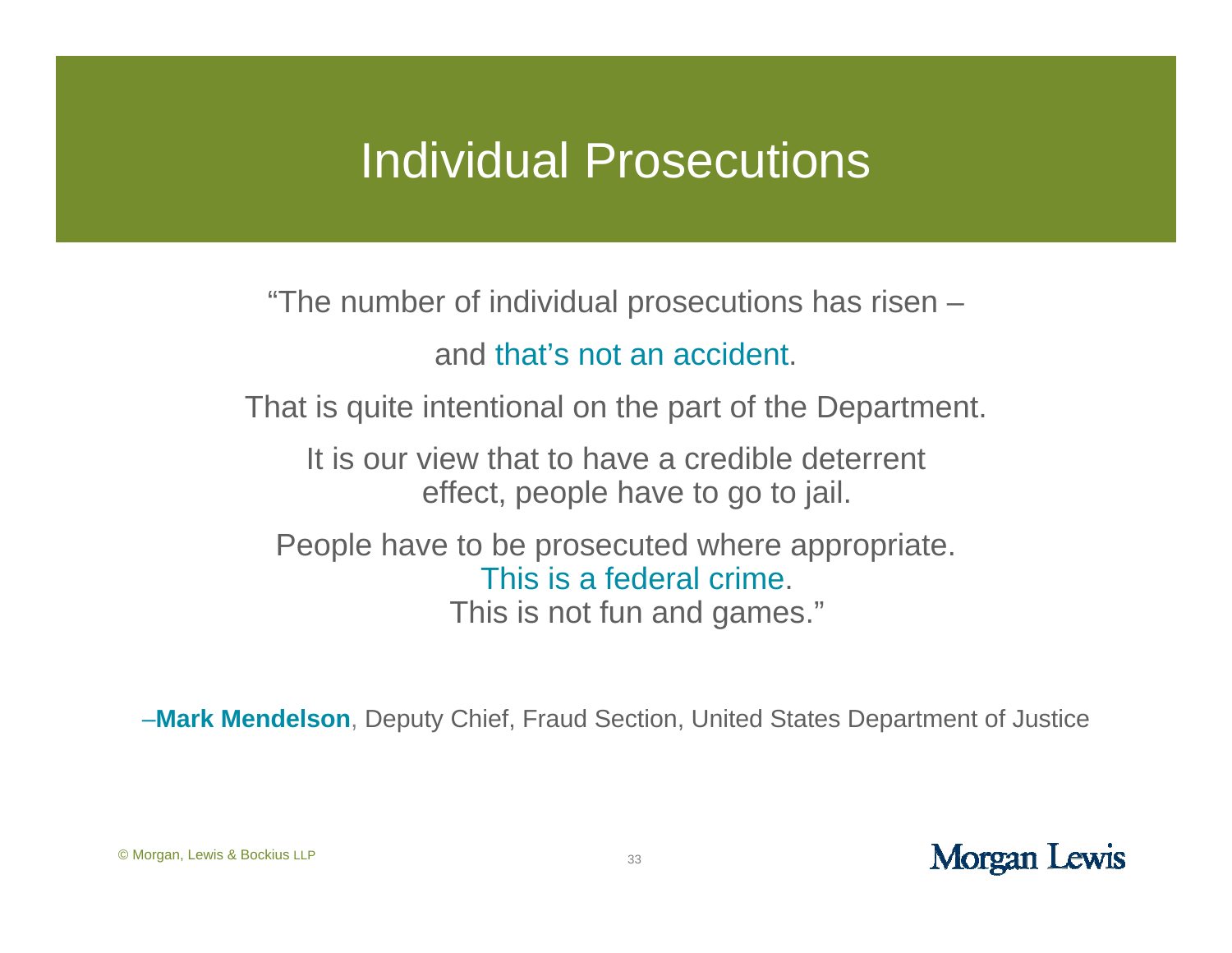# **FCPA Trials**

United States v. Frederic Bourke, S.D.N.Y., **guilty verdict** July 10, 2009

United States v. William Jefferson, E.D. Va., United States v. Gerald Green **guilty verdict** August 5, 2009

and Patricia Green, C.D. Cal., **guilty verdict** September 11, 2009

**Morgan Lewis**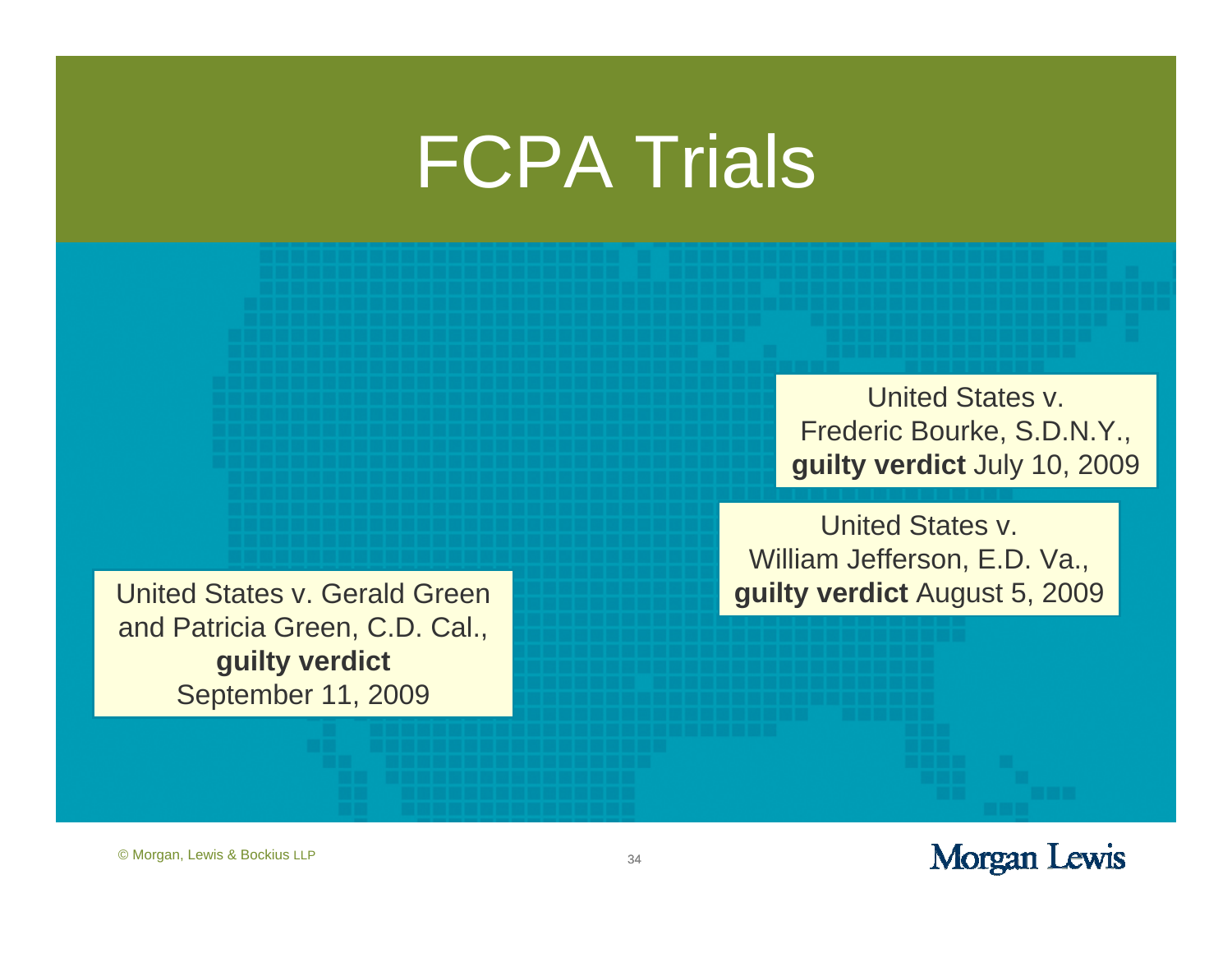## RECENT CASE STUDIES: BOURKE

- $\bullet$ **Guilty** of conspiracy to violate the FCPA and the Travel Act
- $\bullet$ Bourke lost his entire \$8 million investment
- $\bullet$ Bourke complained to Azerbaijan and U.S. officials
- $\bullet$ No evidence that Bourke actually paid any bribes
- $\bullet$ Extortion defense was rejected
- Foreman: "It was Kozeny, it was Azerbaijan, it was a foreign country. We thought [Bourke] knew [about the bribery] and definitely could have known. He's an investor. It's his job to know."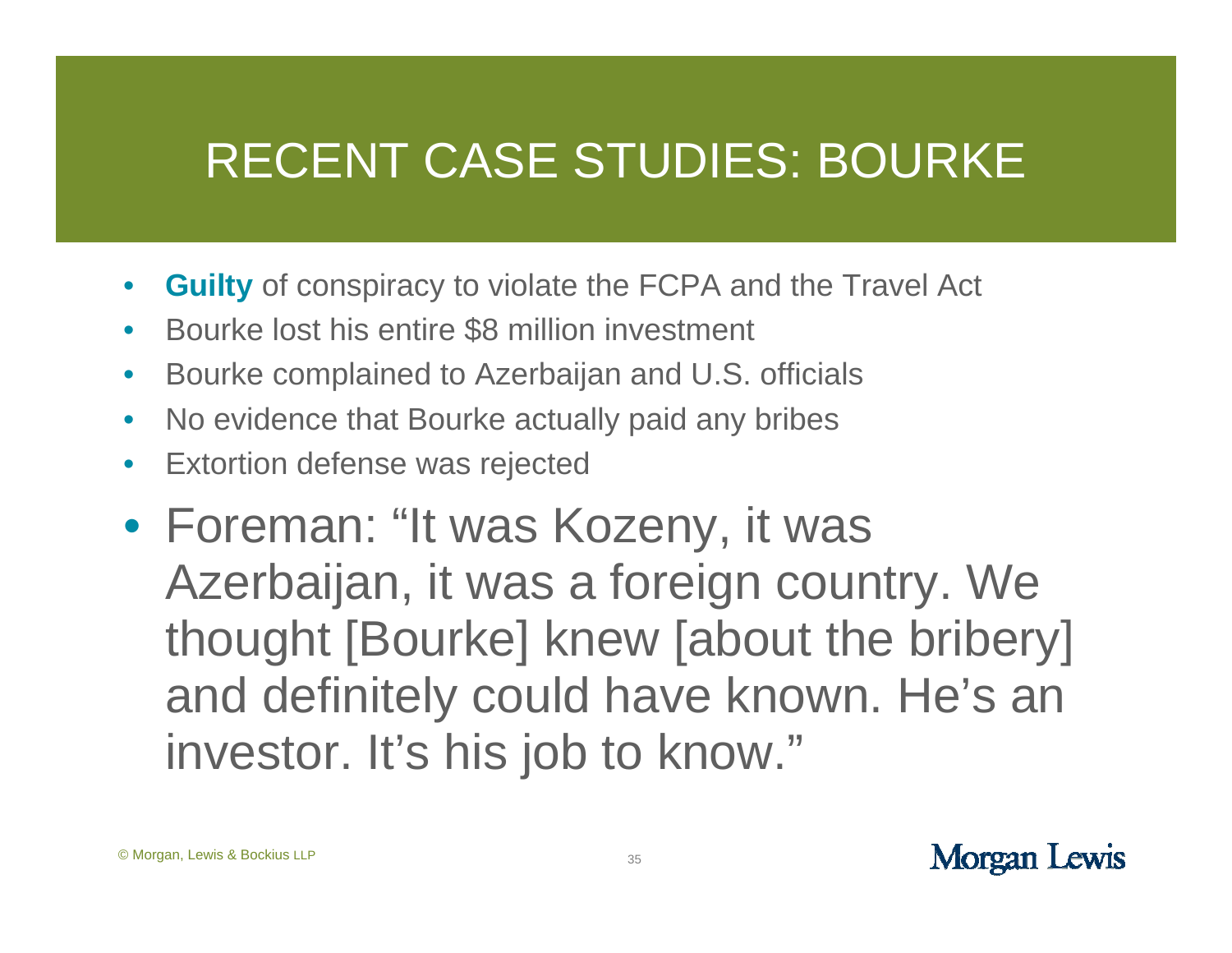## RECENT CASE STUDIES: JEFFERSON

- **Charged** with violating the FCPA by offering a bribe to Nigerian official
- First time a U.S. government official has been **indicted** under the FCPA
- **Convicted** of conspiracy to violate FCPA, soliciting bribes, theft of honest services, money laundering, and racketeering
- **Acquitted** him of the single substantive count for violating the FCPA
	- Cash was still in the freezer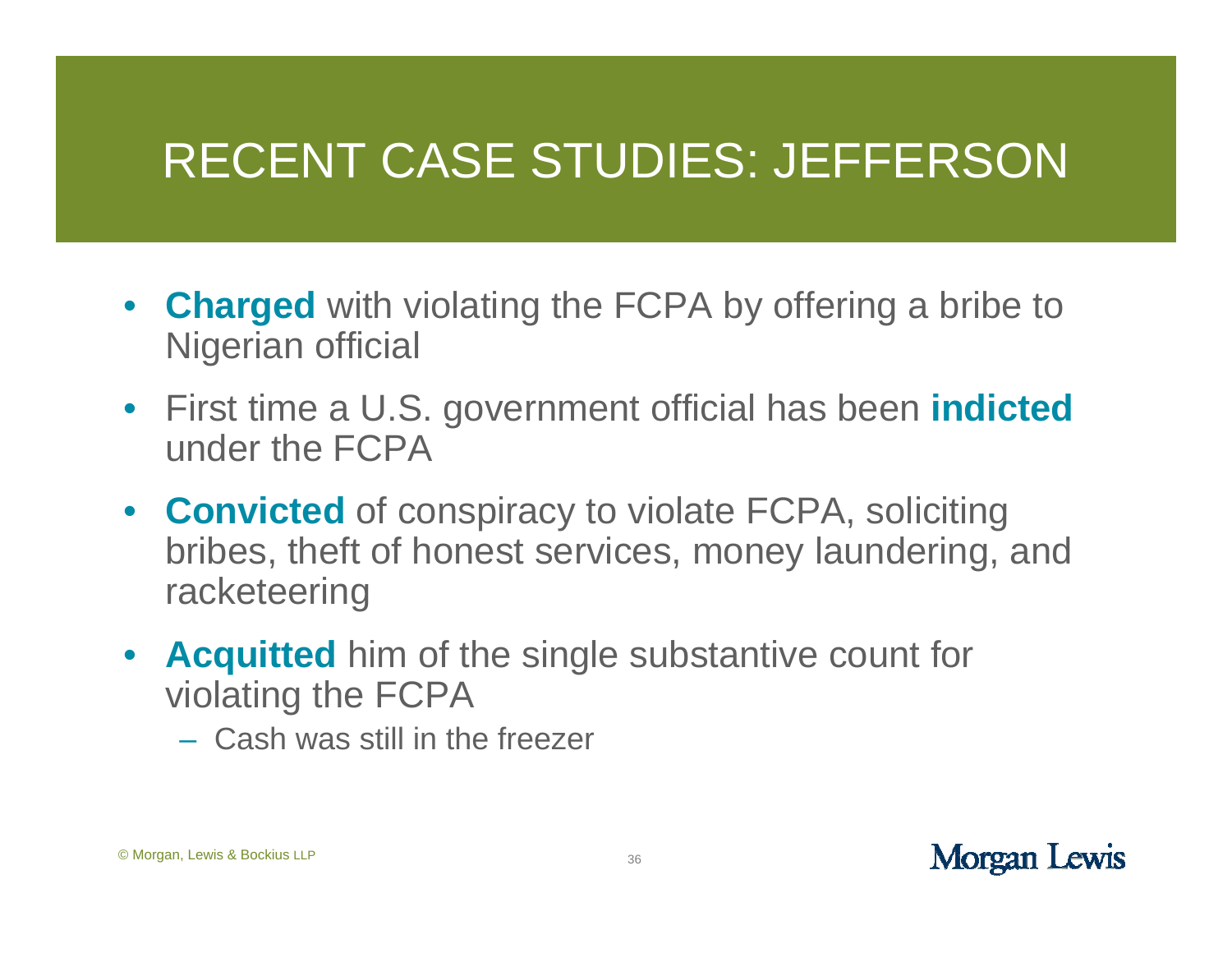# RECENT CASE STUDIES: Greens – Patricia and Gerald

- $\bullet$ Also **convicted** of conspiracy, money laundering, and tax fraud
- $\bullet$  Confidential informant to FBI testified that Greens had paid bribes
- $\bullet$ Interviews of "present and former associates"
- $\bullet$ Bribing the former governor of the Tourism Authority of Thailand
- $\bullet$ \$1.8 million bribes got them \$13.5 million in contracts
- $\bullet$ Bank accounts in Isle of Jersey, Singapore, and UK
- $\bullet$ Dummy businesses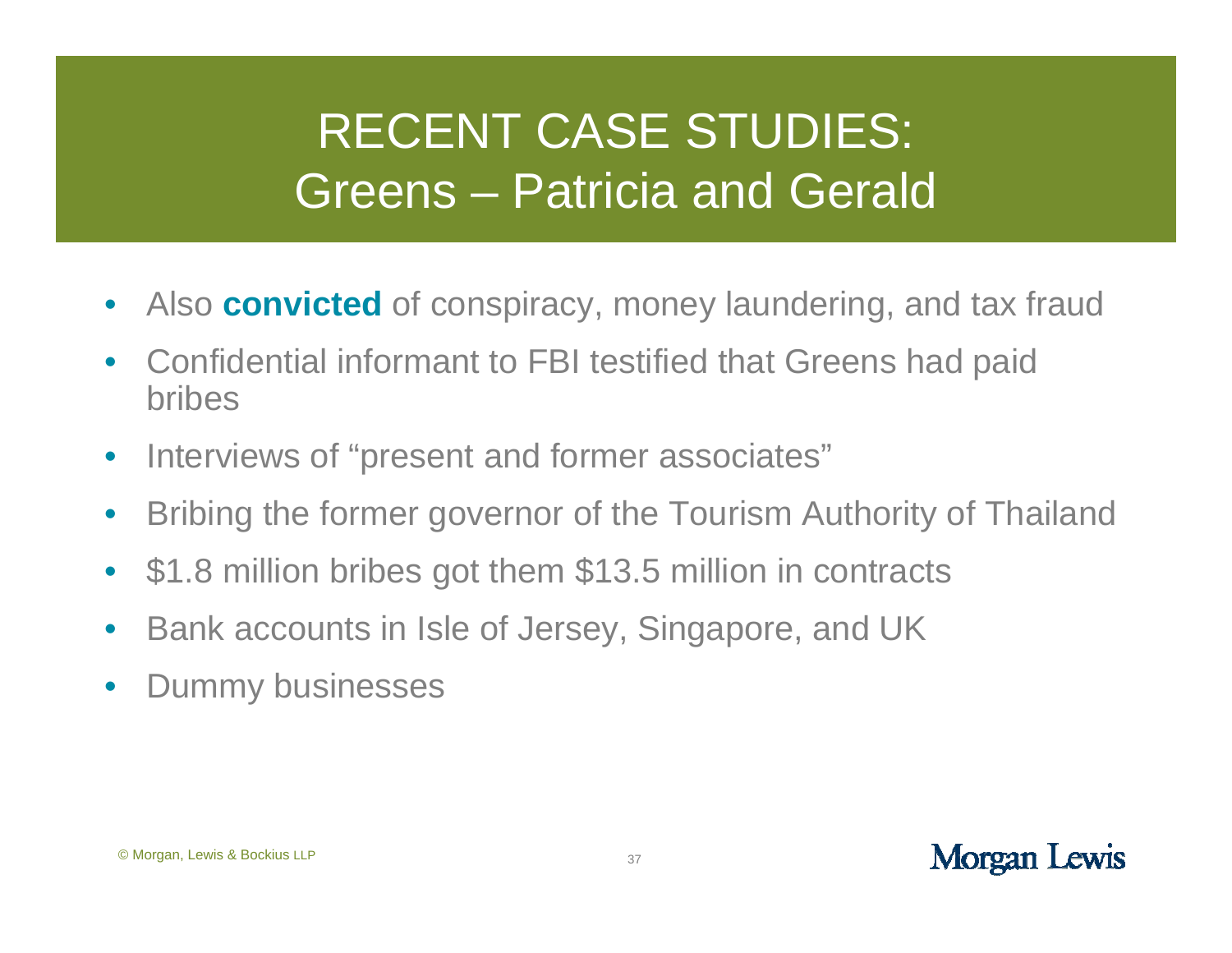#### More to Come This Year

- Six former executives of Control Components, Inc.
	- Alleged decade-long conspiracy; at least 236 corrupt payments in 30 countries
	- $\mathcal{L}_{\mathcal{A}}$ - Both FCPA and Travel Act charges
	- –**- Internal investigation in 2007**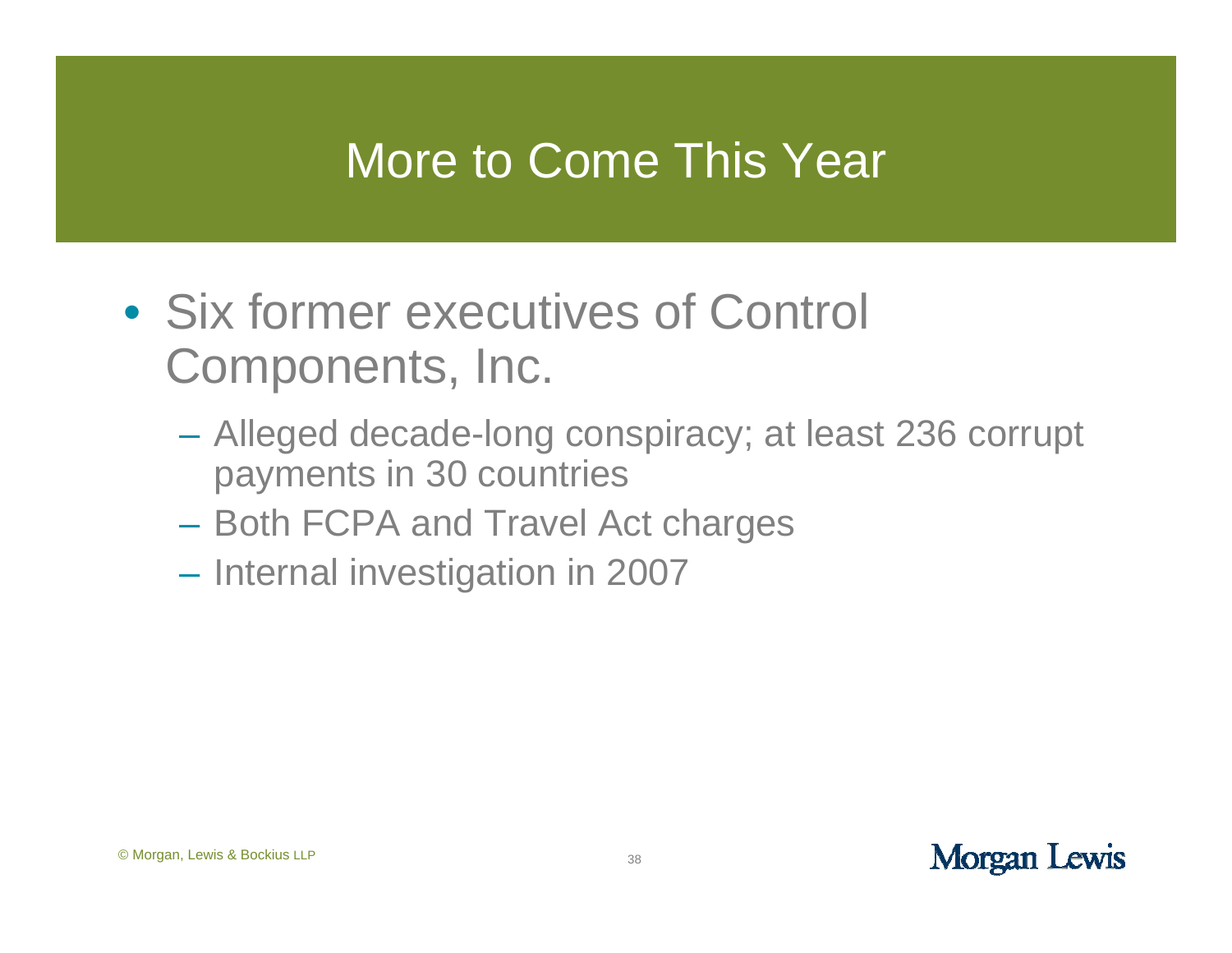#### Blockbuster Indictments

- 22 individuals indicted in December 2009 (sealed) and arrested in Las Vegas in January 2010
- Two-year investigation
- $\bullet$ Included at least two foreign nationals
- Use of undercover agents posing as sale agents to convince individuals to offer to pay bribes
- Offer to pay = FCPA violation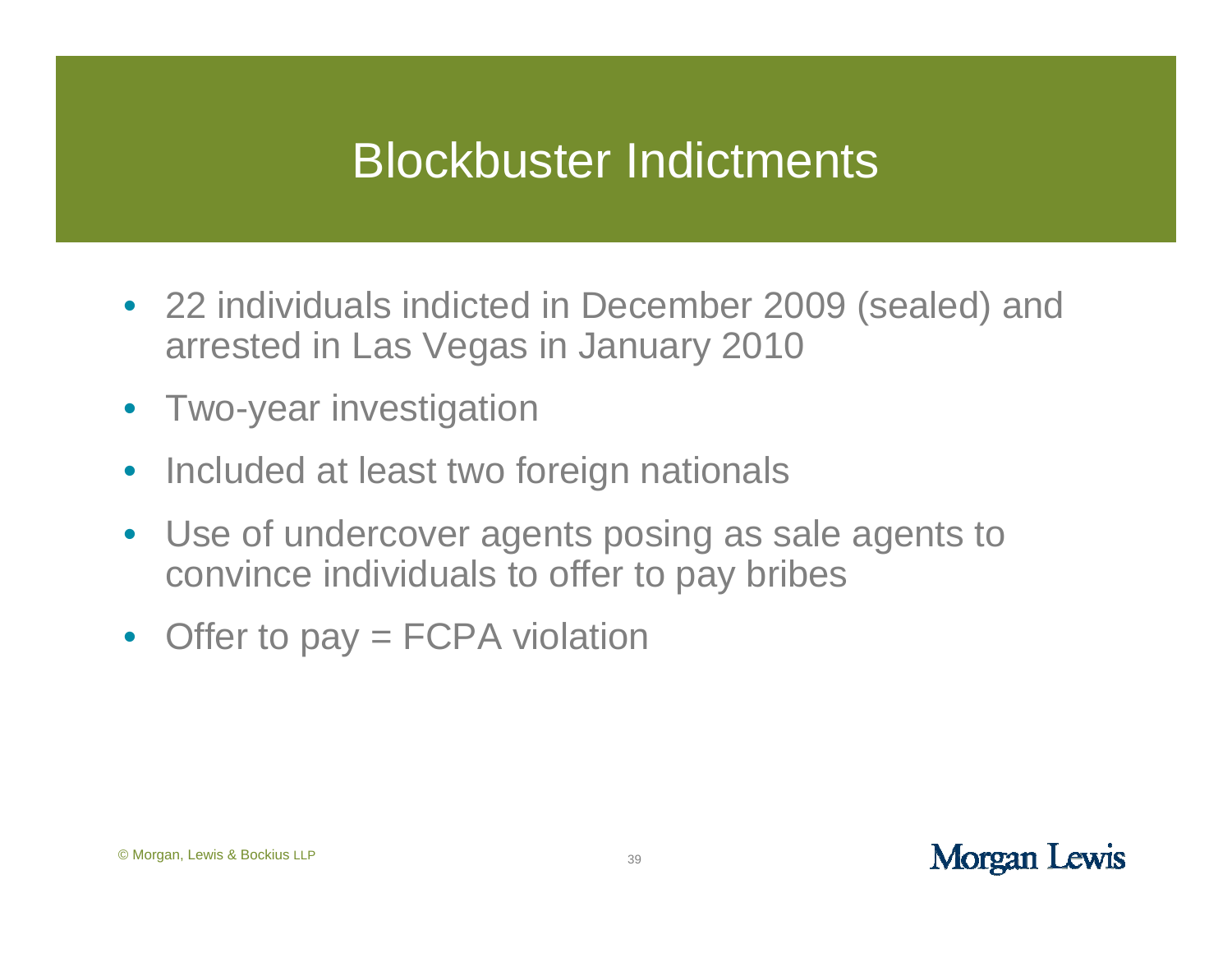## Focus Is Not Exclusively on U.S. Citizens

Three foreign nationals indicted in 2009:

- $\bullet$  Ousama Namaan (OFFP)
	- Canadian/Lebanese dual citizen
	- U.N. Oil for Food Program 10% kickback to Iraqi government
	- Arrested in Frankfurt, Germany; DOJ is seeking Naaman's extradition
- Tesler and Chodan (KBR)
	- Alleged decade-long scheme by a KBR joint venture to bribe Nigerian officials for LNG plant; \$132 million for bribes
	- UK citizens; Chodan (agent of a domestic concern because reported to Stanley and other KBR employees); Tesler (an agent of an issuer, a domestic concern, and a person based on his alleged agency for the joint venture and its constituent members)
	- DOJ is seeking both defendants' extradition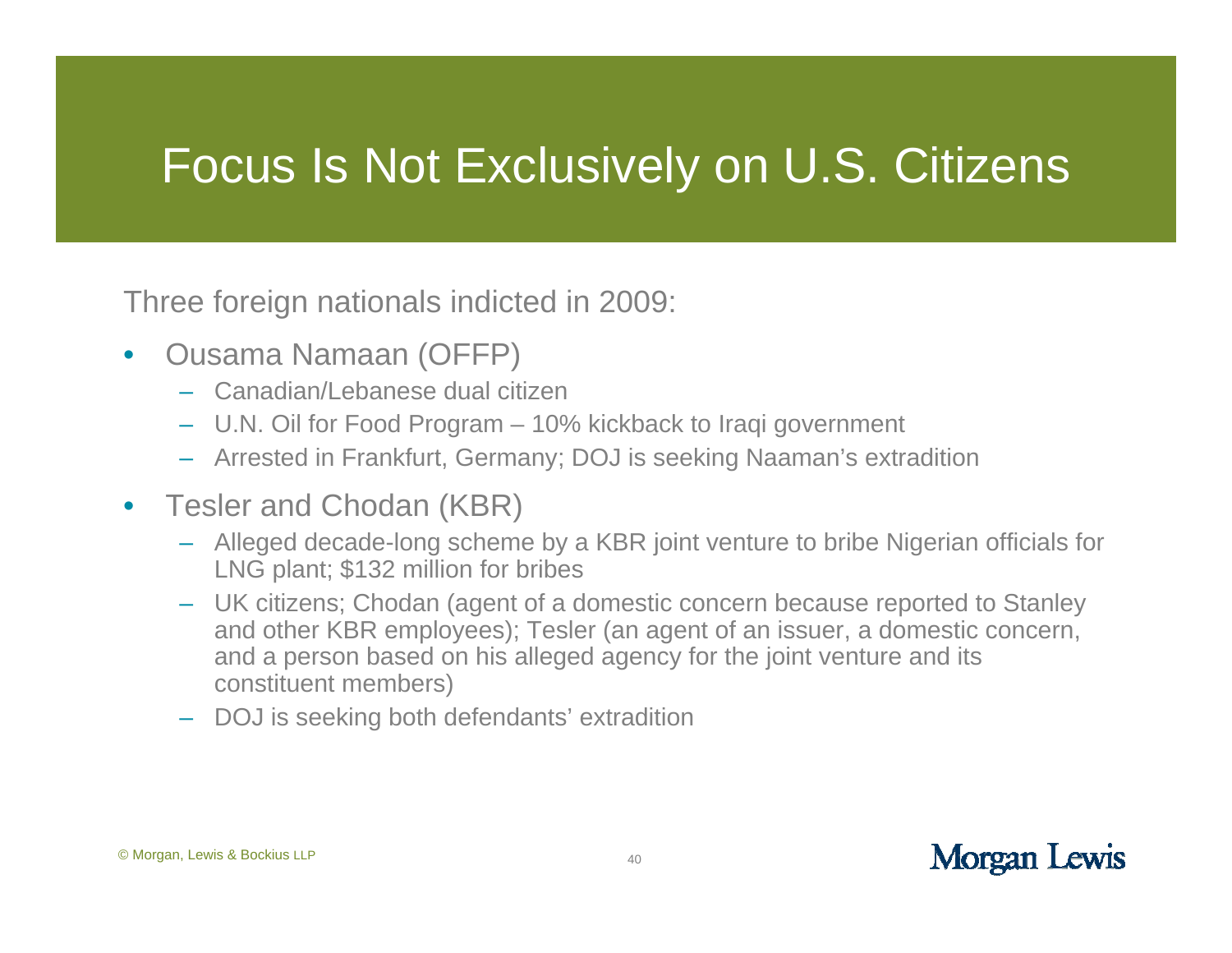#### Harsh Individual Penalties

#### **Sentencings:**

- $\bullet$  Shu Quan-Sheng
	- 51 months
	- Physicist pleaded guilty to Arms Export Control Act and FCPA; illegal export of space launch technical data and defense services to the PRC
- $\bullet$  Jack Stanley (KBR) (Oct. 28)
	- Seven years; \$10.8 million
	- KBR in Nigeria
- $\bullet$ William Jefferson (5 years)
- $\bullet$ David Kay (63 months) and Douglas Murphy (37 months)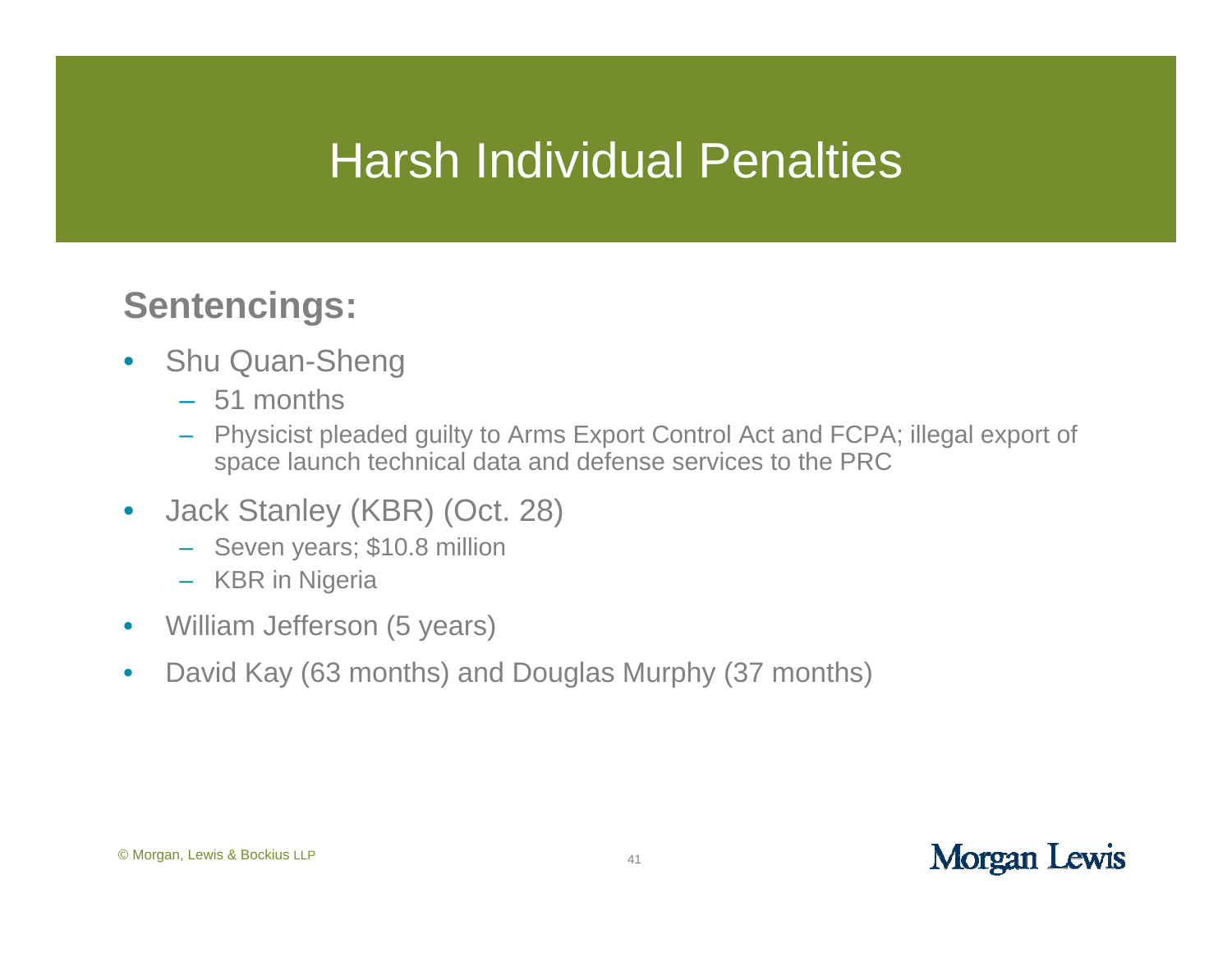#### The Travel Act and Other Statutes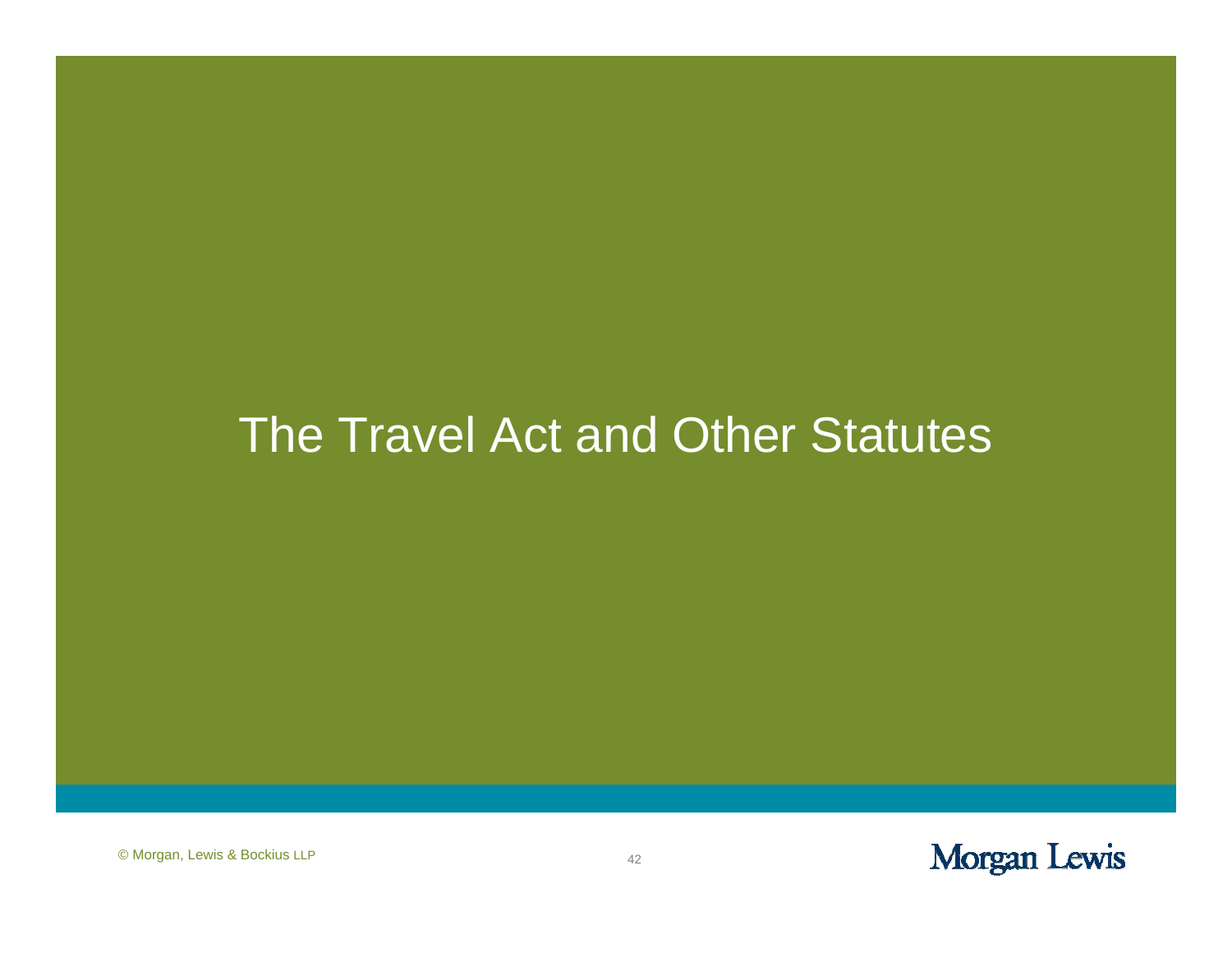- $\bullet$ Originally directed at organized crime
- $\bullet$  The Travel Act (18 U.S.C. § 1952) provides that it is a federal offense
	- to travel in interstate or foreign commerce or to use interstate "facilities" (e.g., using the mail or wires)
	- to promote, facilitate, or carry on "unlawful activity," which includes certain racketeering activity such as gambling, prostitution, narcotics and liquor offenses, bribery, extortion, arson, and illegal monetary transactions
- $\bullet$  Clearly applies to "bribery" in violation of federal or state law (18 U.S.C. § 1952(b)(2))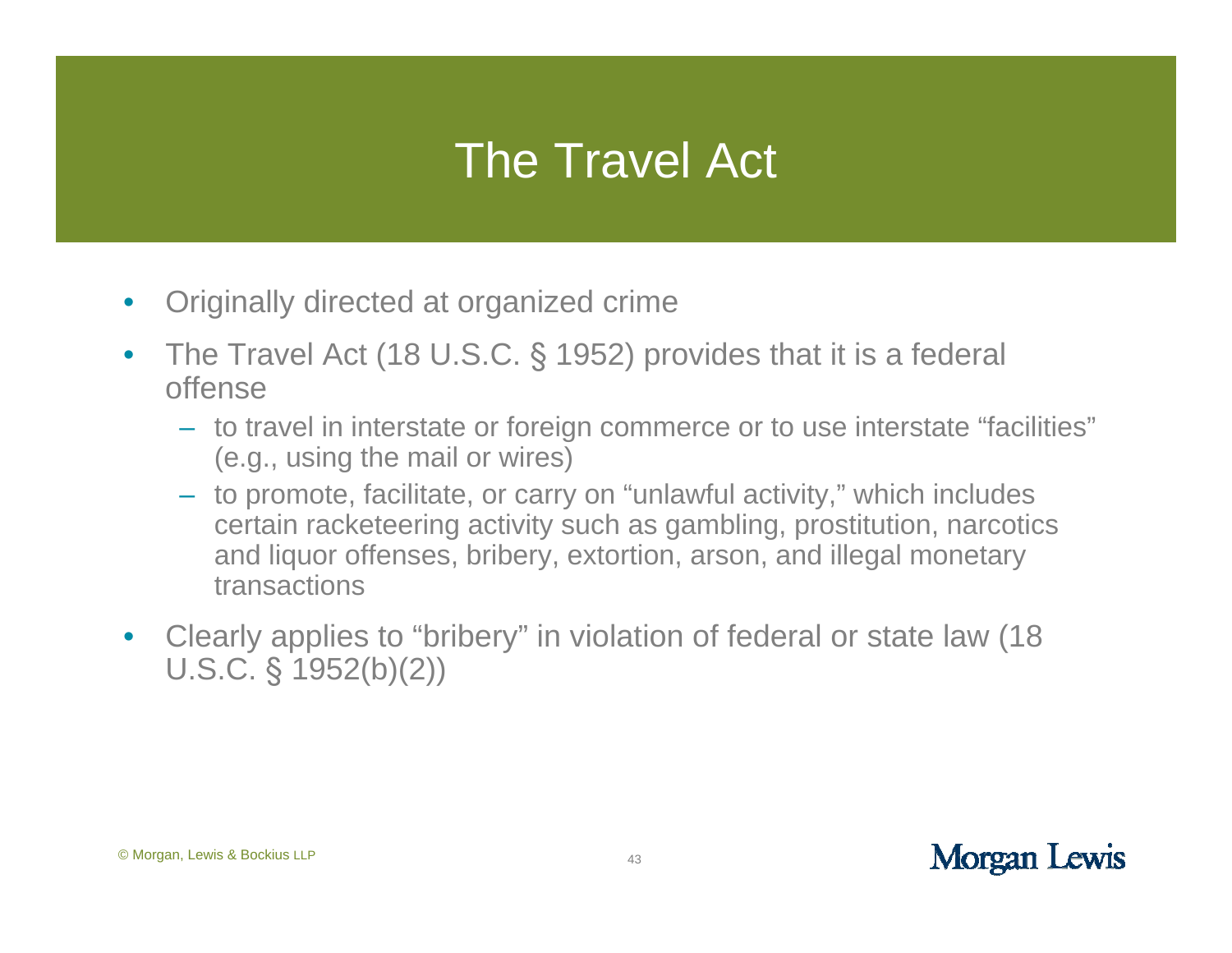- Control Components Inc. (CCI) pleaded guilty on July 31, 2009 to conspiracy to violate the FCPA and the Travel Act
	- –\$4.9 million to employees of state-owned customers
	- \$1.95 million to employees of privately owned companies in violation of California's commercial bribery law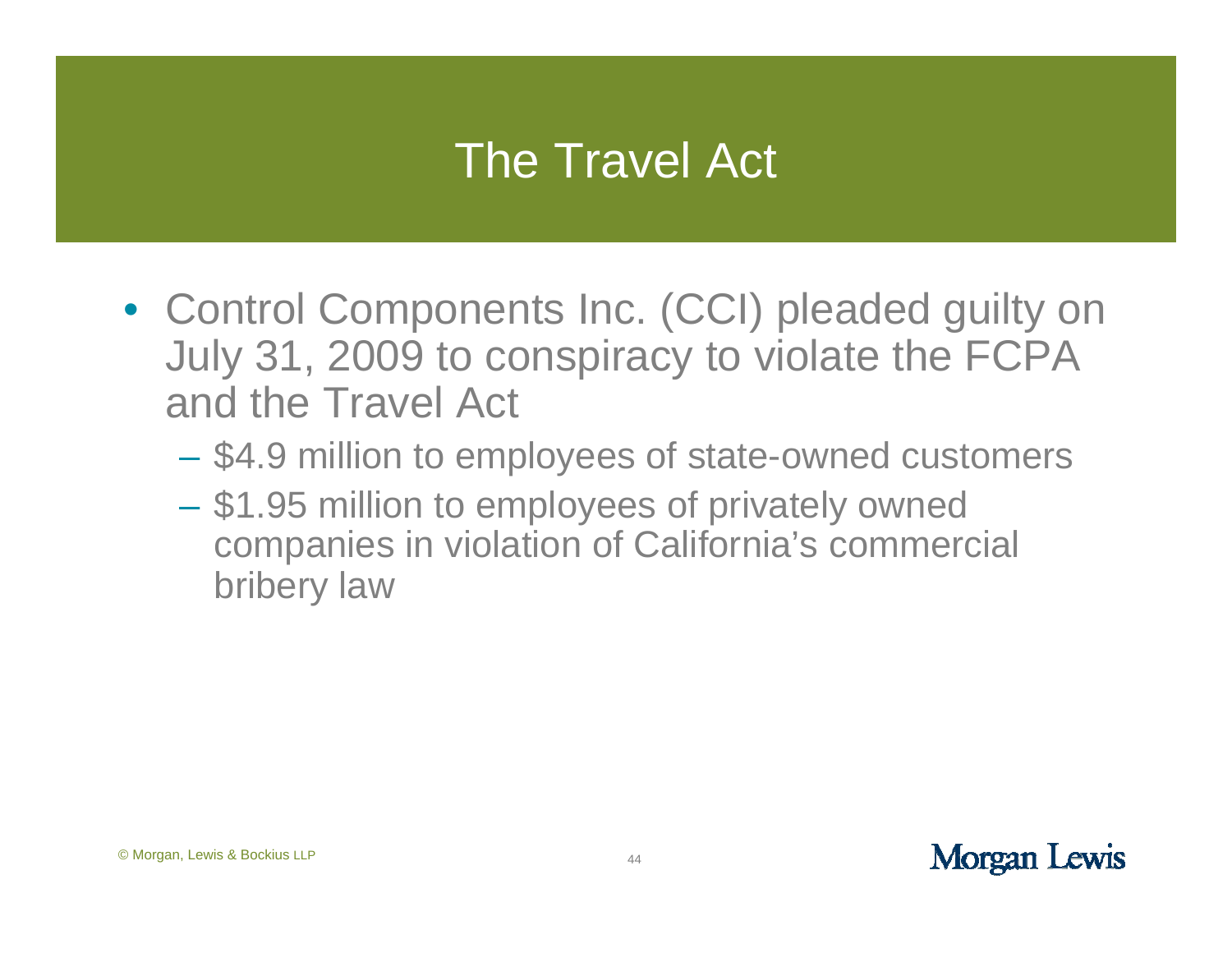- Not the first Travel Act FCPA case, but first with completely independent bribes
	- *United States v. David H. Mead*, No. CR-98-240-01 (D.N.J.)
	- *United States v. Robert Richard King and Pablo Barquero Hernandez*, Nos. 01-00190-01/02-CR (W.D. Mo.)
	- *United States v. Steven J. Ott*, No. 07-CR-608 (D.N.J.); *United States v. Roger Michael Young*, No. 07-CR-609 (D.N.J.)
	- Bourke charged with Travel Act violation based on federal FCPA bribery provisions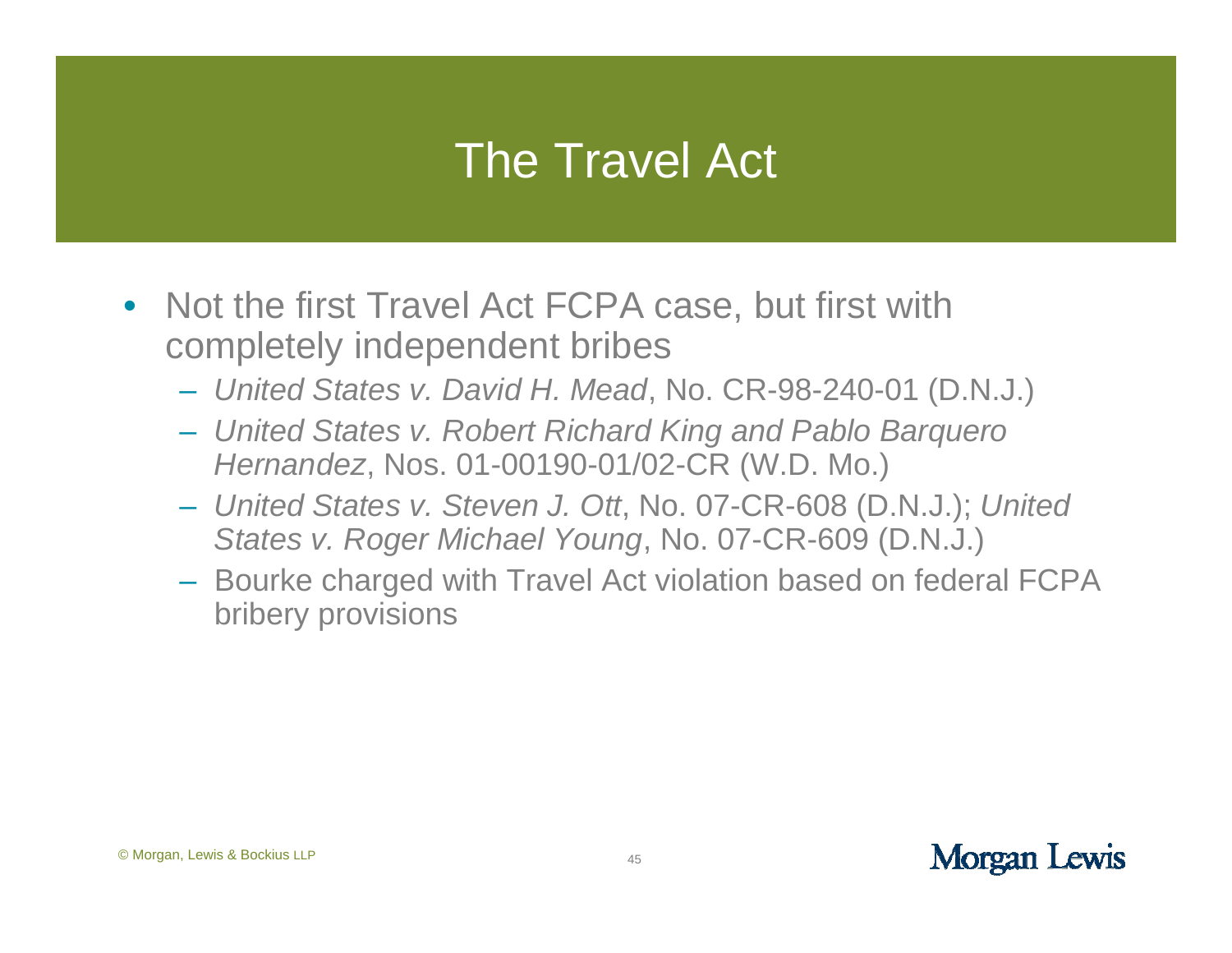- As part of DPAs or NPAs, DOJ has required implementation of a compliance program designed to detect and prevent violations of both the FCPA and commercial bribery statutes
	- Schnitzer Steel
	- Baker Hughes
- Follow-on civil litigation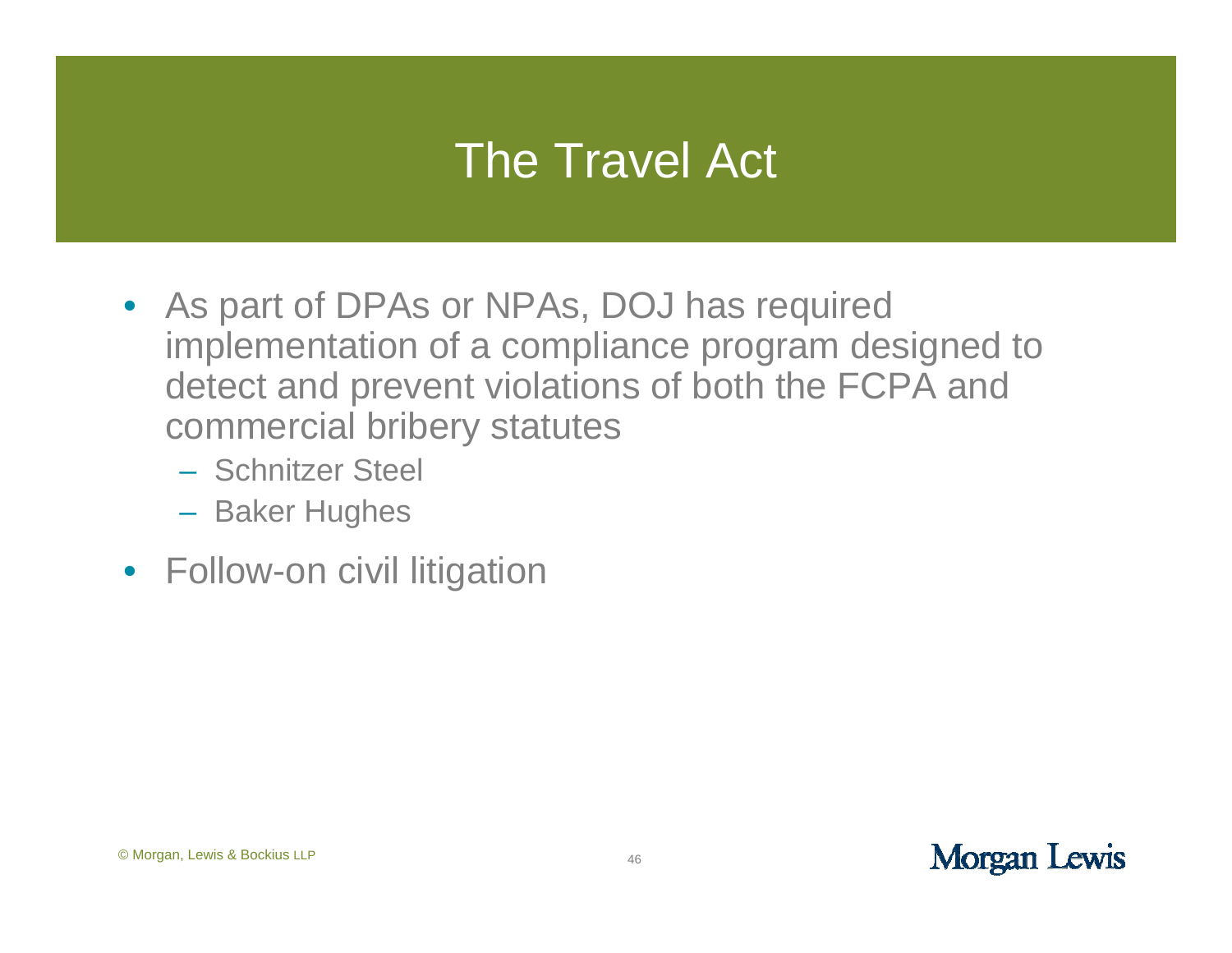#### Other Developments

- Private civil lawsuits
- $\bullet$ Overseas enforcement and cooperation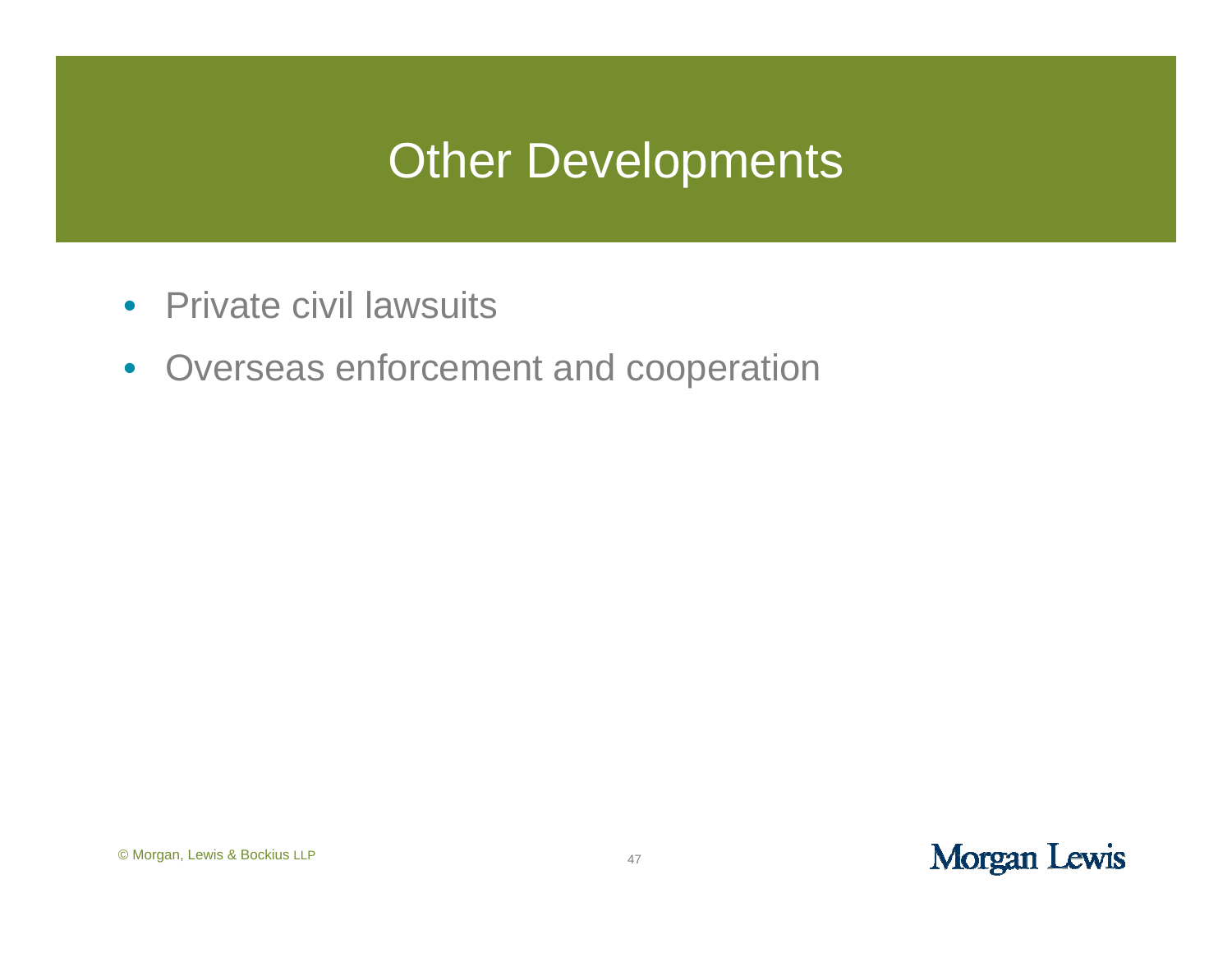#### Going After the Bribe Money

- DOJ filed an in rem action against nearly \$3 million held in a Singapore bank
- DOJ alleges that the money was the actual bribe money paid by Siemens to the son of the former Prime Minister of Bangladesh in exchange for contracts from the government
- Also filed numerous forfeiture counts in indictments brought in 2009
- Also indicted foreign officials for money laundering in the *Haiti Telecom* case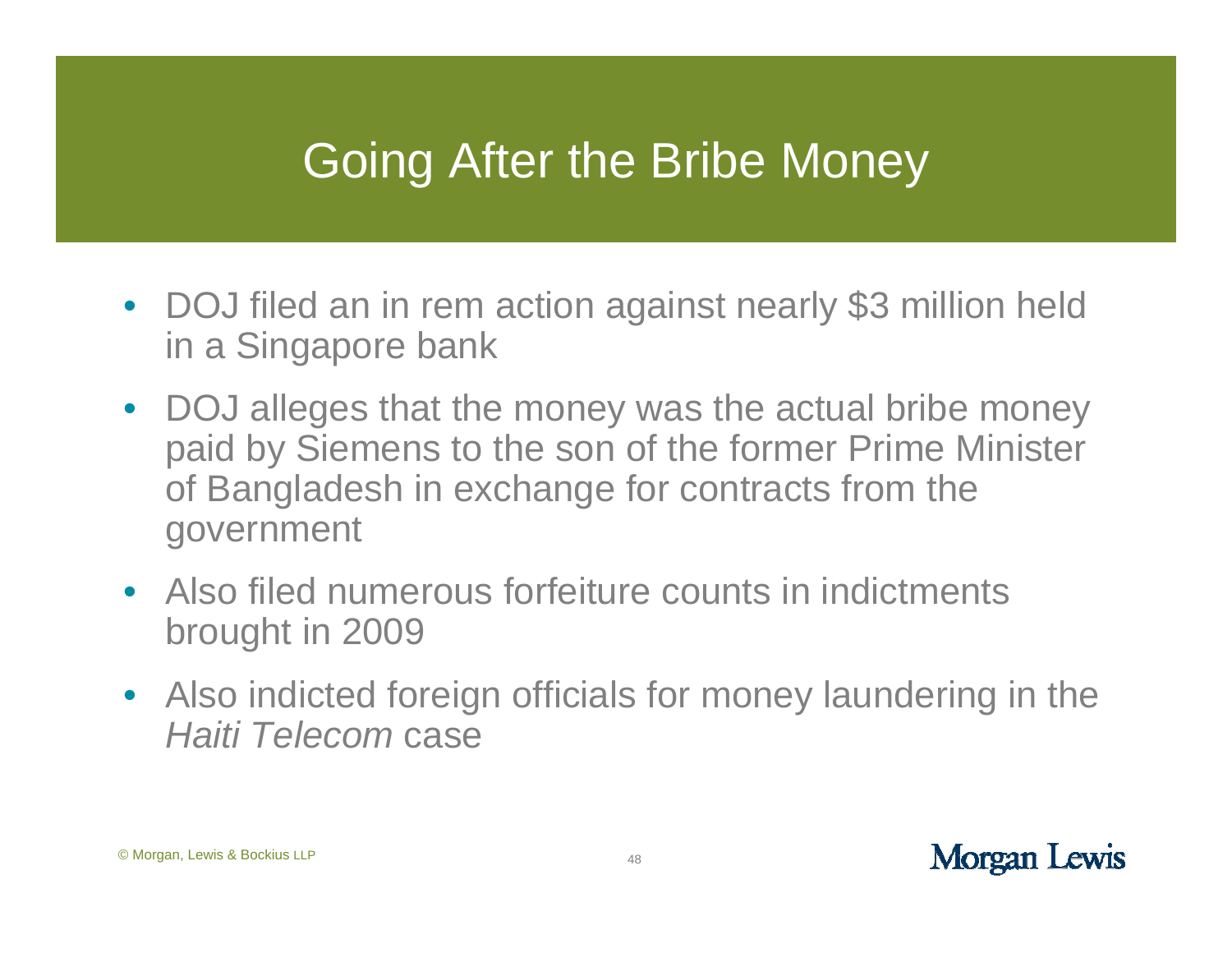# Due Diligence Procedures

© Morgan, Lewis & Bockius 49LLP

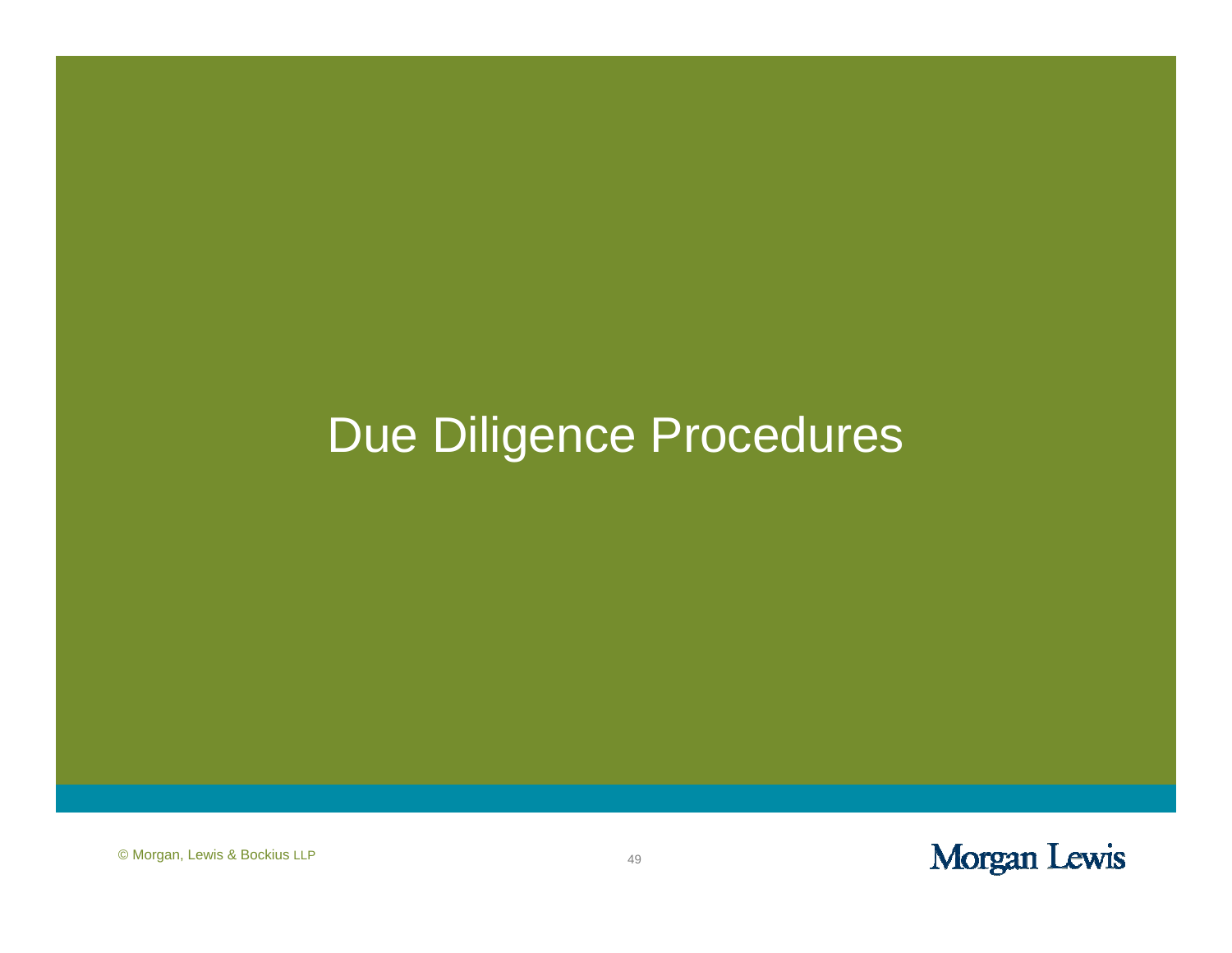#### Due Diligence – What Is It?

- Due Diligence = an investigation of risks across a number of regulatory and business issues
- Best practice expected by enforcement authorities in transactions with third parties:
	- $\mathcal{L}_{\mathcal{A}}$ M&A and joint venture transactions
	- $\mathcal{L}_{\mathcal{A}}$  , and the set of the set of the set of the set of the set of the set of the set of the set of the set of the set of the set of the set of the set of the set of the set of the set of the set of the set of th - Hiring of consultants, agents, and other third parties
- Overall objective of due diligence
	- – Understand and evaluate initial and ongoing risk of doing business with a third party
	- $\mathcal{L}_{\mathcal{A}}$  , and the set of the set of the set of the set of the set of the set of the set of the set of the set of the set of the set of the set of the set of the set of the set of the set of the set of the set of th Evaluate range of options to limit risk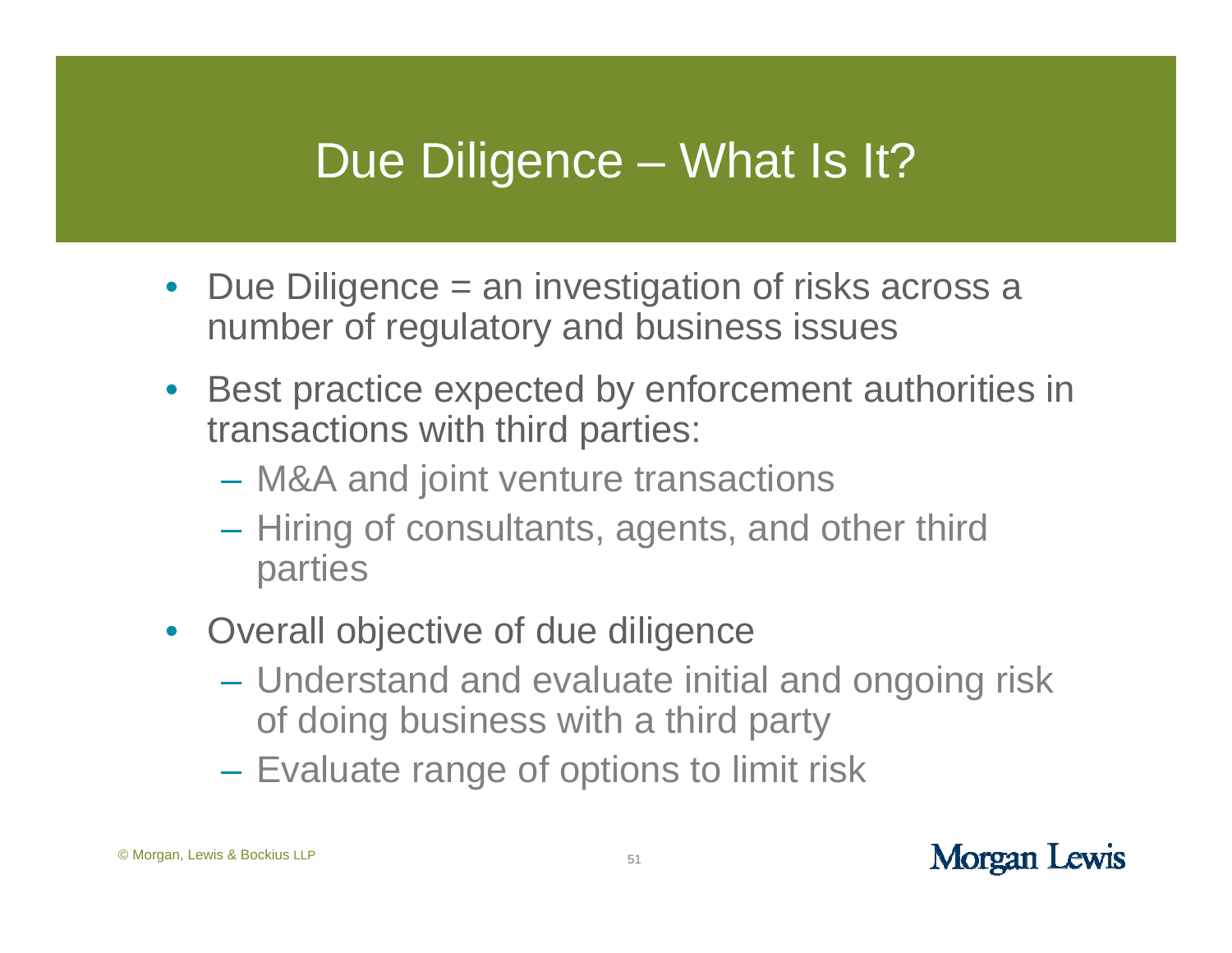# Relationships of Special Concern for U.S. Companies

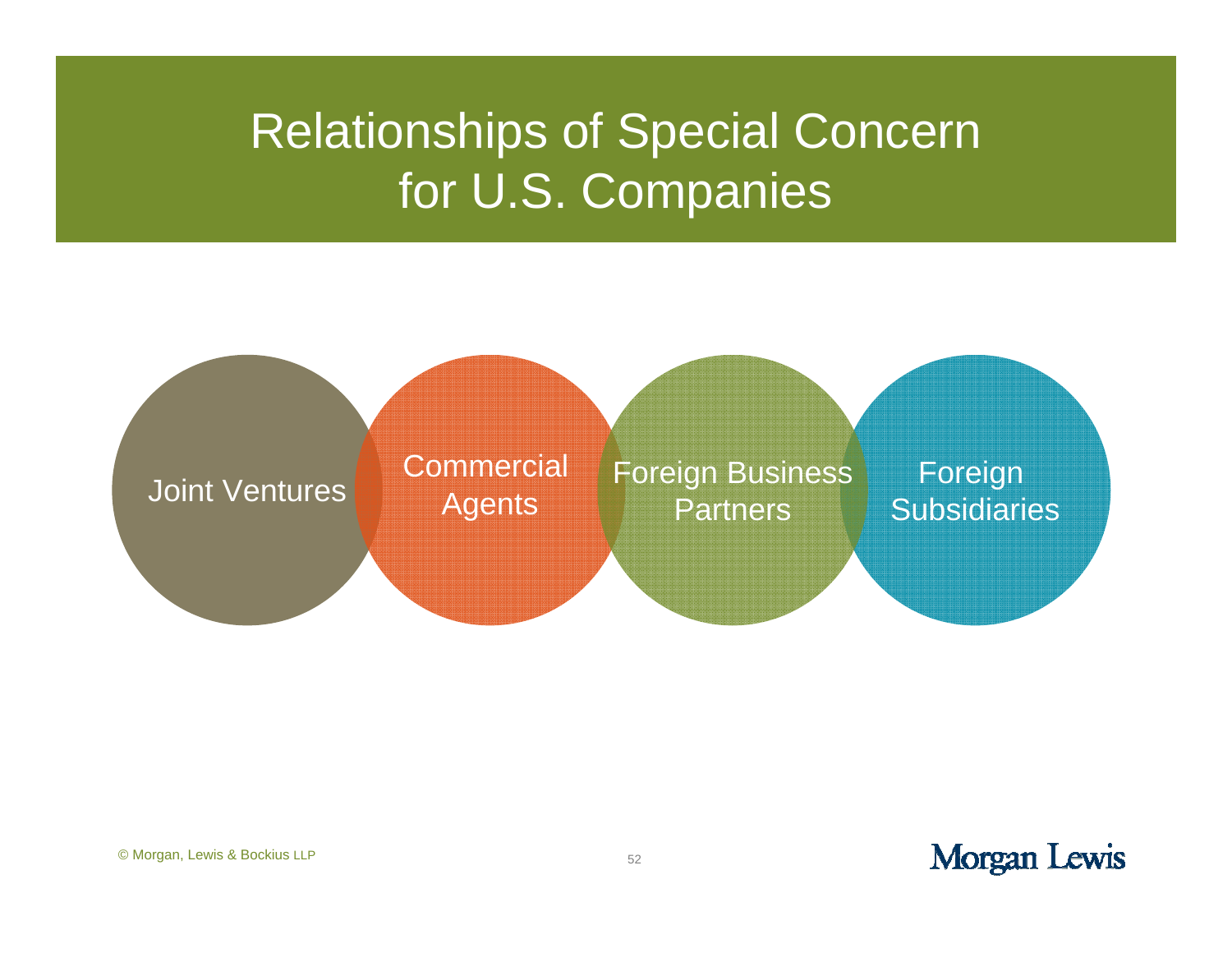## Examples of Third-Party Relationship Risk

- • KBR/Halliburton (DOJ Opinion Release 08-02)
	- Natural gas project in Nigeria that included four multinational corporations including KBR; contracts awarded by Nigerian entity that is 49% owned by Nigerian government
	- Used consulting company in Gibraltar and Japanese trading company to facilitate corrupt payments; made payments to consultant's Swiss and Monaco bank accounts; also used Lebanese and BVI "consulting" companies
	- KBR paid \$570 million in fines and penalties
	- SEC criticized Halliburton (acquired KBR) for failing to conduct due diligence on Japanese agent and failing to detect problems with UK agent; Halliburton was jointly liable with KBR for the SEC penalites (\$177 million)
	- DOJ also charged KBR's CEO (facing 10 years in prison under plea deal) as well as salesman and consultant who set up the Gibraltar corporation
	- Halliburton disclosed in public filings that it may face civil and/or criminal liability in the UK

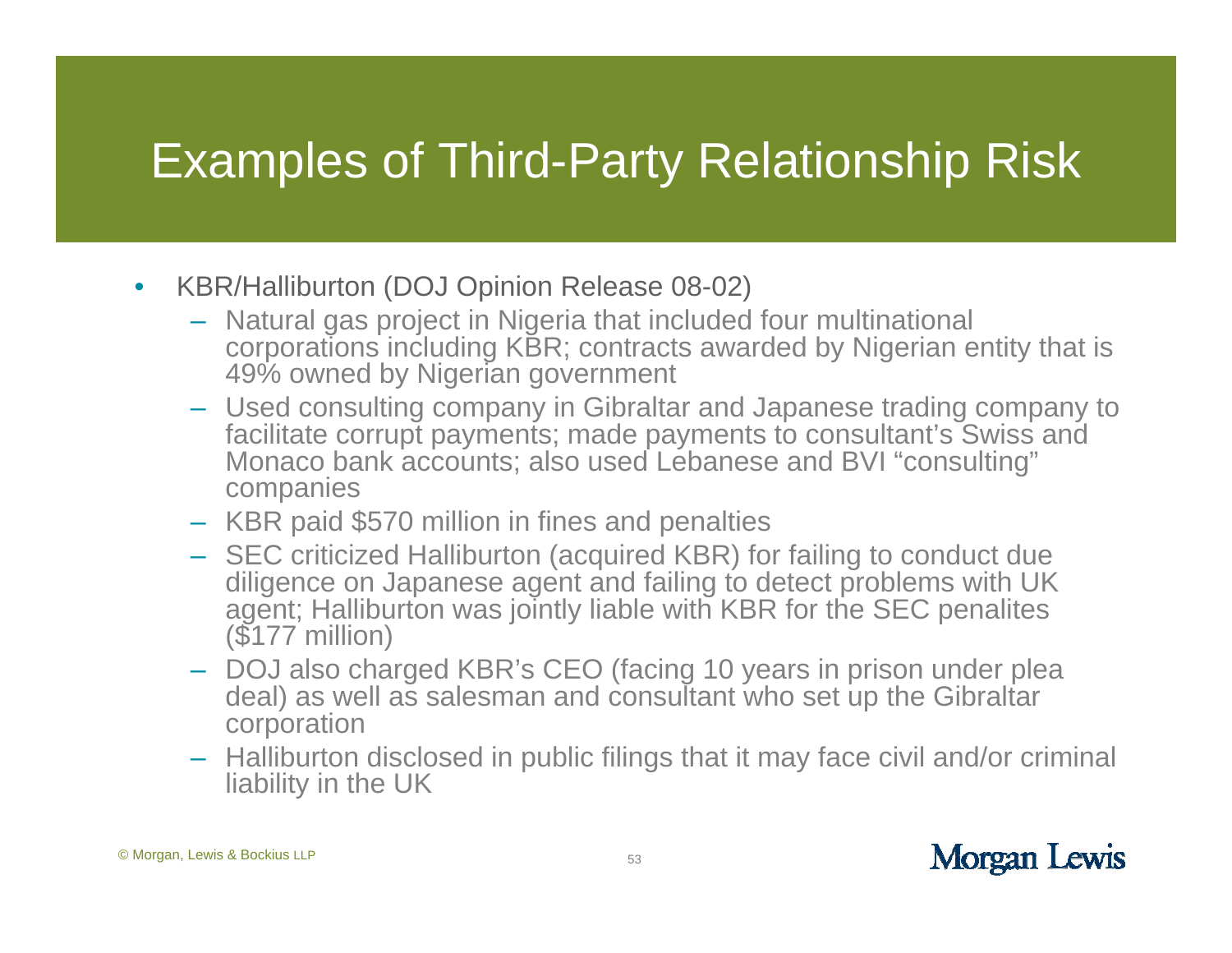## Examples of Third-Party Relationship Risk

- $\bullet$  Vetco Gray companies (ABB/Vetco Gray/Aibel Group Ltd (DOJ Opinion Release 04-02)
	- ABB was a global provider of power and automation services and a Swiss corporation
	- Due diligence during private equity investors' sale of ABB's upstream oil, gas, and petrochemical business uncovered evidence of bribes to officials in Nigeria, Angola, and Kazakhstan
	- – Three subsidiaries pled guilty to FCPA violations and paid \$26 million in fines for failing to implement promised compliance measures
	- One year later, a wholly owned subsidiary of the successor entity and a UK corporation paid an additional \$4.2 million fine for violating a deferred prosecution agreement

#### $\bullet$ Paradigm

- Paradigm discovered violations in the context of due diligence for an IPO and disclosed violations to DOJ; most payments took the form of commissions and were relatively low
- –- Received DPA and \$1 million penalty

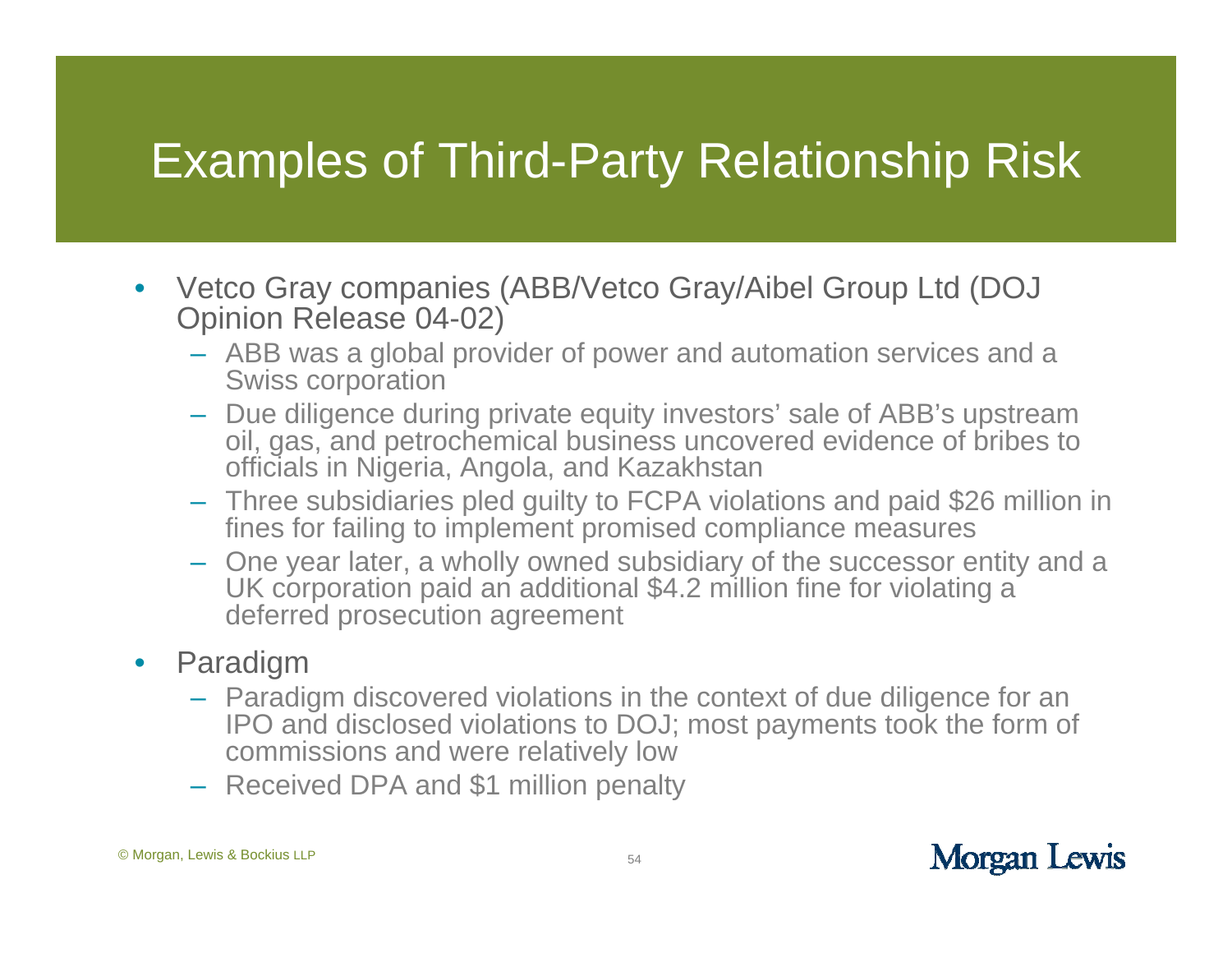## FCPA Assurances and Due Diligence

*No Longer an Option for U.S. Companies Doing Business Abroad*

- •Liability risks are too great
- $\bullet$ Costs of investigations are significant
- $\bullet$  Legal advisers will recommend assurances and due diligence because ...
	- the presence of certifications and comprehensive due diligence will limit the risk of prosecution by the U.S. government
	- identifying corruption risks will enable clients to evaluate the true value of the transaction
	- $-$  it is important for the parties to understand and to agree how business will be conducted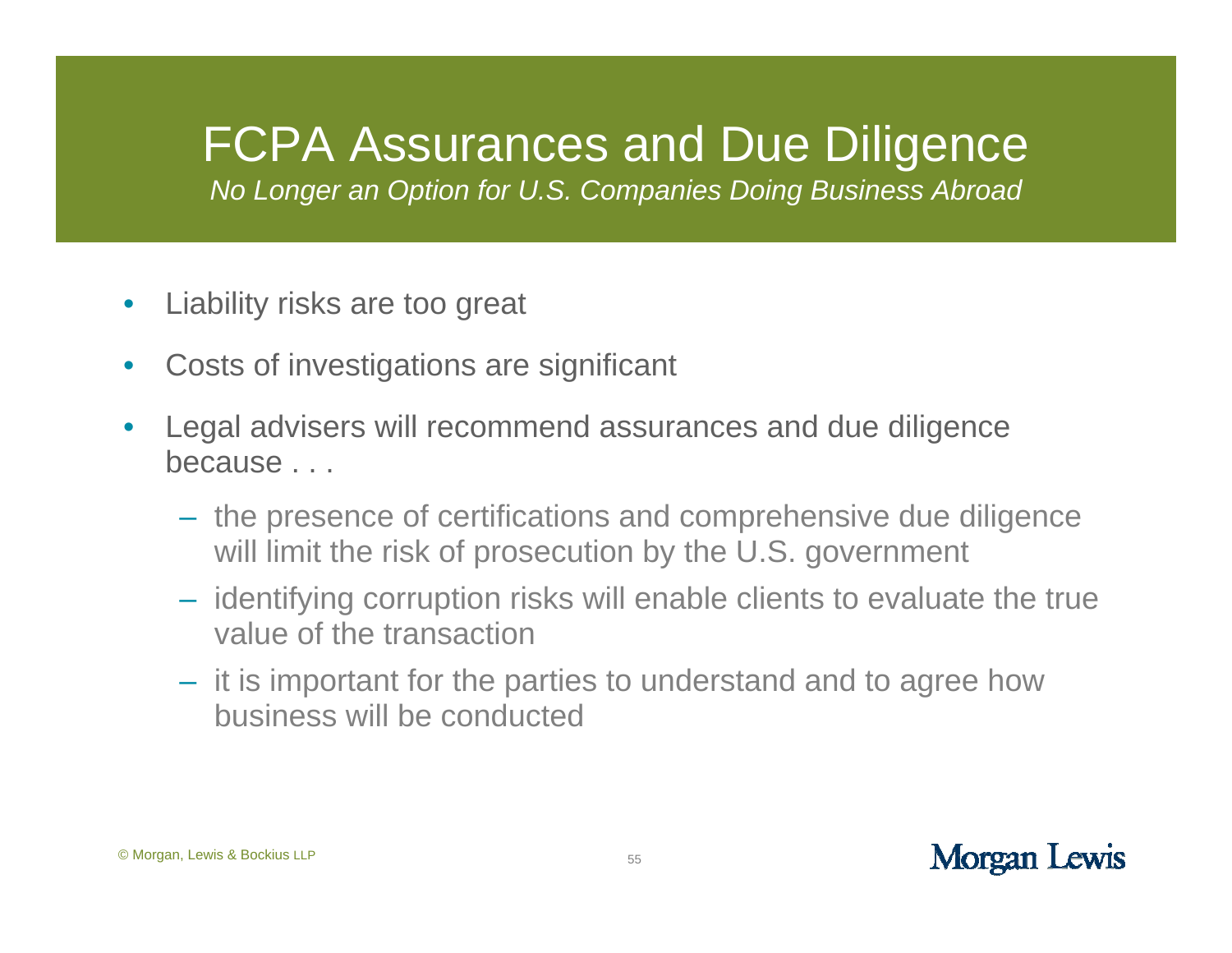#### Due Diligence for Acquisitions

#### • Know your target

- Examples of inquiries include:
	- Corporate Records
		- Owners, key employees, and senior executives
		- Relationship to foreign officials and PEPs
		- OFAC/AML checks
	- Reputational Due Diligence
		- U.S. embassy
		- Published reports
		- Local contacts
- Evaluate how target was identified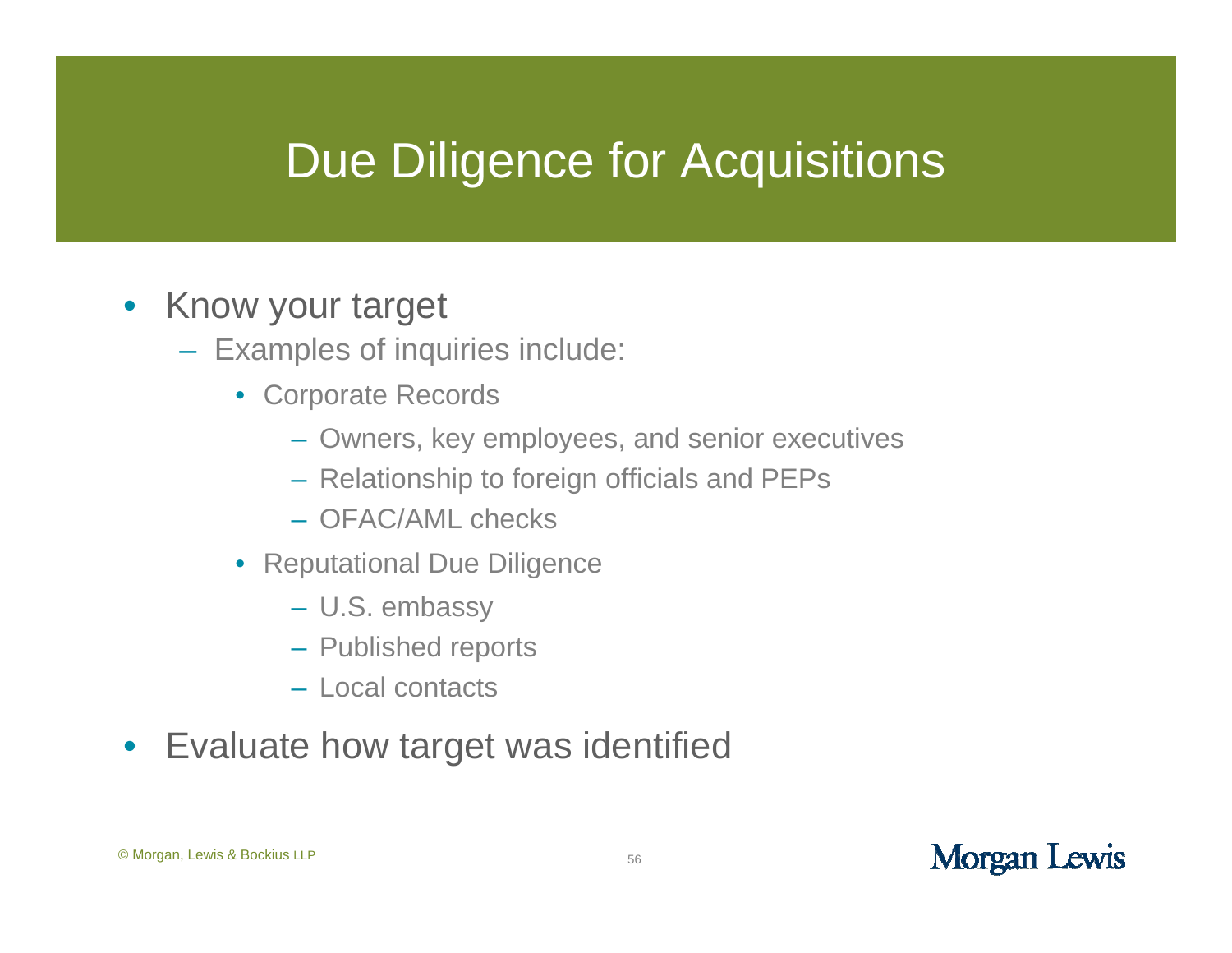## Due Diligence for Acquisitions Identifying Red Flags and Anticorruption Risk

- $\bullet$  Identify potential interactions with foreign officials
	- Licenses, approvals, governmental filings
	- Contracts (business with state-owned entities—both sell and buy)
	- Taxes
- $\bullet$  Identify agents, consultants, and representatives
	- Review agreements, due diligence files and financial transactions in connection with third-party relationships
- $\bullet$ Review customer lists
- $\bullet$ Evaluate financial records and internal controls
- $\bullet$  Review anticorruption policies, procedures, certifications, training, and audits (if available)
- $\bullet$ Review litigation/regulatory issues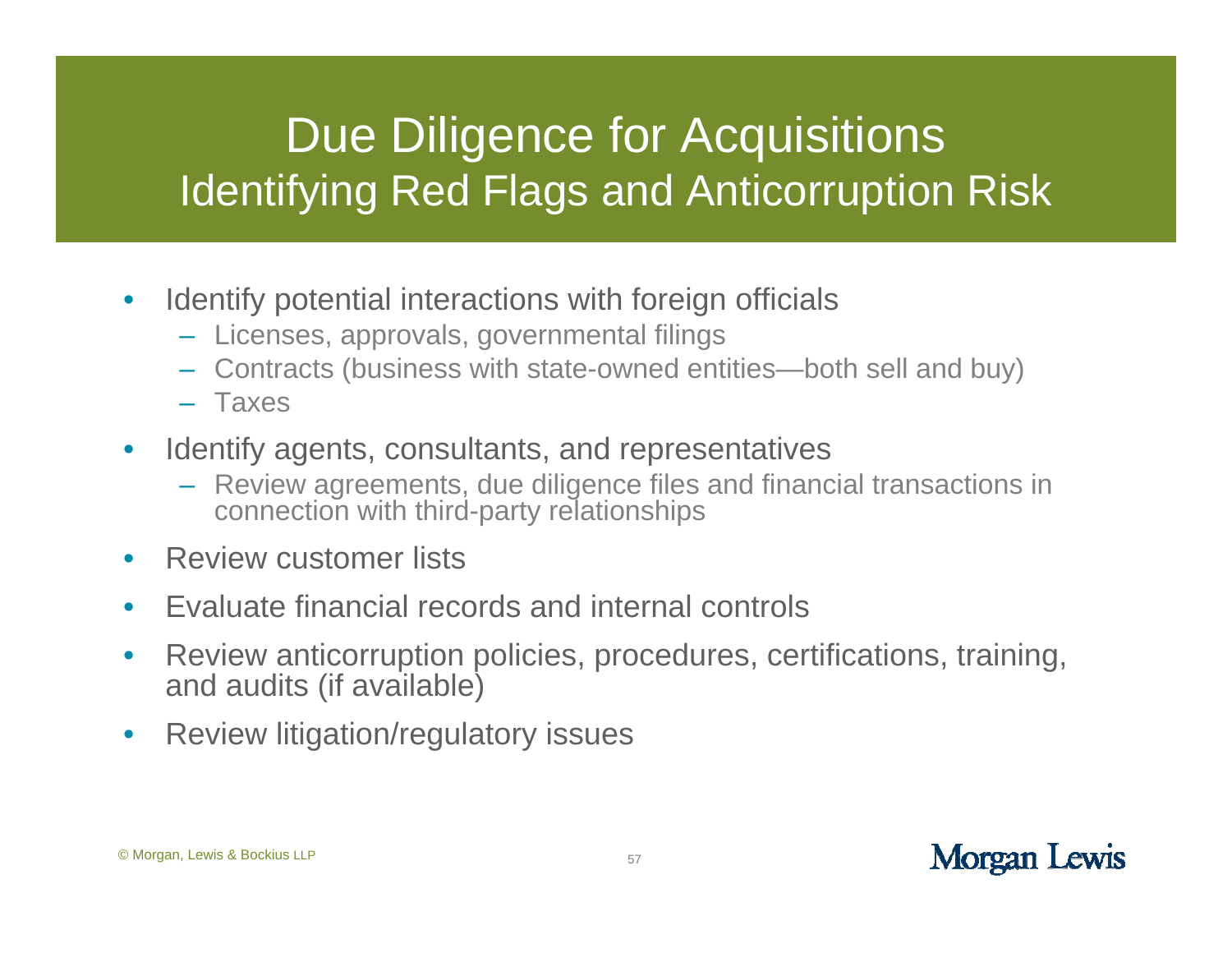## Life after the Acquisition

#### • Post-acquisition follow-up

- Implement and/or enhance anticorruption compliance program
- Train employees
- Reevaluate due diligence of third parties
- Require written contractual agreements that include appropriate representations, warranties, and certification requirements

#### • Frequently asked questions

- Are there time limits?
- What are the potential successor liability issues?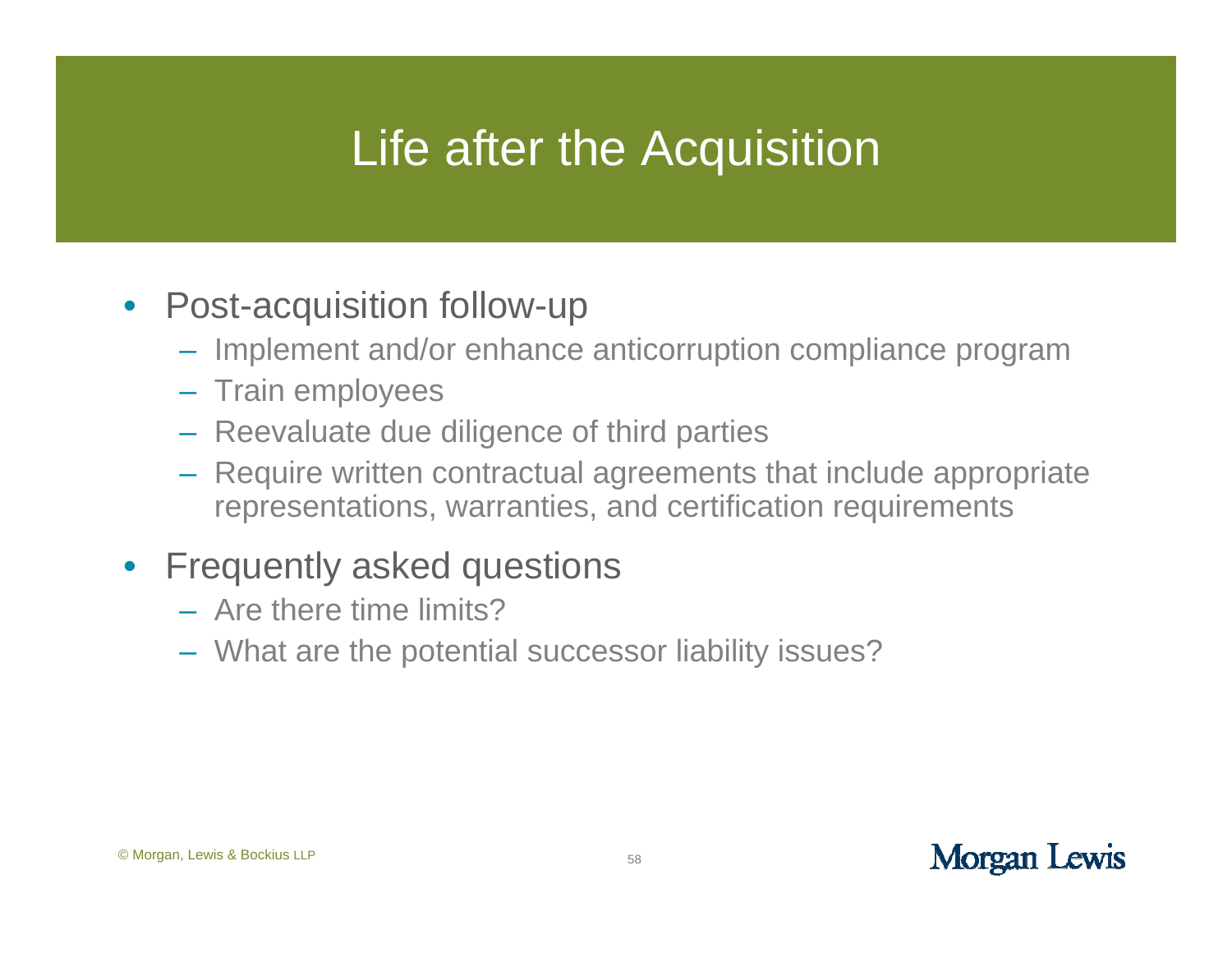# Due Diligence for Retaining Agents and Consultants

- **Know** your business partners, agents, and consultants
	- Are they state owned?
	- Are any employees government officials?
- **Know** your exposure to or contacts with foreign government officials (including employees of stateowned businesses)
- **Understand** the services to be provided and how the payments will be made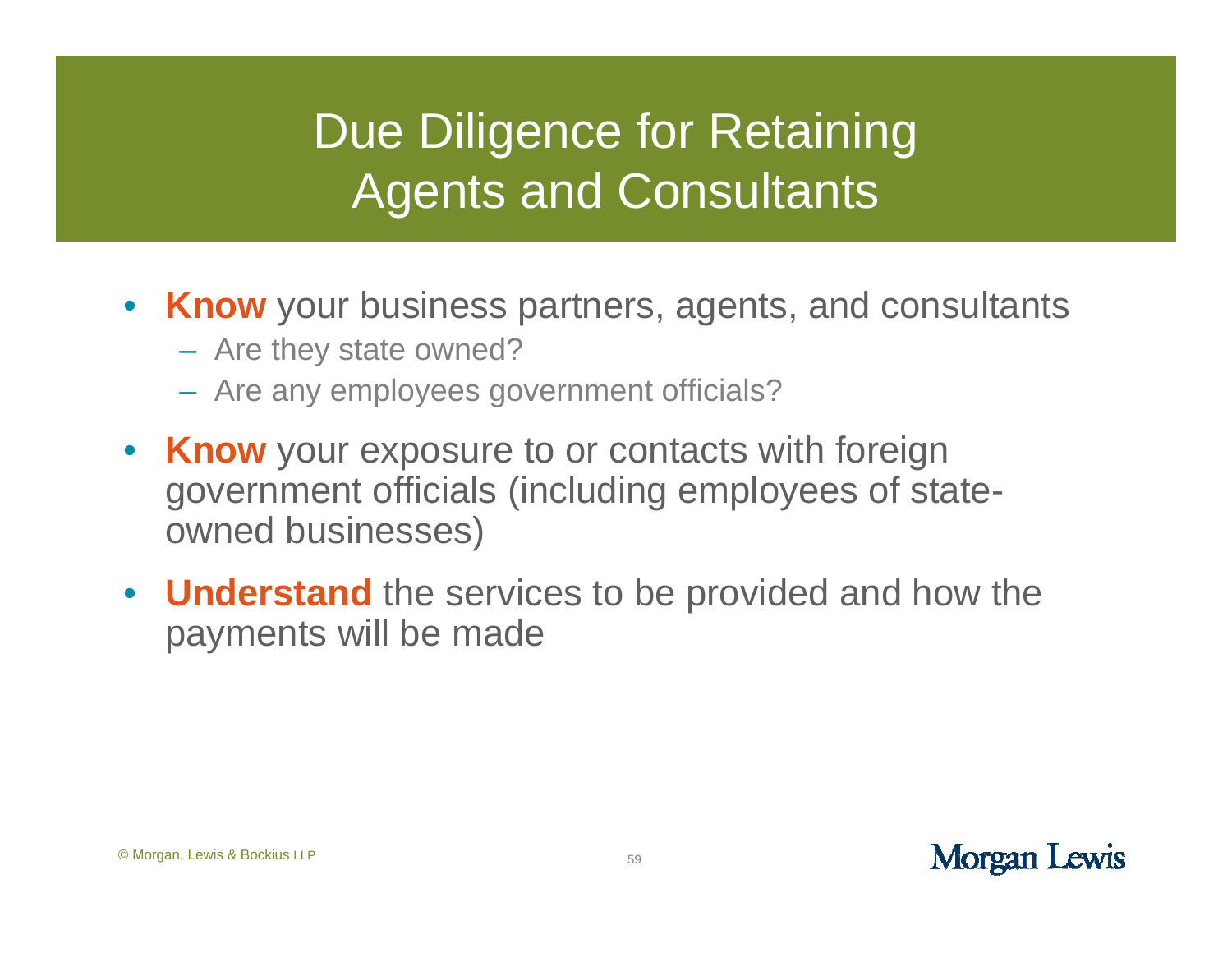# Due Diligence for Retaining Agents and Consultants

- $\bullet$  Complete due diligence checklist for each agent
	- AML/OFAC checks
	- Background information
	- Reason for hiring
- Understand red flags
	- How payments are made
	- Where payments are made
	- Payment amounts
- $\bullet$  Require written contracts
	- Require representations and warranties
	- Periodic certifications
	- If contract includes audit language, then follow up
	- Other documentation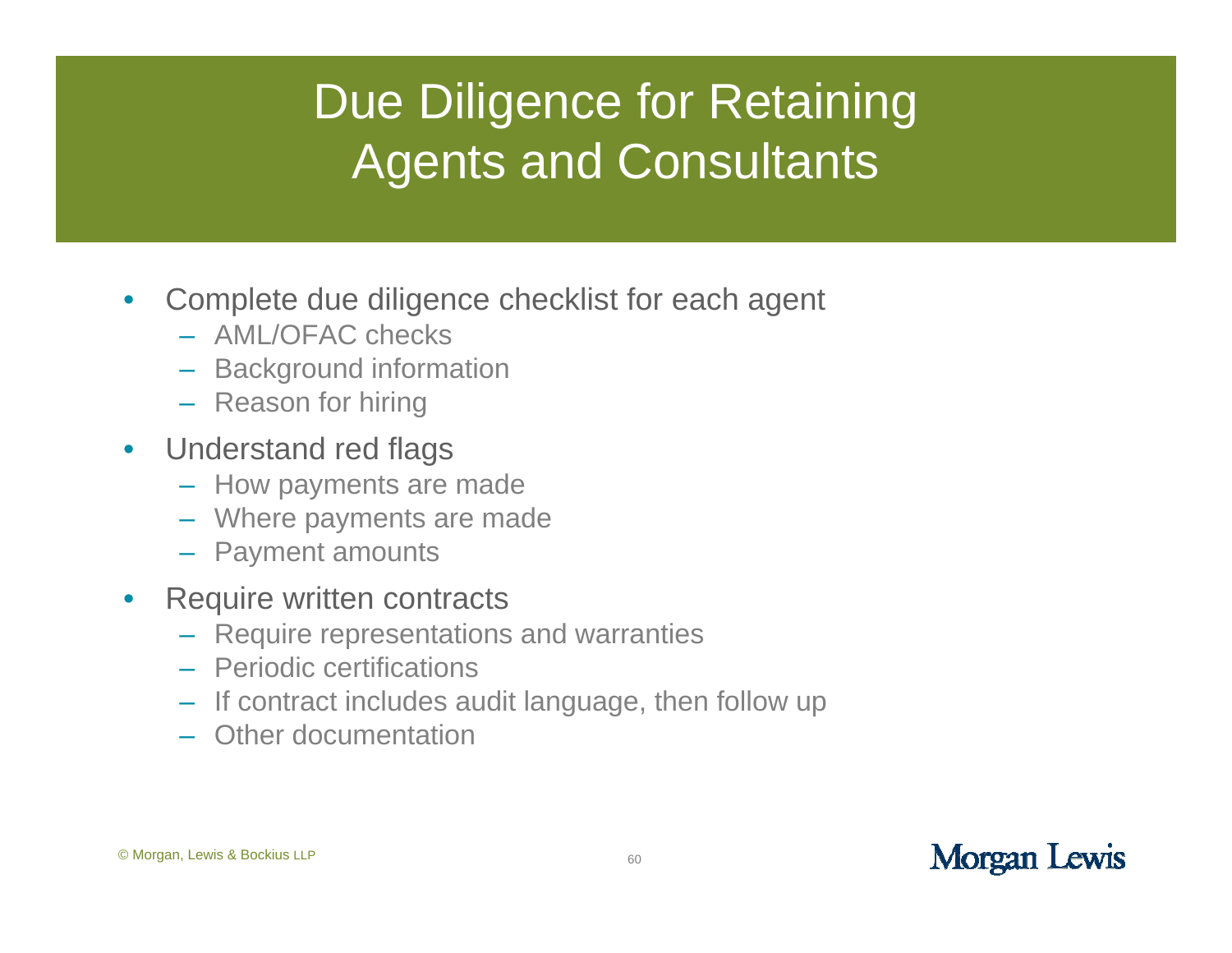# Due Diligence in Joint Ventures and Partnerships

Will you benefit from the improper conduct?

> Have you authorized/ acquiesced in improper conduct?

Will you suffer a significant financial loss if you exit the venture?

Do you control the activity of the venture, e.g., veto power, super majority voting?

Are you a passive investor or an active participant?

Are you in a position to "know" of improper conduct?

C Morgan, Lewis & Bockius LLP 61 LLP

**Morgan Lewis**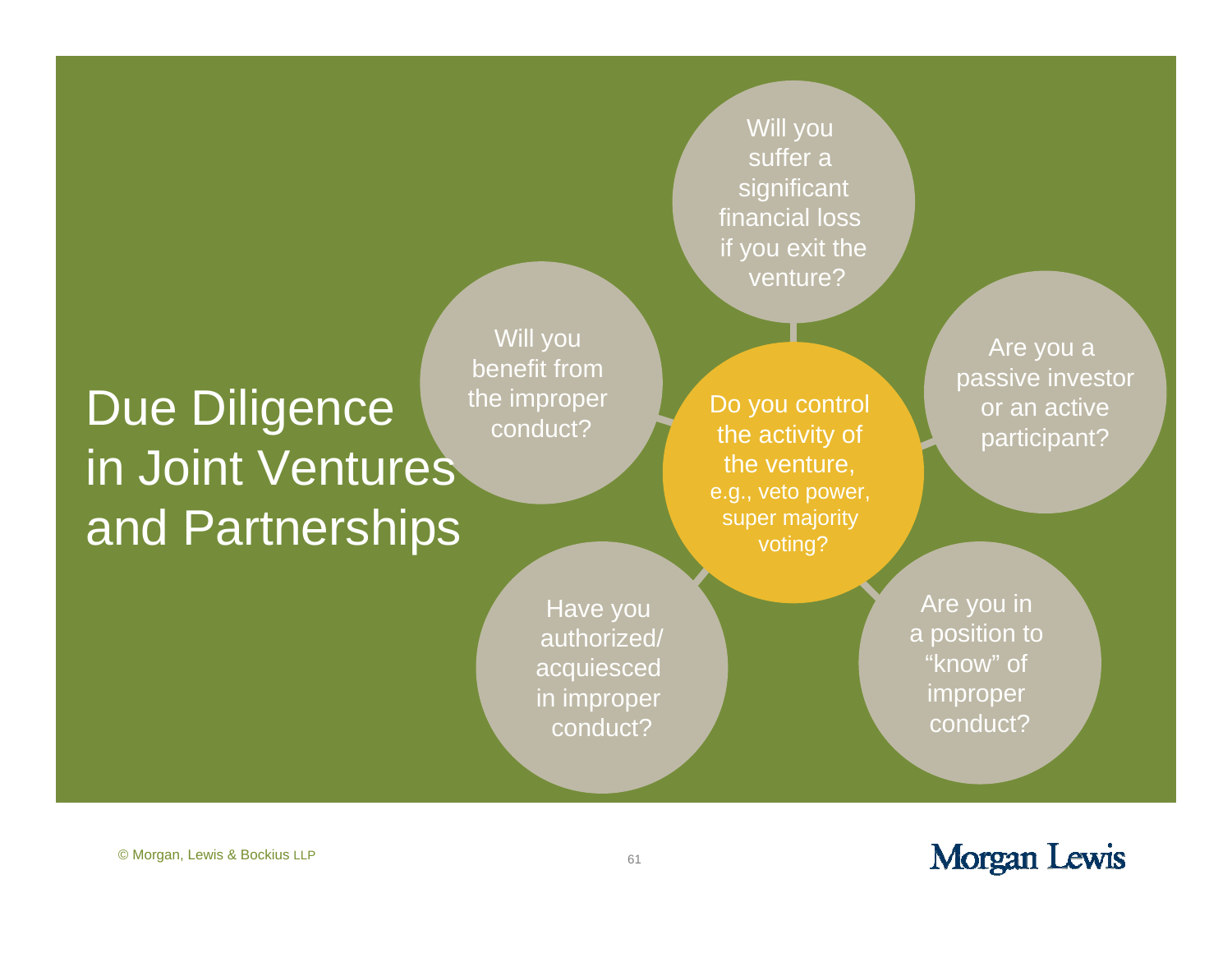